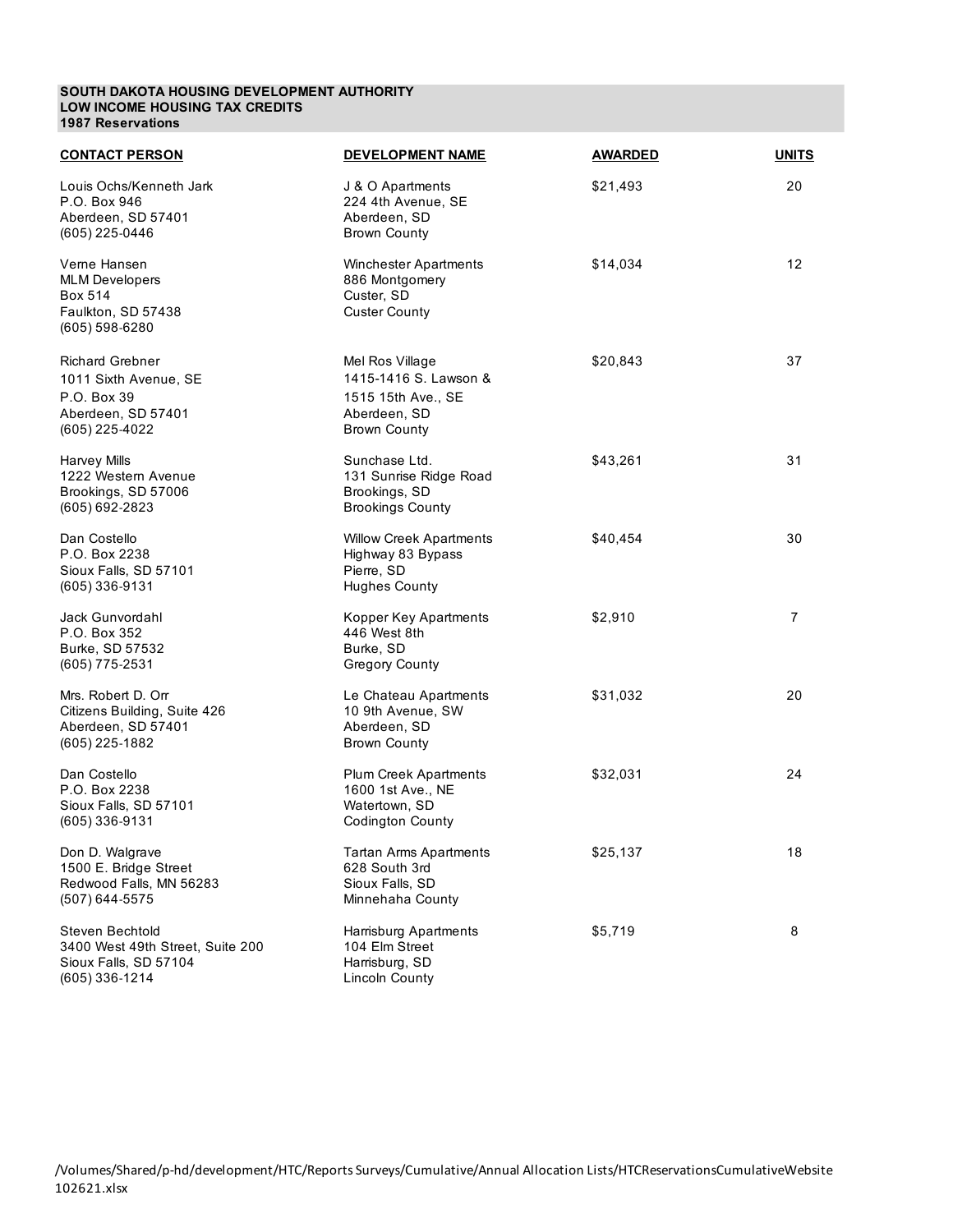#### **SOUTH DAKOTA HOUSING DEVELOPMENT AUTHORITY LOW INCOME HOUSING TAX CREDITS 1988 Reservations**

| <b>CONTACT PERSON</b>                                                                | <b>DEVELOPMENT NAME</b>                                                                            | <b>AWARDED</b> | <b>UNITS</b>      |
|--------------------------------------------------------------------------------------|----------------------------------------------------------------------------------------------------|----------------|-------------------|
| <b>Harvey Mills</b><br>1222 Western Avenue<br>Brookings, SD 57006<br>(605) 692-2823  | Sunchase II Ltd.<br>218 21st SW<br>Watertown, SD<br><b>Codington County</b>                        | \$58,677       | 41                |
| Robert Leibrich<br>1042 Castlewood Drive<br>Brookings, SD 57006                      | <b>Walnut Hill</b><br>1000 Walnut Street<br>Yankton, SD<br><b>Yankton County</b>                   | \$35,705       | 38                |
| <b>Michael Ross</b><br>2320 Third Avenue, N.<br>Billings, MT 59101<br>(406) 248-9399 | Spearfish Apartments<br>2301 North 5th Street<br>Spearfish, SD<br>Lawrence County                  | \$28,215       | 24                |
| Doyle Estes<br>Box 338<br>Rapid City, SD 57709<br>(605) 343-3534                     | <b>Baker Apartments</b><br>617 Cardinal Drive<br>Box Elder, SD<br>Pennington County                | \$4,773        | $\overline{7}$    |
| Gary Skogen<br>P.O. Box 216<br>Irene, SD 57037<br>$(605)$ 263-3941                   | Timberwood, Ltd.<br>101 East Cedar Street<br>Brandon, SD<br>Minnehaha County                       | \$9,764        | 8                 |
| Gary Skogen<br>P.O. Box 216<br>Irene, SD 57037<br>(605) 263-3941                     | Spring Crest, Ltd.<br>420 West 19th<br>Mitchell, SD<br>Davison County                              | \$13,172       | $12 \overline{ }$ |
| Gary Skogen<br>P.O. Box 216<br>Irene, SD 57037<br>(605) 263-3941                     | Summer Crest, Ltd.<br>500 West 19th<br>Mitchell, SD<br>Davison County                              | \$18,794       | $12 \overline{ }$ |
| Kenneth Dunlap<br>809 S. Minnesota Ave.<br>Sioux Falls, SD 57102<br>$(605)$ 334-0707 | Tea Partnership I<br>400 Joseph<br>Tea, SD<br><b>Lincoln County</b>                                | \$5,713        | 8                 |
|                                                                                      | Tea Partnership II<br>130 North Main<br>Tea, SD<br><b>Lincoln County</b>                           | \$6,088        | 8                 |
|                                                                                      | Tea Partnership III<br>401 Carla<br>Tea, SD<br><b>Lincoln County</b>                               | \$6,235        | 8                 |
| Larry Hosmer<br>Box 837<br>Yankton, SD 57078<br>$(605) 665 - 5177$                   | <b>Colonial Square Apartments</b><br>802-810 E. 13th<br>Yankton, SD<br><b>Yankton County</b>       | \$20,001       | 35                |
| Dan Costello<br>P.O. Box 2238<br>Sioux Falls, SD 57101<br>(605) 336-9131             | <b>Birchwood Apartments</b><br>1010-1033 Flag Mountain Drive<br>Pierre, SD<br><b>Hughes County</b> | \$36,728       | 24                |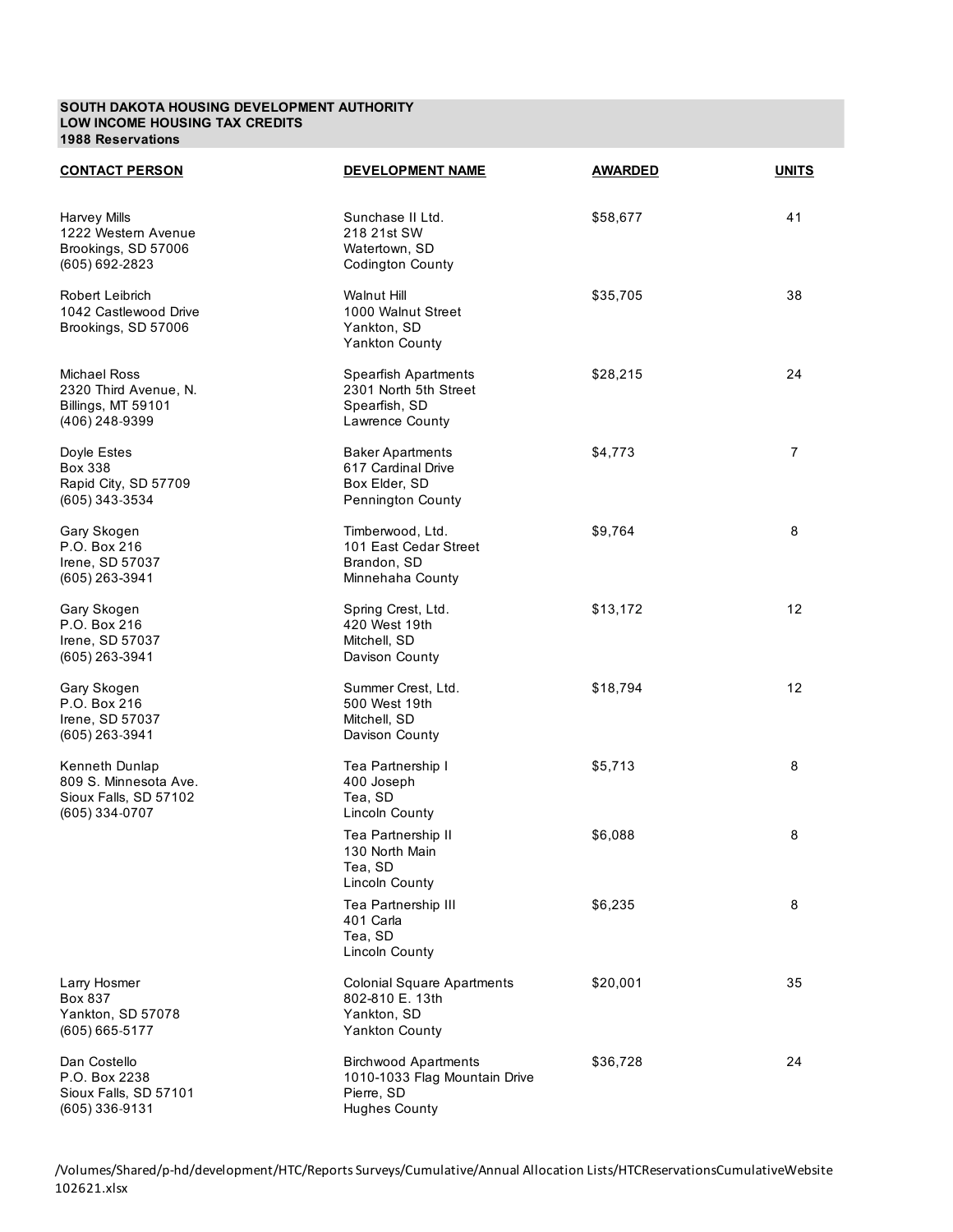| Doug Amen<br>705 East 41st, Ste. 260<br>Sioux Falls, SD 57101<br>(605) 335-7949     | <b>Elms Apartments</b><br>503 Poplar Drive<br>Canton, SD<br>Lincoln County                  | \$8,515 | 23 |
|-------------------------------------------------------------------------------------|---------------------------------------------------------------------------------------------|---------|----|
| Jerry Collins<br>520 North Spring Ave.<br>Sioux Falls, SD 57101<br>$(605)$ 336-1506 | <b>Collins Apartments</b><br>417-419 West 4th Street<br>Sioux Falls, SD<br>Minnehaha County | \$1,712 | 2  |
| David Kneip<br>P.O. Box 279<br>Arlington, SD 57212<br>(605) 692-7535                | Kneip Duplex<br>312 8th Avenue<br>Brookings, SD<br><b>Brookings County</b>                  | \$1,258 | 2  |
| Ronald Trankle<br>809 South Minnesota<br>Sioux Falls, SD 57104<br>$(605)$ 334-0707  | <b>AFT Properties</b><br>422-426 North Springs<br>Sioux Falls, SD<br>Minnehaha County       | \$3,684 | 10 |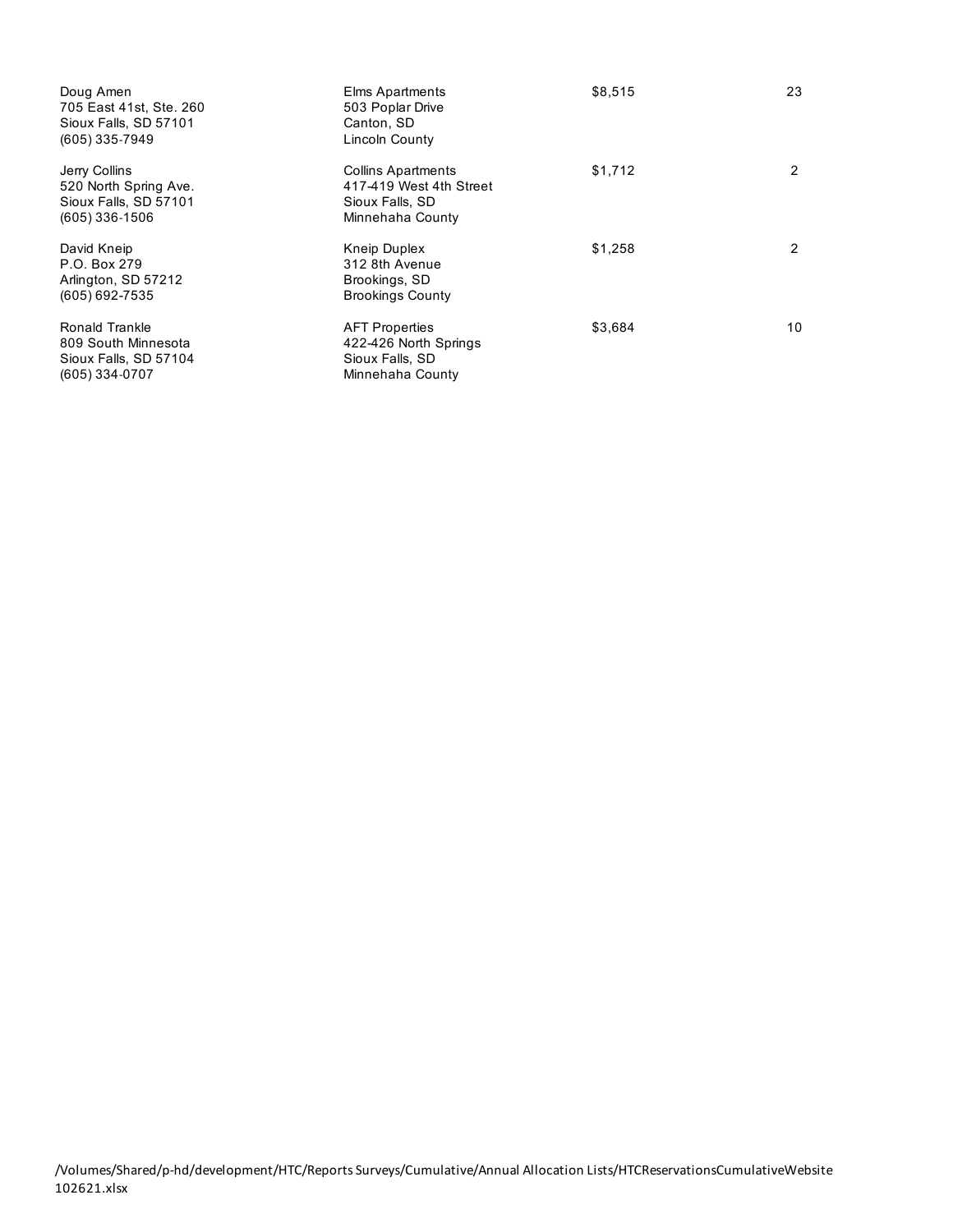#### **SOUTH DAKOTA HOUSING DEVELOPMENT AUTHORITY LOW INCOME HOUSING TAX CREDITS 1989 Reservations**

| <b>CONTACT PERSON</b>                                                                                                        | <b>DEVELOPMENT NAME</b>                                                                            | <b>AWARDED</b> | <b>UNITS</b> |
|------------------------------------------------------------------------------------------------------------------------------|----------------------------------------------------------------------------------------------------|----------------|--------------|
| <b>Beverly Tinklenberg</b><br>817 Day Avenue<br>Sioux Falls, SD 57107<br>(605) 334-3030                                      | <b>Bevsons's Apartments</b><br>929 South Blaine Ave.<br>Sioux Falls, SD<br>Minnehaha County        | \$6,951        | 14           |
| <b>Richard Grebner</b><br>P.O.Box 39<br>Aberdeen, SD 57401<br>(605) 225-4022                                                 | <b>Bicentennial Apartments</b><br>1200 South Lawson<br>Aberdeen, SD<br><b>Brown County</b>         | \$32,855       | 48           |
| Charles W. Petersen<br>P.O. Box 88204<br>Sioux Falls, SD 57105<br>$(605)$ 339-9400                                           | Lakeview Terrace<br>106 S. Sanborn, 123-131 S. Grace<br>Chamberlain, SD<br><b>Brule County</b>     | \$24,222       | 36           |
| Craig Lloyd<br>3101 W. 41st Street, Suite 203<br>Sioux Falls, SD 57105<br>$(605)$ 336-6505                                   | <b>Westport Apartments</b><br>3205 W. 43rd Street<br>Sioux Falls, SD<br>Minnehaha County           | \$189,249      | 72           |
| Donald Lundy<br><b>KEG Equity Group LLC</b><br>1600 Dove Street, Suite 130<br>Newport Beach, CA 92660<br>(714) 222-5136      | <b>Crestview Apartments</b><br>4300-4308 18th Street<br>Sioux Falls, SD<br>Minnehaha County        | \$145,584      | 54           |
| Charles W. Petersen<br>P.O. Box 88204<br>Sioux Falls, SD 57105<br>(605) 339-9400                                             | Towne Square Apartments<br>First & Dobson<br>Armour, SD<br>Douglas County                          | \$22,561       | 20           |
| Donald Lundy<br><b>KEG Equity Group LLC</b><br>1600 Dove Street, Suite 130<br>Newport Beach, CA 92660<br>(714) 222-5136      | <b>MacAurthur Place Apartments</b><br>5101 MacAurthur Lane<br>Sioux Falls, SD<br>Minnehaha County  | \$120,081      | 48           |
| Donald Lundy<br><b>KEG Equity Group LLC</b><br>1600 Dove Street, Suite 130<br>Newport Beach, CA 92660<br>(714) 222-5136      | <b>MacAurthor Place Apartments</b><br>5001 MacAurthur Lane<br>Sioux Falls, SD<br>Minnehaha County  | \$68,515       | 20           |
| Kenneth Dunlap/Ronald Trankle<br><b>Crooks Partnership</b><br>809 South Minnesota<br>Sioux Falls, SD 57104<br>(605) 334-0707 | <b>Crooks Apartments</b><br>404-408 N. West Ave.<br>Crooks, SD<br>Minnehaha County                 | \$5,800        | 8            |
| Jack Gunvordahl<br>P. O. Box 352<br>Burke, SD 57523<br>(605) 775-2531                                                        | Black Hills Housing, Inc.<br>24 Dunlop<br>Deadwood, SD<br><b>Lawrence County</b>                   | \$29,088       | 29           |
| Larry Abernathy<br>110 West Clemmer<br>Chamberlain, SD 57325<br>(605) 734-6665                                               | <b>Riverview Manor Apartments</b><br>120 South Courtland<br>Chamberlain, SD<br><b>Brule County</b> | \$22,366       | 15           |
| Doyle Estes                                                                                                                  | <b>Parker Apartments</b>                                                                           | \$3,151        | 6            |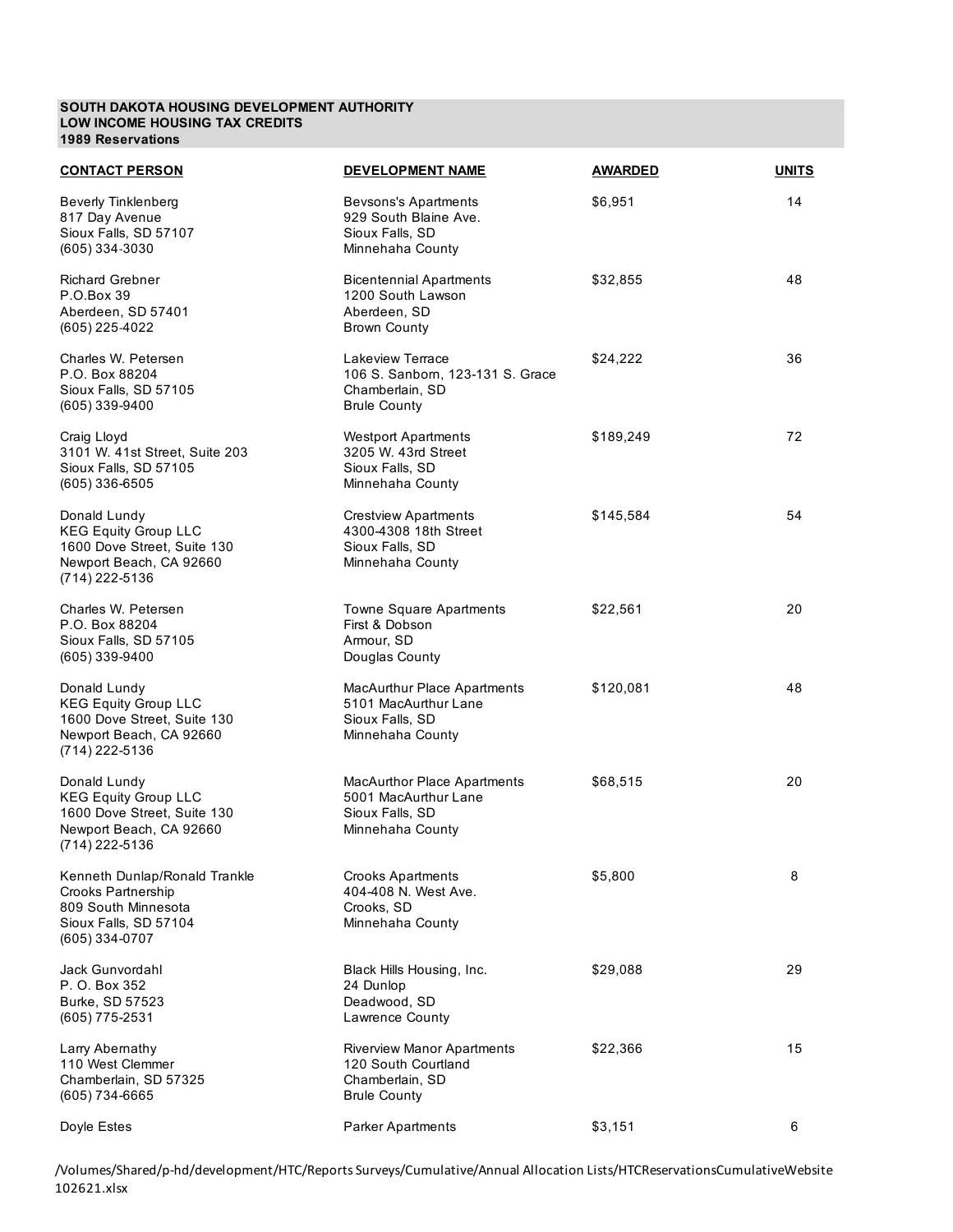| P.O. Box 338<br>Rapid City, SD 57709<br>(605) 343-3534                | 305 Parker Drive<br>Ellsworth AFB, SD<br><b>Pennington County</b>                              |          |                |
|-----------------------------------------------------------------------|------------------------------------------------------------------------------------------------|----------|----------------|
| Doyle Estes<br>P.O. Box 338<br>Rapid City, SD 57709<br>(605) 343-3534 | <b>Wall Ridge Apartments</b><br>602-606 Williams Street<br>Wall, SD<br>Pennington County       | \$10,482 | 14             |
| Oahe Inc.<br>P.O. Box 503<br>Pierre, SD 57501                         | Oahe Inc., Apartments<br>514 South Adams<br>Pierre, SD<br><b>Hughes County</b>                 | \$5,151  | $\overline{7}$ |
| Allan S. Bird<br>1935 Camino Vida Roble<br>Carlsbad, CA 92008         | <b>Driftwood Estates</b><br>408-432 E. Fairlaine<br>Rapid City, SD<br><b>Pennington County</b> | \$69,900 | 60             |
| Allan S. Bird<br>1935 Camino Vida Roble<br>Carlsbad, CA 92008         | Northern Heights<br>1607-1701 Space Avenue<br>Rapid City, SD<br>Pennington County              | \$55,923 | 48             |
| Allan S. Bird<br>1935 Camino Vida Roble<br>Carlsbad, CA 92008         | <b>Boulevard Manor</b><br>906-912 Explorer Street<br>Rapid City, SD<br>Pennington County       | \$55,920 | 48             |
| Jerry Meide<br>P.O. Box 938<br>Wahpeton, ND 58074                     | <b>Duluth Apartments</b><br>2600-2624 S. Duluth<br>Sioux Falls, SD<br>Minnehaha County         | \$24,579 | 10             |
| Moussa Nour<br>2709 S. Garfield<br>Sioux Falls                        | Nour Single Family<br>900 S. West Avenue<br>Sioux Falls, SD<br>Minnehaha County                | \$1,371  | 1              |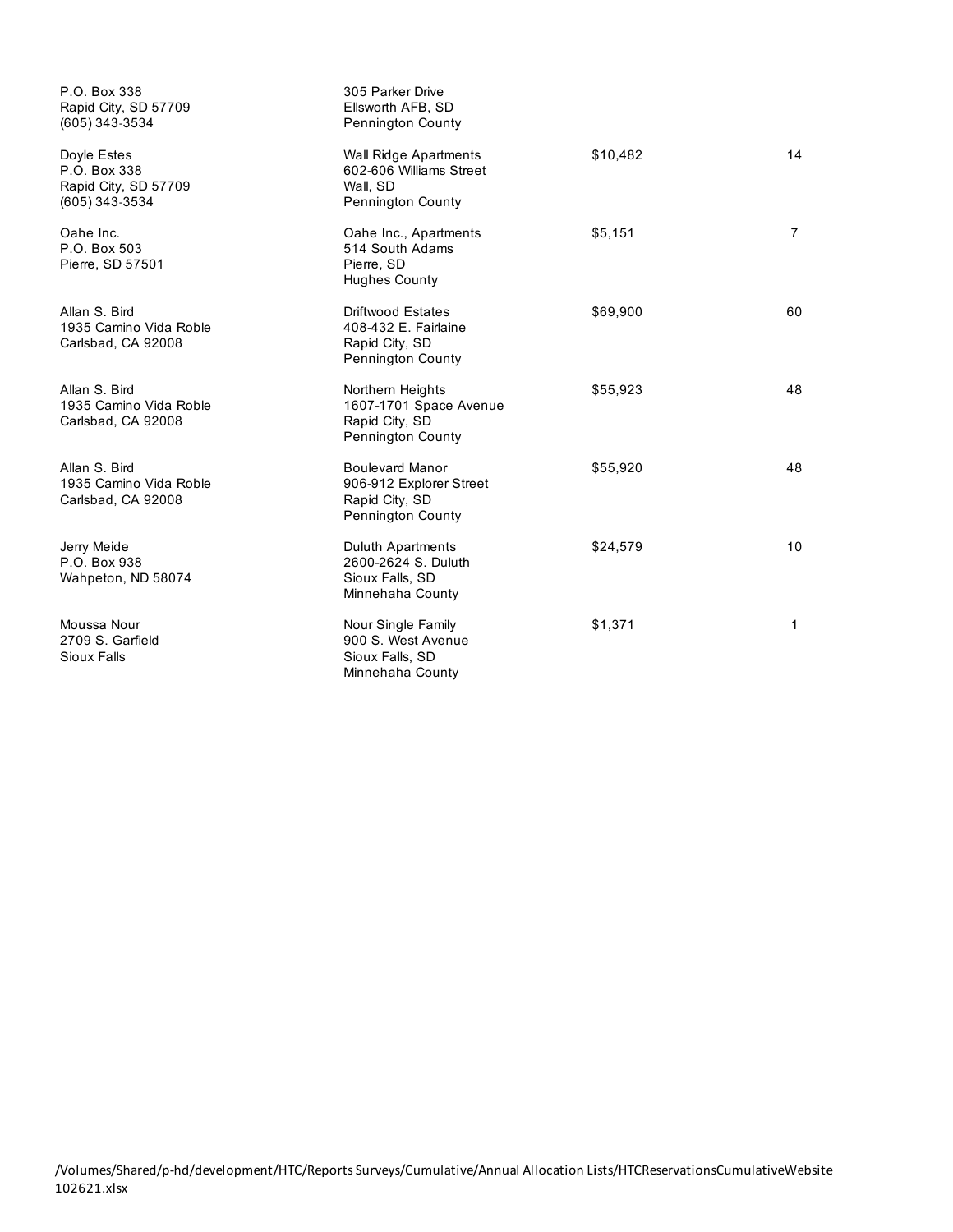#### **SOUTH DAKOTA HOUSING DEVELOPMENT AUTHORITY LOW INCOME HOUSING TAX CREDITS 1990 Reservations**

| <b>CONTACT PERSON</b>                                                                                                       | DEVELOPMENT NAME                                                                                  | <b>AWARDED</b>                                | <b>UNITS</b> |
|-----------------------------------------------------------------------------------------------------------------------------|---------------------------------------------------------------------------------------------------|-----------------------------------------------|--------------|
| Costello Company<br>P.O. Box 2238<br>Sioux Falls, SD 57101<br>$(605)$ 336-9131                                              | <b>Chestnut Apartments</b><br>201-203 North Douglas<br>Howard, SD<br>Miner County                 | \$40,116                                      | 24           |
| Dale McDonnell<br>P.O. Box 970<br>Martin, SD 57551<br>(605) 685-6735                                                        | <b>McDonnel Apartments</b><br>Pugh & 1st Street<br>Martin, SD<br><b>Bennett County</b>            | \$8,583                                       | 7            |
| Costello Company<br>P.O. Box 2238<br>Sioux Falls, SD 57101<br>$(605)$ 336-9131                                              | Praire Apt. Ltd.<br>101-109 E. Prairie St.<br>Eagle Butte, SD<br>Dewey County                     | \$46,844                                      | 21           |
| SF Housing Partnership II<br>2231 SW Wanamaker Rd<br>Topeka, KS 66614<br>(913) 272-1398                                     | <b>Country Village</b><br>6200 W. 43rd St., Bldgs 7, 8, 10<br>Sioux Falls, SD<br>Minnehaha County | \$109,351                                     | 24           |
|                                                                                                                             |                                                                                                   | Acq./Rehab Tax Exempt<br><b>Bond 2009/HTC</b> |              |
| Jerry Meide<br>602 Dakota Ave.<br>Wahpeton, ND<br>$(701)$ 642-2641                                                          | Sycamore Apts. (fka Duluth II)<br>16 & Sycamore<br>Sioux Falls, SD<br>Minnehaha County            | \$142,250                                     | 48           |
| Larry Olson<br>Metro Plains Development<br>1600 University Ave., Suite 212<br>St. Paul, MN 55104-3825<br>$(612) 646 - 7848$ | <b>Ridgeview Apartments</b><br>811 8th Ave., North<br>Sisseton, SD<br><b>Roberts County</b>       | \$4,470                                       | 8            |
| Sharon Telkamp<br>Moore and Ritchie<br>RR 1, Box 63A<br>Brookings, SD 57006<br>(605) 692-3830                               | Moore & Ritchie Bldg<br>100-104 Sunrise Ridge Road<br>Brookings, SD<br><b>Brookings County</b>    | \$1,021                                       | 4            |
| <b>SF Housing Partnership II</b><br>2231 SW Wanamaker Rd<br>Topeka, KS 66614<br>$(913)$ 272-1398                            | <b>Country Meadows</b><br>6200 W. 43rd St., Bldgs 5, 6, 9<br>Sioux Falls, SD<br>Minnehaha County  | \$89,531                                      | 20           |
|                                                                                                                             |                                                                                                   | Acq./Rehab Tax Exempt<br><b>Bond 2009/HTC</b> |              |
| Donald Lundy<br><b>KEG Equity Group LLC</b><br>1600 Dove Street, Suite 130<br>Newport Beach, CA 92660<br>(714) 222-5136     | Sundial Square Apts. II<br>Waterloo & East Chicago<br>Rapid City, SD<br>Pennington County         | \$123,660                                     | 42           |
| Donald Lundy<br><b>KEG Equity Group LLC</b><br>1600 Dove St., Suite 130<br>Newport Beach, CA 92660<br>(714) 222-5136        | Sundial Square Apts. I<br>Waterloo & East Chicago<br>Rapid City, SD<br>Pennington County          | \$63,180                                      | 21           |
| Mrs. Bruce Pray<br>114 West First Ave                                                                                       | Pray Property (scattered sites)<br>204 W. 2nd; 210 N. West;                                       | \$1,245                                       | 4            |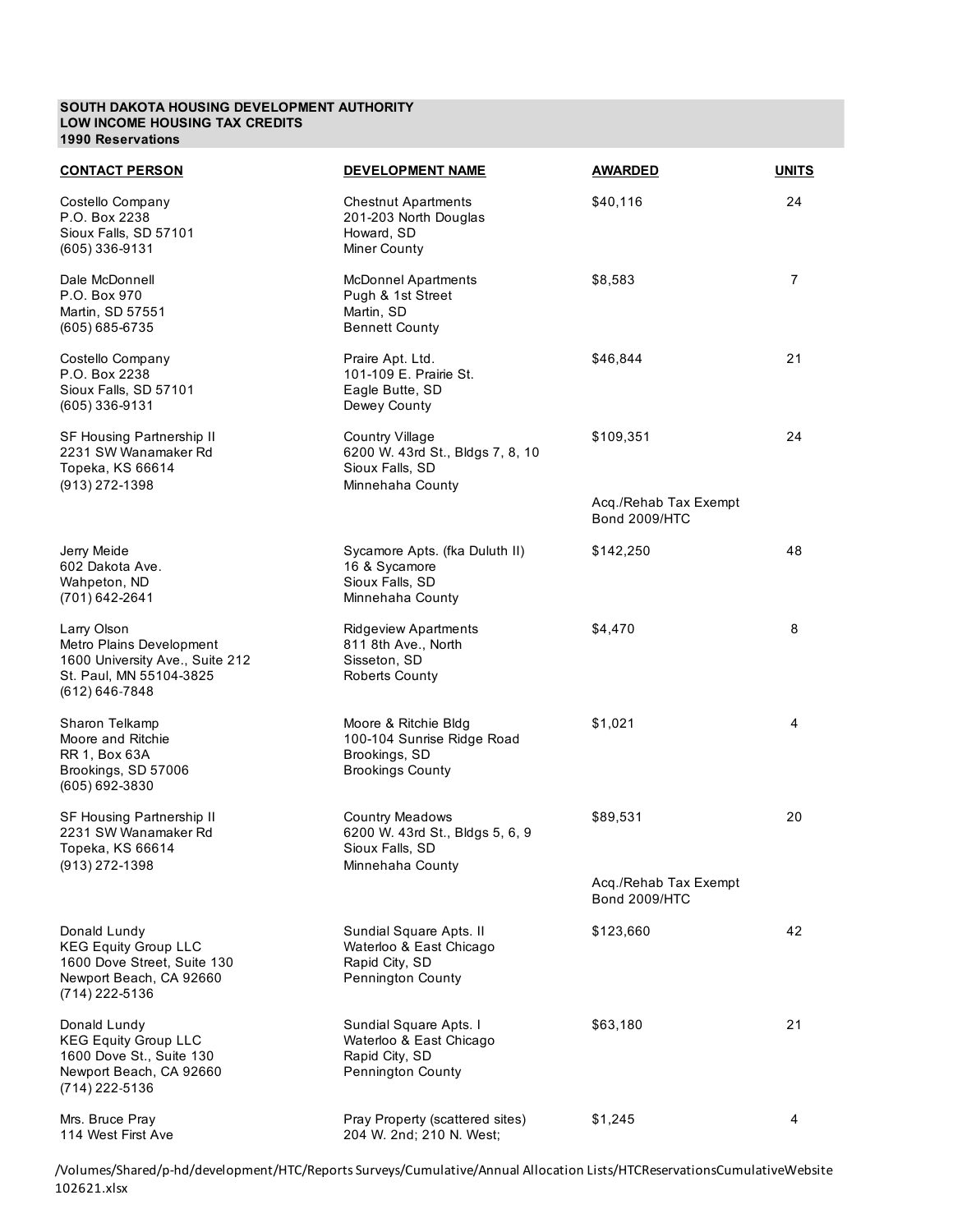| Flandreau, SD                                                                                                           | 201 W. Prospect; 102 W. Bridge<br>Flandreau, SD<br>Moody County                           |           |    |
|-------------------------------------------------------------------------------------------------------------------------|-------------------------------------------------------------------------------------------|-----------|----|
| Harvey Mills<br>1222 Western Ave<br>Brookings, SD<br>(605) 692-2823                                                     | <b>Courtyard Apartments</b><br>1225 Minnesota Avenue<br>Huron, SD<br><b>Beadle County</b> | \$26.957  | 18 |
| Donald Lundy<br><b>KEG Equity Group LLC</b><br>1600 Dove Street, Suite 130<br>Newport Beach, CA 92660<br>(714) 222-5136 | Lake Port Village<br>5801 W. Christopher Place<br>Sioux Falls, SD<br>Minnehaha County     | \$141.746 | 48 |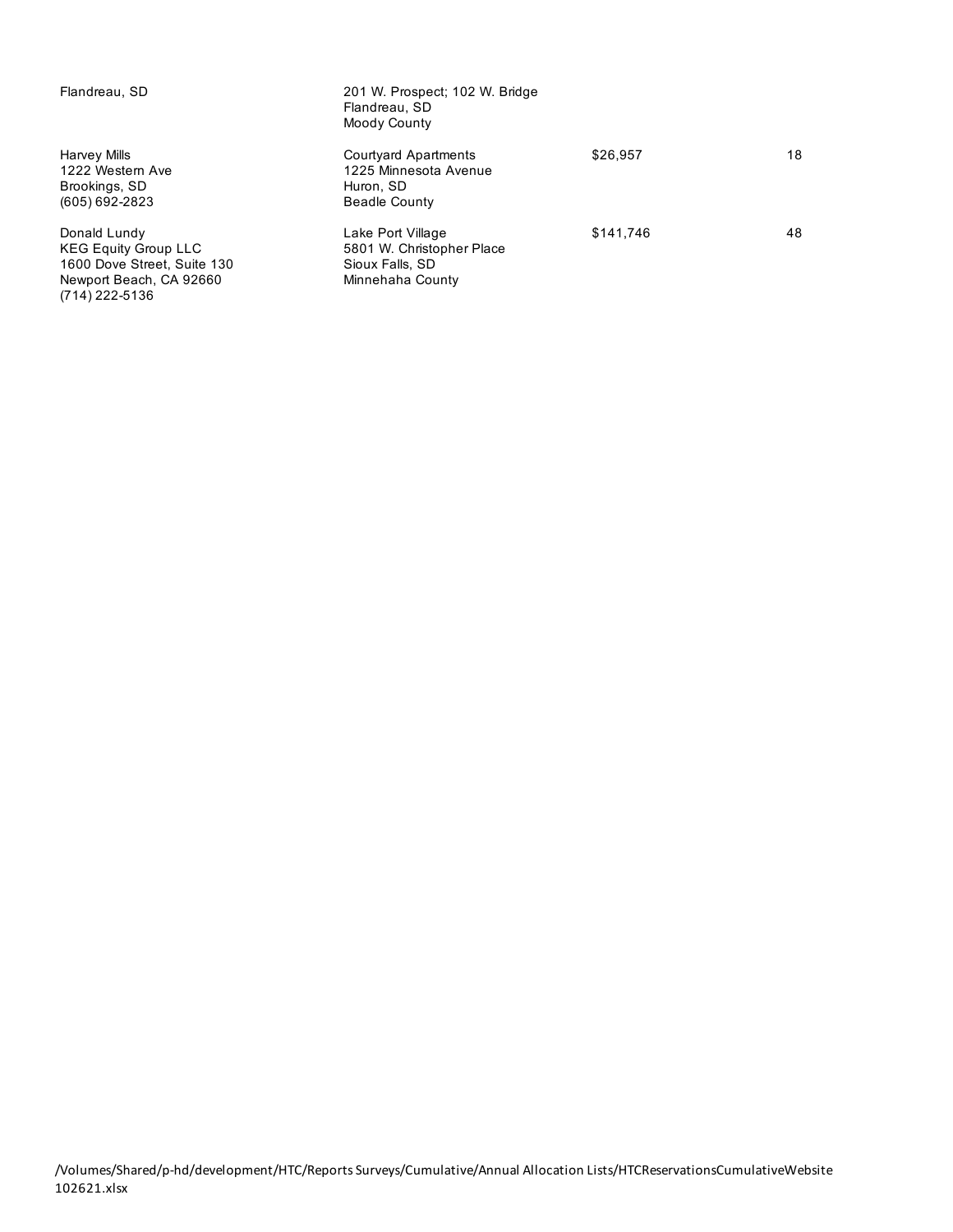#### **SOUTH DAKOTA HOUSING DEVELOPMENT AUTHORITY LOW INCOME HOUSING TAX CREDITS 1991 Reservations**

| <b>CONTACT PERSON</b>                                                                                                   | DEVELOPMENT NAME                                                                                 | <b>AWARDED</b>                      | <b>UNITS</b> |
|-------------------------------------------------------------------------------------------------------------------------|--------------------------------------------------------------------------------------------------|-------------------------------------|--------------|
| SF Housing Partnership II<br>2231 SW Wanamaker Rd.<br>Topeka, KS 66614                                                  | <b>Country Meadows II</b><br>6200 W. 43rd Street<br>Sioux Falls, SD                              | \$84,766                            | 20           |
| (913) 272-1398                                                                                                          | Minnehaha County                                                                                 | Acq./Rehab 2009 Tax Exempt Bond/HTC |              |
| SF Housing Partnership II<br>2231 SW Wanamaker Rd.<br>Topeka, KS 66614                                                  | <b>Country Meadows III</b><br>6200 W. 43rd Street<br>Sioux Falls, SD                             | \$23,960                            | 6            |
| $(913)$ 272-1398                                                                                                        | Minnehaha County                                                                                 | Acq./Rehab 2009 Tax Exempt Bond/HTC |              |
| Costello Company<br>P.O. Box 3328<br>Sioux Falls, SD 57101<br>$(605)$ 336-9131                                          | <b>Colonial Apartments</b><br>325 East Kemp Avenue<br>Watertown, SD<br><b>Codington County</b>   | \$39,086                            | 24           |
| Costello Company<br>P.O. Box 2238<br>Sioux Falls, SD 57101<br>(605) 336-9131                                            | Wheat Ridge Apartments<br>121 East Prairie Street<br>Eagle Butte, SD<br>Dewey County             | \$50,578                            | 23           |
| Larry Olson<br>Metro Plains Development<br>1600 University Ave., Suite 212<br>St. Paul, MN 55104-3825<br>(612) 646-7848 | <b>Gillmore Apartments</b><br>422 Williams Street<br>Deadwood, SD<br>Lawrence County             | \$54,250                            | 14           |
| SF Housing Partnership II<br>2231 SW Wanamaker Rd.<br>Topeka, KS 66614<br>$(913)$ 272-1398                              | Country Meadows IV<br>6100 W. 43rd Street<br>Sioux Falls, SD<br>Minnehaha County                 | \$126,278                           | 29           |
| Moore & Telkamp Bldg. Ltd.<br>RR 1, Box 63A<br>Brookings, SD 57006<br>(605) 692-3830                                    | Wellington Heights Apts.<br>600 Medary Avenue, South<br>Brookings, SD<br><b>Brookings County</b> | \$8,005                             | 12           |
| Costello Company<br>P.O. Box 2238<br>Sioux Falls, SD 57101<br>$(605)$ 336-9131                                          | <b>Spruce Apartments</b><br>1900 Kennedy Drive<br>Pierre, SD<br><b>Hughes County</b>             | \$39,185                            | 24           |
| Jerome Jacobs<br>Dakota Apts Ltd<br>109 River Place<br>Pierre, SD 57501<br>(605) 224-8589                               | West Dakota Apartments<br>125 West Dakota Avenue<br>Pierre, SD<br><b>Hughes County</b>           | \$7,864                             | 6            |
| Craig Lloyd<br>3101 W. 41st Street, Suite 203<br>Sioux Falls, SD<br>$(605)$ 336-6505                                    | <b>Ashbury Apartments</b><br>6th & Sycamore<br>Sioux Falls, SD<br>Minnehaha County               | \$141,667                           | 48           |
| <b>Harvey Mills</b><br>1222 Western Ave<br>Brookings, SD 57006<br>(605) 692-2823                                        | Sunrise Apartments<br>2015 Green Street<br>Yankton, SD<br>Yankton County                         | \$43,055                            | 29           |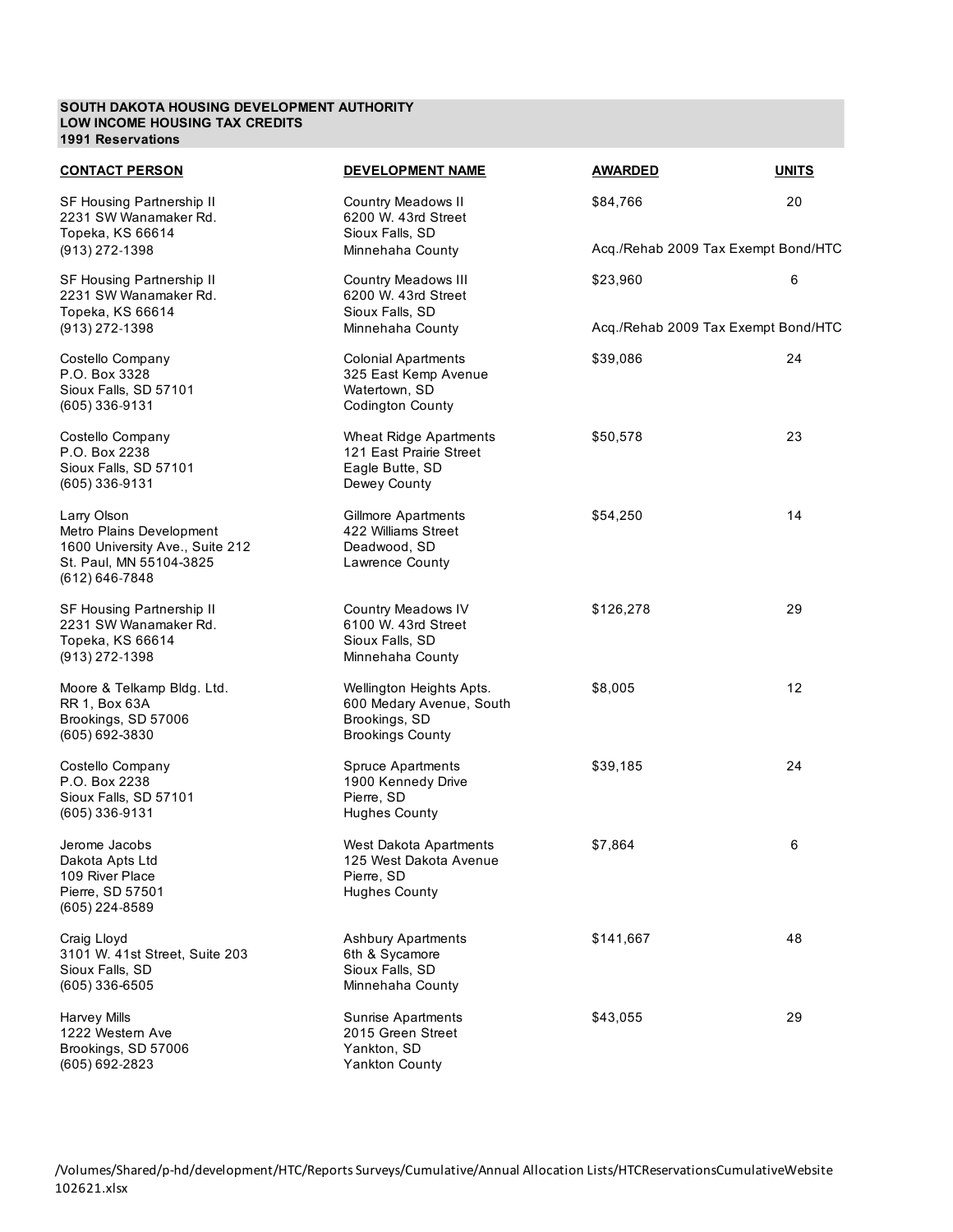#### **SOUTH DAKOTA HOUSING DEVELOPMENT AUTHORITY LOW INCOME HOUSING TAX CREDITS 1992 Reservations**

| <b>CONTACT PERSON</b>                                                                                                   | DEVELOPMENT NAME                                                                                   | <b>AWARDED</b> | <b>UNITS</b> |
|-------------------------------------------------------------------------------------------------------------------------|----------------------------------------------------------------------------------------------------|----------------|--------------|
| Craig Lloyd<br>3101 W. 41st St Suite 203<br>Sioux Falls, SD 57105<br>$(605)$ 336-6505                                   | <b>Cumberland Apts</b><br>3500-3600 N. 4th Avenue<br>Sioux Falls, SD<br>Minnehaha County           | \$112,146      | 42           |
| Donald Lundy<br><b>KEG Equity Group LLC</b><br>1600 Dove Street, Suite 130<br>Newport Beach, CA 92660<br>(714) 222-5136 | Sundial Square Apts. II<br>Waterloo & East Chicago<br>Rapid City, SD<br>Pennington County          | \$20,797       | 0            |
| Jerry Meide<br>602 Dakota Ave.<br>Wahpeton, ND 58075<br>(701) 642-2641                                                  | Sycamore Apts. (fka Duluth II)<br>16th & Sycamore<br>Sioux Falls, SD<br>Minnehaha County           | \$12,092       | 0            |
| George Gaukler<br>1330 West Main<br>Valley City, ND 58072<br>(701) 845-1291                                             | North Cleveland I<br>909 North Cleveland<br>Sioux Falls, SD<br>Minnehaha County                    | \$83,497       | 24           |
| George Gaukler<br>1330 West Main<br>Valley City, ND 58072<br>(701) 845-1291                                             | North Cleveland II<br>901 North Cleveland<br>Sioux Falls, SD<br>Minnehaha County                   | \$83,497       | 23           |
| Thomas Costello III<br>P.O. Box 2238<br>Sioux Falls, SD 57101<br>$(605)$ 336-9131                                       | <b>Richmond Apartments</b><br>4500 E. 3rd Street<br>Sioux Falls, SD<br>Minnehaha County            | \$69,089       | 22           |
| Donald A. Dunham, Jr.<br>622 S. Minnesota Ave.<br>Sioux Falls, SD 57104<br>(605) 339-9400                               | Garfield Apartments<br>701 S. Western Avenue<br>Sioux Falls, SD<br>Minnehaha County                | \$26,897       | 13           |
| Thomas Costello III<br>P.O. Box 2238<br>Sioux Falls, SD 57101<br>(605) 336-9131                                         | Sunrise I Apartments<br>300-318 Marge Lane<br>Mission, SD<br><b>Todd County</b>                    | \$91,719       | 44           |
| Gary Skogen<br>Skogen-Petersen<br>P.O. Box 216<br>Irene, SD 57037<br>(605) 263-3941                                     | River Court<br>24 East Duke<br>Vermillion, SD<br>Clary County                                      | \$43,247       | 24           |
| <b>Harvey Mills</b><br>1222 Western Ave.<br>Brookings, SD 57006<br>(605) 692-2823                                       | Lincoln Ltd. Apartments<br>330 West Prospect<br>Pierre, SD<br><b>Hughes County</b>                 | \$33,429       | 24           |
| Thomas Costello III<br>P.O. Box 2238<br>Sioux Falls, SD 57101<br>(605) 336-9131                                         | <b>Cornell Apartments</b><br>1800 Westminster Ave., NE<br>Watertown, SD<br><b>Codington County</b> | \$38,453       | 24           |
| Thomas Costello III<br>P.O. Box 2238<br>Sioux Falls, SD 57101                                                           | <b>Winter Park Apartments</b><br>1700-1706 North Wisconsin<br>Mitchell, SD                         | \$44,292       | 24           |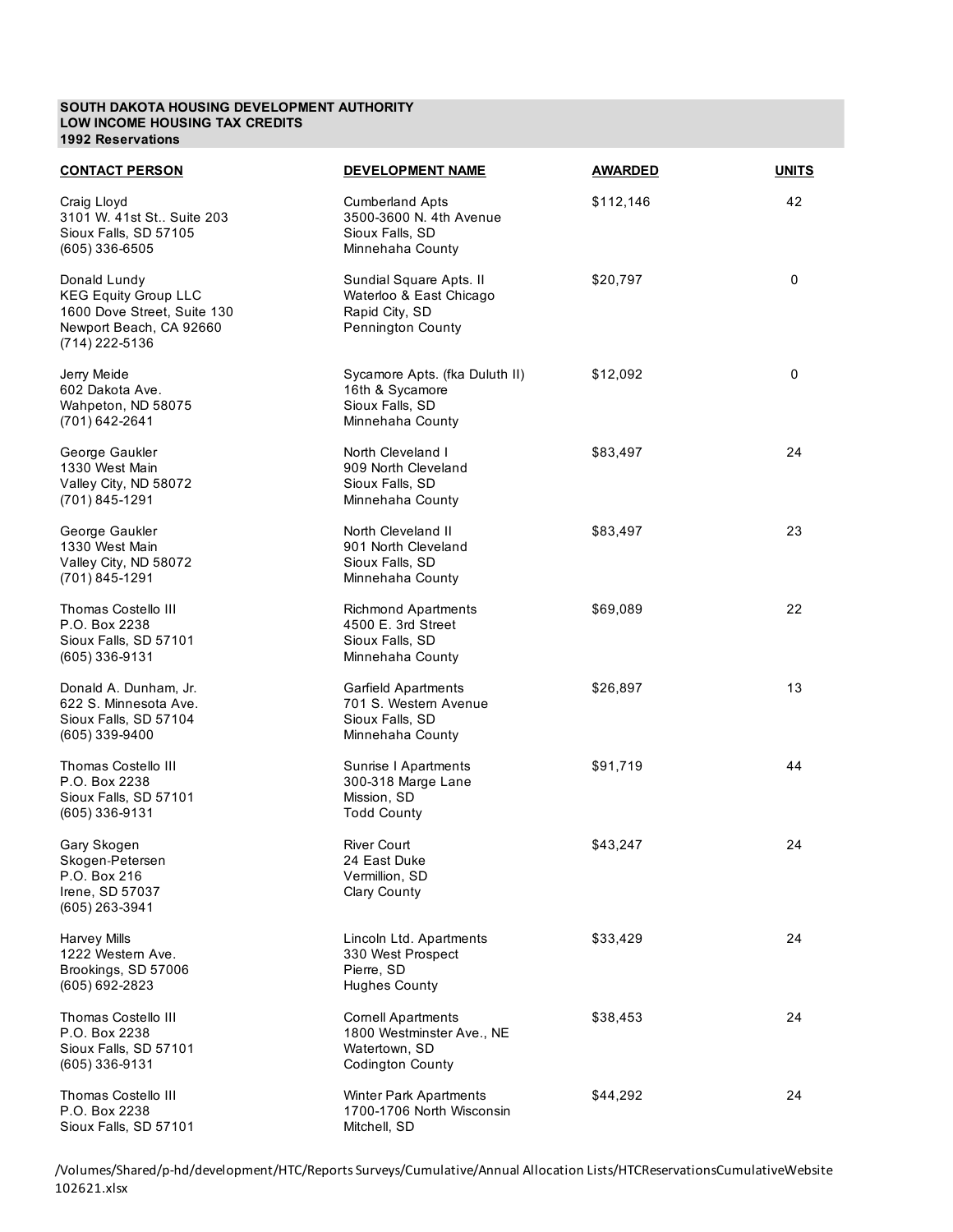| (605) 336-9131                                                                                                              | Davison County                                                                                   |          |             |
|-----------------------------------------------------------------------------------------------------------------------------|--------------------------------------------------------------------------------------------------|----------|-------------|
| Thomas Costello III<br>P.O. Box 2238<br>Sioux Falls, SD 57101<br>(605) 336-9131                                             | <b>Walnut Apts</b><br>502-506 S. Walnut Street<br>Elk Point, SD<br>Union County                  | \$36,762 | 24          |
| Larry Olson<br>Metro Plains Development<br>1600 University Ave., Suite 212<br>St. Paul, MN 55104-3825<br>(612) 646-7848     | <b>Bluff's Edge Apartments</b><br>Moose & Cottontail Drive<br>Sturgis, SD<br><b>Meade County</b> | \$37,498 | 24          |
| Dan Hickey<br>P.O. Box 1496<br>Billings, MT 59103                                                                           | <b>Hillside Apartments</b><br>3310-3320 7th Avenue<br>Spearfish, SD<br>Lawrence County           | \$9,289  | 16          |
| <b>Harvey Mills</b><br>1222 Western Ave.<br>Brookings, SD 57006<br>(605) 692-2823                                           | McC Development Ltd. X<br><b>Front Street</b><br>Aurora, SD<br><b>Brookings County</b>           | \$17,805 | 24          |
| Larry Olson<br>Metro Plains Development<br>1600 University Ave., Suite 212<br>St. Paul, MN 55104-3825<br>$(612) 646 - 7848$ | <b>Ridgeview Apartments</b><br>811 8th Ave., North<br>Sisseton, SD<br><b>Roberts County</b>      | \$772    | 0           |
| Jerold Buechler<br>R.R. 1, Box 68<br>Warner, SD 57479                                                                       | <b>Scattered Sites</b><br>116, 416 & 607 E. 7th Ave.<br>Redfield, SD<br><b>Spink County</b>      | \$2,210  | 3           |
| Donald Lundy<br><b>KEG Equity Group LLC</b><br>1600 Dove Street, Suite 130<br>Newport Beach, CA 92660<br>(714) 222-5136     | Sundial Square Apts. I<br>Waterloo & East Chicago<br>Rapid City, SD<br><b>Pennington County</b>  | \$9,049  | $\mathbf 0$ |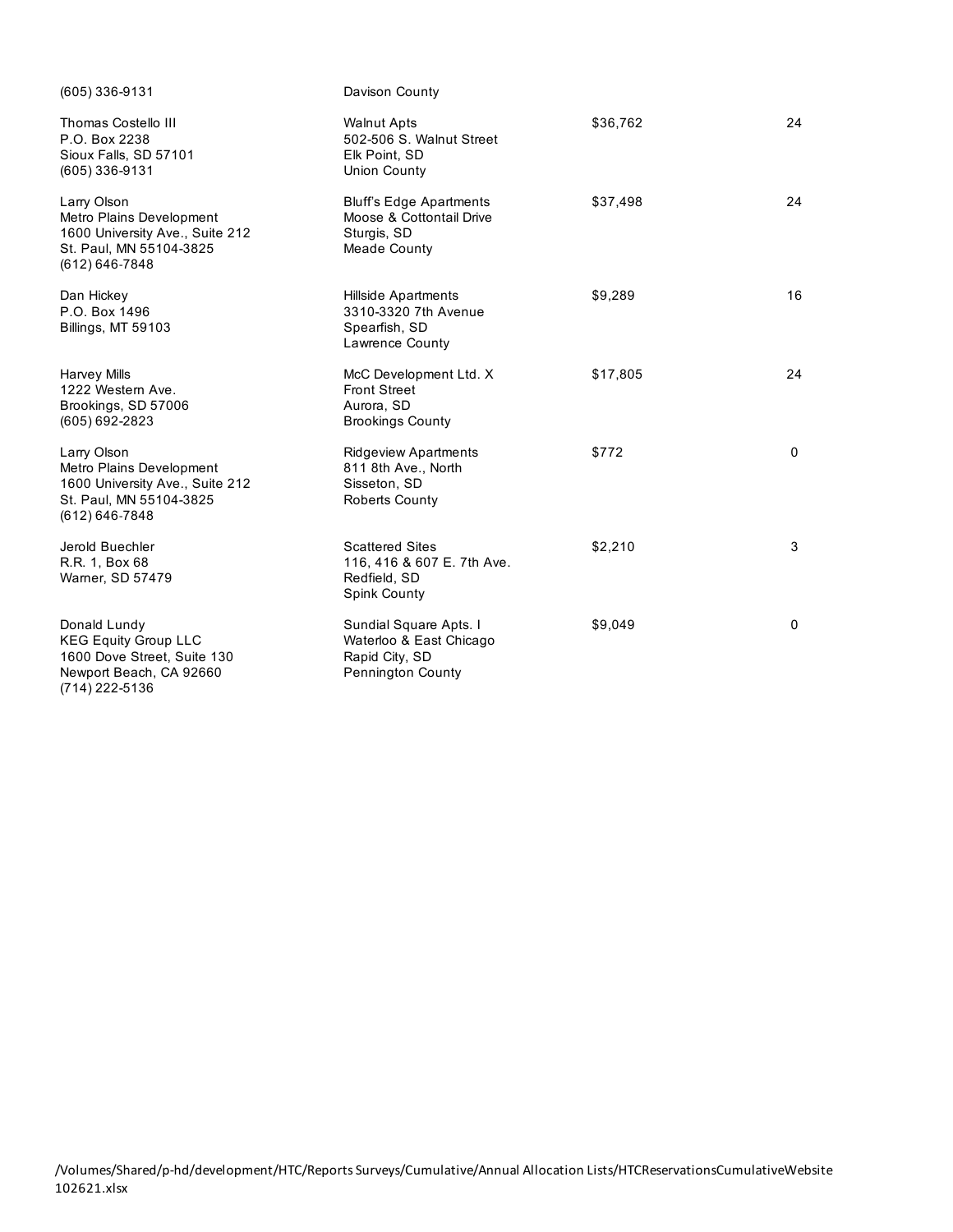### **SOUTH DAKOTA HOUSING DEVELOPMENT AUTHORITY LOW INCOME HOUSING TAX CREDITS 1993 Reservations**

| <b>CONTACT PERSON</b>                                                                                                   | <b>DEVELOPMENT NAME</b>                                                                     | <b>AWARDED</b> | <b>UNITS</b> |
|-------------------------------------------------------------------------------------------------------------------------|---------------------------------------------------------------------------------------------|----------------|--------------|
| Larry Olson<br>Metro Plains Development<br>1600 University Ave., Suite 212<br>St. Paul, MN 55104-3825<br>(612) 646-7848 | Old Main Apartments<br>320 Lawler Street<br>Canton, SD<br><b>Lincoln County</b>             | \$68,222       | 26           |
| Harvey Mills<br>1222 Western Ave.<br>Brookings, SD 57006<br>(605) 692-2823                                              | Courtyard, Ltd.<br>1225 Minnesota Avenue<br>Huron, SD<br><b>Beadle County</b>               | \$20,979       | 18           |
| Thomas Costello III<br>P.O. Box 2238<br>Sioux Falls, SD 57101<br>(605) 336-9131                                         | Elm Creek Apartments<br>2301 Flag Mountain Drive<br>Pierre, SD<br><b>Hughes County</b>      | \$38,386       | 24           |
| Mike Tennyson<br>325 Mt. Rushmore Road<br>Custer, SD 57730<br>(605) 673-2350                                            | Minnesota Place<br>801 East Minnesota Street<br>Rapid City, SD<br>Pennington County         | \$129,825      | 48           |
| Doug Johnson<br>5000 Cottonwood Place<br>Sioux Falls, SD 57106<br>(605) 361-2900                                        | <b>River Run Apartments</b><br>South Lyons Avenue<br>Sioux Falls, SD<br>Minnehaha County    | \$153,453      | 48           |
| Peter T. Gerrard<br>P.O. Box 1086<br>LaCrosse, WI 54602<br>(605) 782-4488                                               | <b>Pheasant View Apartments</b><br>Sertoma Avenue<br>Sioux Falls, SD<br>Minnehaha County    | \$167,318      | 40           |
| George Gaukler<br>P.O. Box 446<br>Valley City, ND 58072<br>$(605) 845 - 1291$                                           | <b>Axtell Apartments</b><br>Western Avenue North<br>Sioux Falls, SD<br>Minnehaha County     | \$156,965      | 42           |
| SD Association for the Deaf<br>3520 Gateway Lane<br>Sioux Falls, SD 57106<br>(605) 339-6718                             | Olde School Apartments<br>104 N. Krohn Place<br>Sioux Falls, SD<br>Minnehaha County         | \$97,464       | 27           |
| SD Association for the Deaf<br>3520 Gateway Lane<br>Sioux Falls, SD 57106<br>(605) 339-6718                             | <b>Grinde Hall Apartments</b><br>1720 E. 10th Street<br>Sioux Falls, SD<br>Minnehaha County | \$53,954       | 15           |
| Craig Lloyd<br>3101 W. 41st Street, Suite 203<br>Sioux Falls, SD 57101<br>$(605)$ 336-6505                              | <b>Ashbury Apartments</b><br>6th & Sycamore<br>Sioux Falls, SD<br>Minnehaha County          | \$13,448       | 0            |
| Thomas Costello III<br>P.O. Box 2238<br>Sioux Falls, SD 57101<br>(605) 336-9131                                         | <b>Richmond Apartments</b><br>4500 East 3rd Street<br>Sioux Falls, SD<br>Minnehaha County   | \$20,513       | 0            |
| Larry Olson<br>Metro Plains Development<br>1600 University Ave., Suite 212<br>St. Paul, MN 55104-3825                   | Rolling Hills Apartments<br>34th Street & 7th Avenue<br>Spearfish, SD<br>Lawrence County    | \$36,011       | 24           |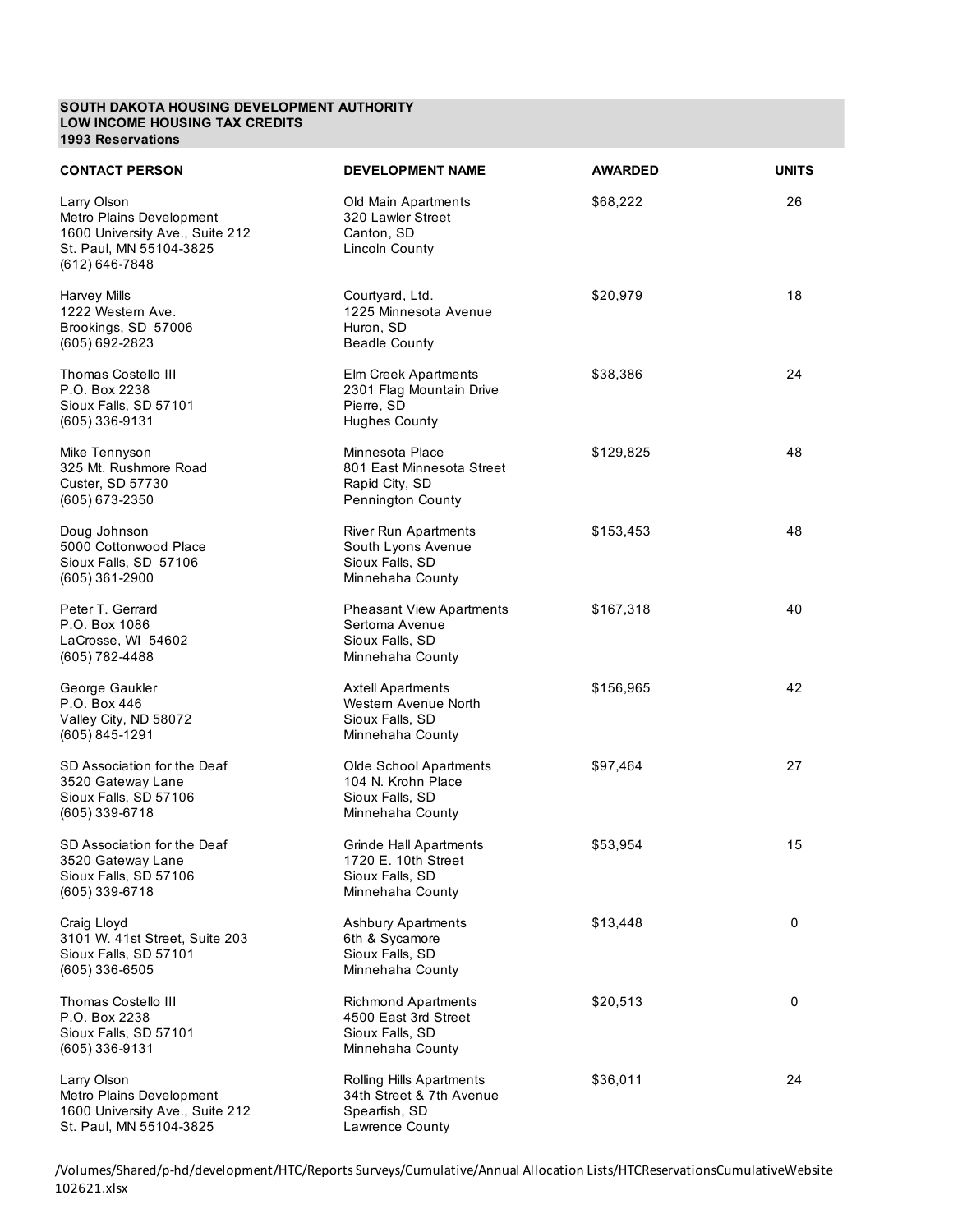# (612) 646-7848

| Thomas Costello III<br>P.O. Box 2238<br>Sioux Falls, SD 57101<br>$(605)$ 336-9131 | Cornell II Apartments<br>1800 Westminister Ave., NE<br>Watertown, SD<br>Codington County | \$38,962 | 24 |
|-----------------------------------------------------------------------------------|------------------------------------------------------------------------------------------|----------|----|
| Gary Skogen<br>P.O. Box 216<br>Irene, SD 57037<br>$(605)$ 263-3941                | Memory Lane<br>901 Memory Lane<br>Yankton, SD<br><b>Yankton County</b>                   | \$29.524 | 18 |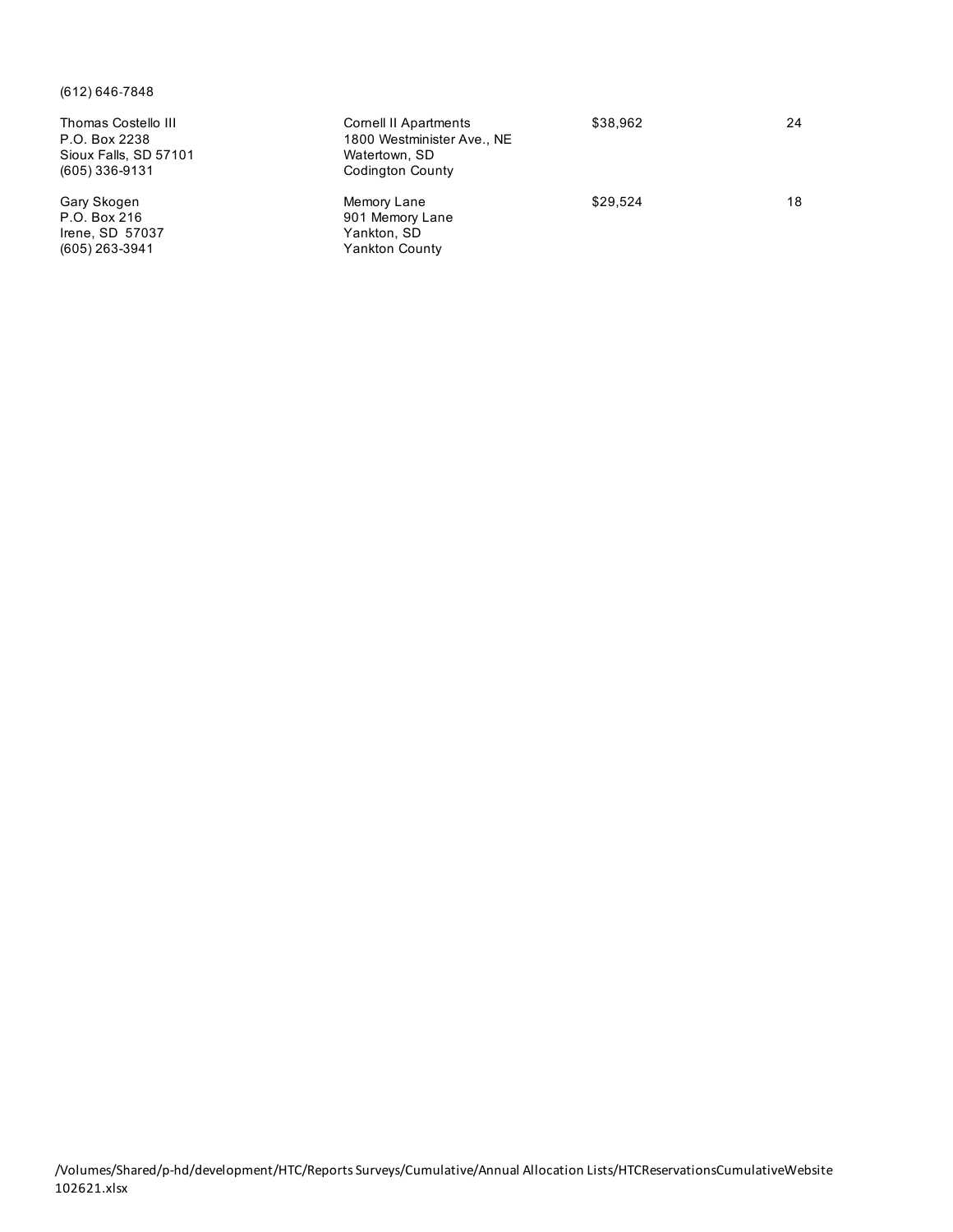#### **SOUTH DAKOTA HOUSING DEVELOPMENT AUTHORITY LOW INCOME HOUSING TAX CREDITS 1994 Reservations**

| <b>CONTACT PERSON</b>                                                                                                             | DEVELOPMENT NAME                                                                                   | <b>AWARDED</b> | <b>UNITS</b> |
|-----------------------------------------------------------------------------------------------------------------------------------|----------------------------------------------------------------------------------------------------|----------------|--------------|
| Doug Johnson<br>5000 Cottonwood Place<br>Sioux Falls, SD 57106<br>$(605)$ 361-2900                                                | <b>River Run Apartments</b><br>South Lyons Avenue<br>Sioux Falls, SD<br>Minnehaha County           | \$7,581        | 0            |
| Larry Olson<br>Metro Plains Development, Inc.<br>1600 University Ave., Suite 212<br>St. Paul, MN 55104-3825<br>$(612) 646 - 7848$ | Old Main Apartments<br>320 Lawler Street<br>Canton, SD<br><b>Lincoln County</b>                    | \$9,000        | 0            |
| Craig Lloyd<br>3101 W. 41st Street, Suite 203<br>Sioux Falls, SD 57105<br>$(605)$ 336-6505                                        | <b>Ridgeview Apartments</b><br>2901 & 2909 E. 6th Street<br>Sioux Falls, SD<br>Minnehaha County    | \$154,630      | 48           |
| Harvey Mills<br>1222 Western Avenue<br>Brookings, SD 57006<br>(605) 692-2823                                                      | Three Oaks Apartments<br>700 6th Avenue, South<br>Brookings, SD<br><b>Brookings County</b>         | \$81,576       | 24           |
| Craig Lloyd<br>3101 W. 41st Street, Suite 203<br>Sioux Falls, SD 57105<br>$(605)$ 336-6505                                        | Gatewood Apartments<br>605-625 Streeter Drive<br>North Sioux City, SD<br><b>Union County</b>       | \$99,625       | 24           |
| Peter T. Gerrard<br>420 S. 5th St.<br>La Crosse, WI 54602<br>(608) 782-4488                                                       | <b>Harvest Point Apartments</b><br>9th Street<br>Madison, SD<br>Lake County                        | \$50,364       | 30           |
| <b>Arthur Curtis</b><br>1340 East Woodhust<br>Springfield, MO 65804<br>(417) 883-7678                                             | Kyle Seniors Apartments<br>Kyle, SD<br><b>Shannon County</b>                                       | \$47,581       | 20           |
| Larry Olson<br>Metro Plains Development, Inc.<br>1600 University Ave., Suite 212<br>St. Paul, MN 55104-3825<br>$(612) 646 - 7848$ | Tanglewood I<br>7th Avenue & Joan Circle<br>Belle Fourche, SD<br><b>Butte County</b>               | \$40,679       | 24           |
| Thomas C. Kolar<br>307 Jackson Ave.<br>Elk River, MN 55330<br>(612) 441-1734                                                      | <b>Big Stone Apartments</b><br>656 Walnut Street<br>Big Stone City, SD<br><b>Grant County</b>      | \$2,526        | 8            |
| Peter P. Hegg<br>3712 S. Western Ave.<br>Sioux Falls, SD 57105<br>$(605)$ 336-2111                                                | <b>Majestic View Apartments</b><br>1210-1216 South Majestic<br>Sioux Falls, SD<br>Minnehaha County | \$158,982      | 39           |
| Thomas Costello III<br>P.O. Box 2238<br>Sioux Falls, SD 57101<br>(605) 336-9131                                                   | Richmond II<br>4601-4619 E. 3rd Street<br>Sioux Falls, SD<br>Minnehaha Count                       | \$210,000      | 48           |
| Craig Lloyd<br>3103 W. 41st Street, Suite 203<br>Sioux Falls, SD 57105                                                            | Cumberland II<br>3520 N. 4rh Avenue<br>Sioux Falls, SD                                             | \$66,363       | 20           |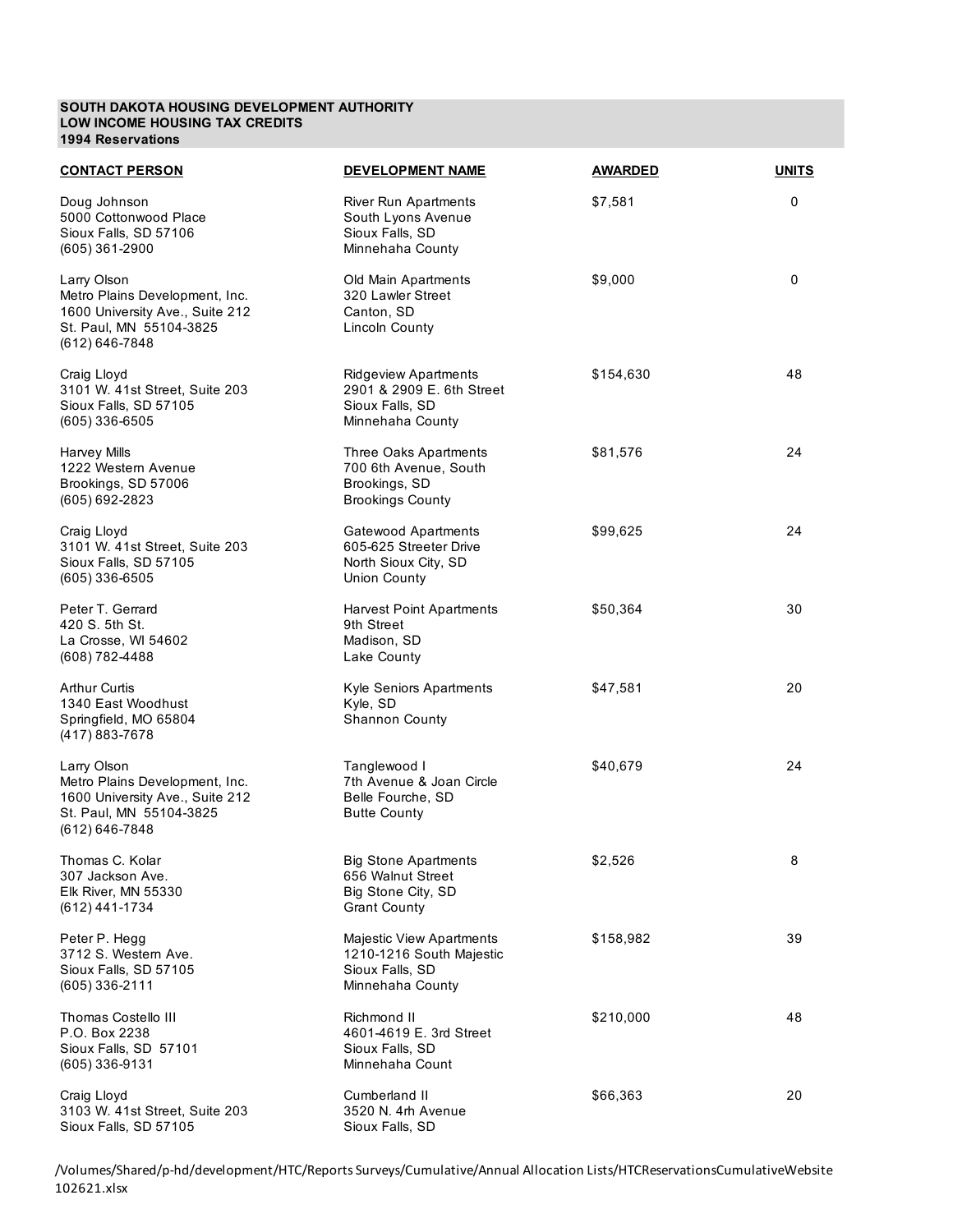| (605) 336-6505                                                                                                     | Minnehaha County                                                                                |           |    |
|--------------------------------------------------------------------------------------------------------------------|-------------------------------------------------------------------------------------------------|-----------|----|
| Sister Charles Palm<br>Golden Age Center<br><b>PO Box 108</b><br>Ft. Thompson, SD 5733<br>(605) 245-2350           | Mary Manor Apartments<br>1 Golden Age Center Lane<br>Fort Thompson, SD<br><b>Buffalo County</b> | \$27,747  | 15 |
| Larry Abernathy<br>110 West Clemmer<br>Chamberlain, SD 57325<br>$(605) 734 - 5068$                                 | Plaza Apartments<br>110 south Courtland<br>Chamberlain, SD<br><b>Brule County</b>               | \$19,294  | 16 |
| Doug Johnson<br>Western Comfort Ltd. Prtnshp<br>5000 Cottonwood Place<br>Sioux Falls, SD 57106<br>$(605)$ 361-2900 | <b>Western Comfort Apartments</b><br>46th & Kiwanis<br>Sioux Falls, SD<br>Minnehaha County      | \$107,452 | 47 |
| James P. Knutson<br>Hill View Apts. Ltd. Prtnshp<br>PO Box 446<br>Valley City, ND 58072<br>(701) 845-1291          | <b>Hill View Apartments</b><br>26th Street East<br>Sioux Falls, SD<br>Minnehaha County          | \$168,533 | 41 |
| Sharon Telkamp<br>Moore & Telkamp<br>Box 63A, RR 1<br>Brookings, SD 57006<br>(605) 692-3830                        | <b>Windsor Estates</b><br>1027 Southland Lane<br>Brookings, SD<br><b>Brookings County</b>       | \$21,655  | 36 |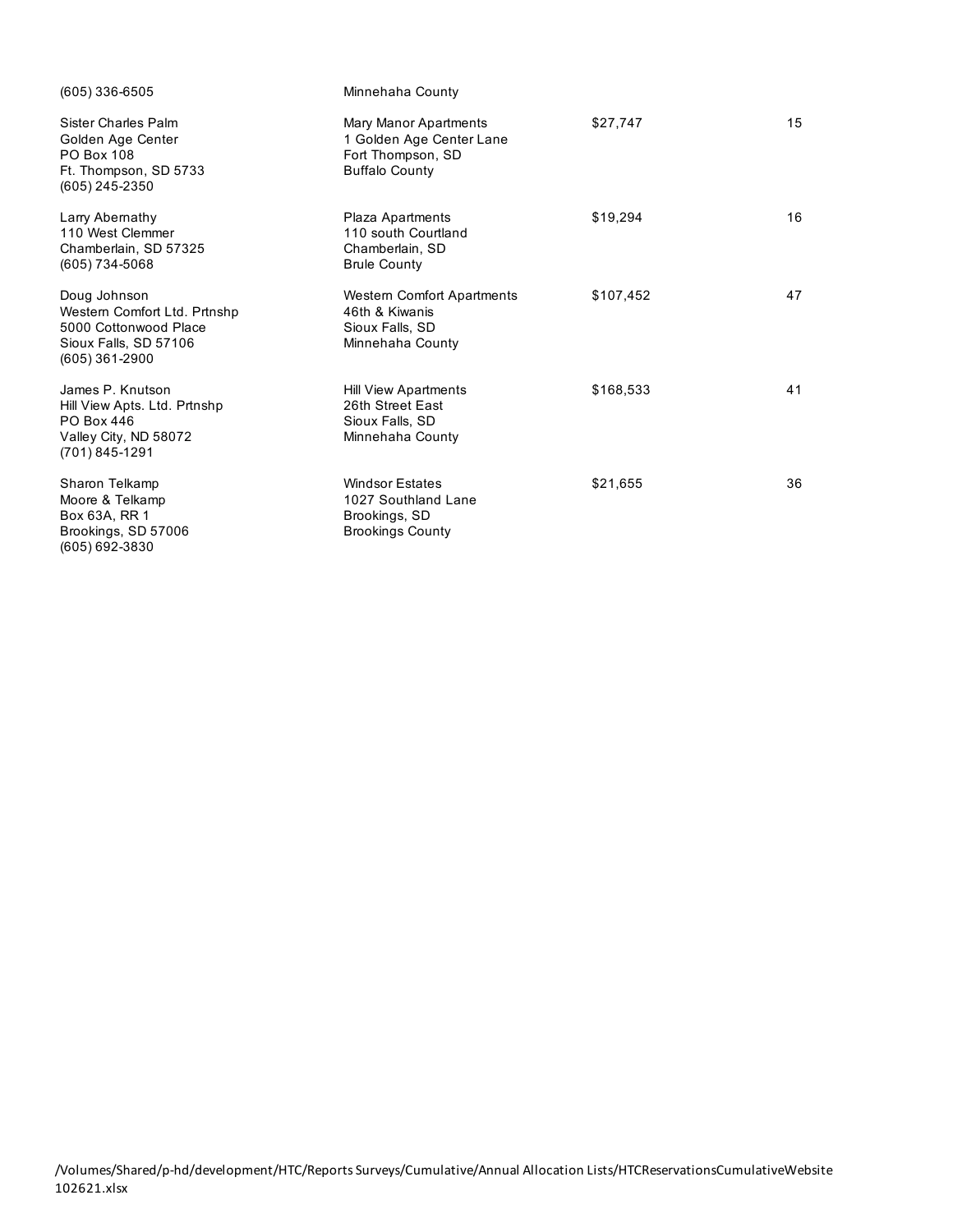#### **SOUTH DAKOTA HOUSING DEVELOPMENT AUTHORITY LOW INCOME HOUSING TAX CREDITS 1995 Reservations**

| <b>CONTACT PERSON</b>                                                                                                | <b>DEVELOPMENT NAME</b>                                                                          | <b>AWARDED</b> | <b>UNITS</b> |
|----------------------------------------------------------------------------------------------------------------------|--------------------------------------------------------------------------------------------------|----------------|--------------|
| James H. McCormick<br>15910 Brook Forest Dr.<br>Houston, TX 77059<br>(713) 286-7469                                  | Diamond Acres Apartments<br>120 West 10th Street<br>Bridgewater, SD<br>McCook County             | \$2,878        | 4            |
| Thomas Costello III<br>P.O. Box 2238<br>Sioux Falls, SD 57101<br>(605) 336-9131                                      | <b>Evergreen Apartments</b><br>500 Main Street<br>Eagle Butte, SD<br>Dewey County                | \$49,038       | 25           |
| Thomas Costello III<br>P.O. Box 2238<br>Sioux Falls, SD 57101<br>(605) 3636-9131                                     | Sunrise II Apartments<br>301 Marge Lane<br>Mission, SD<br><b>Todd County</b>                     | \$47,260       | 24           |
| Craig Lloyd<br>3101 W. 41st Street, Suite 203<br>Sioux Falls, SD 57105<br>$(605)$ 336-6505                           | Gatewood Apartments<br>605-625 Street Drive<br>North Sioux City, SD<br><b>Union County</b>       | \$4,906        | 0            |
| Mike Tennyson<br>325 Mt. Rushmore Road<br>Custer, SD 57730<br>(605) 673-2350                                         | Minnesota Estates Phase II<br>851 & 859 E. Minnesota Ave.<br>Rapid City, SD<br>Pennington County | \$196,876      | 48           |
| Craig Lloyd<br>3101 W. 41st Street, Suite 203<br>Sioux Falls, SD 57105<br>$(605)$ 336-6505                           | <b>Cumberland Apartments II</b><br>3520 N. 4th Avenue<br>Sioux Falls, SD<br>Minnehaha County     | \$1,673        | 0            |
| Ben Soukup<br>SD Association for the Deaf<br>East Gateway Lane<br>Sioux Falls, SD 57106<br>$(605)$ 367-5760          | Grinde Apartments<br>1720 East 10th Street<br>Sioux Falls, SD<br>Minnehaha County                | \$9,870        | 0            |
| Peter P. Hegg<br>1300 W. 57th Street<br>Sioux Falls, SD 57106<br>(605) 336-2111                                      | Majestic View Apartments<br>1210-1216 S. Majestic<br>Sioux Falls, SD<br>Minnehaha County         | \$6,893        | 0            |
| St. Joseph Catholic Housing Inc.<br>Jerome A. Klein<br>3100 W. 41st St.<br>Sioux Falls, SD 57105<br>$(605)$ 334-9861 | North Ridge Apartments<br>500 South Lyons<br>Sioux Falls, SD<br>Minnehaha County                 | \$262,908      | 59           |
| <b>Ben Soukup</b><br>SD Assoc. of the Deaf<br>3520 Gateway Lane<br>Sioux Falls, SD 57106<br>(605) 367-5760           | Olde School Apartments<br>104 N. Krohn Place<br>Sioux Falls, SD<br>Minnehaha County              | \$13,994       | 0            |
| Doug Johnson<br>5000 Cottonwood Place<br>Sioux Falls, SD 57106<br>$(605)$ 361-2900                                   | Western Comfort Apartments<br>46th & Kiwanis<br>Sioux Falls, SD<br>Minnehaha County              | \$63,027       | 0            |
| Mike Tennyson<br>325 Mt. Rushmore Rd                                                                                 | Southview Apartments<br>34th Street & 10th Avenue                                                | \$110,005      | 24           |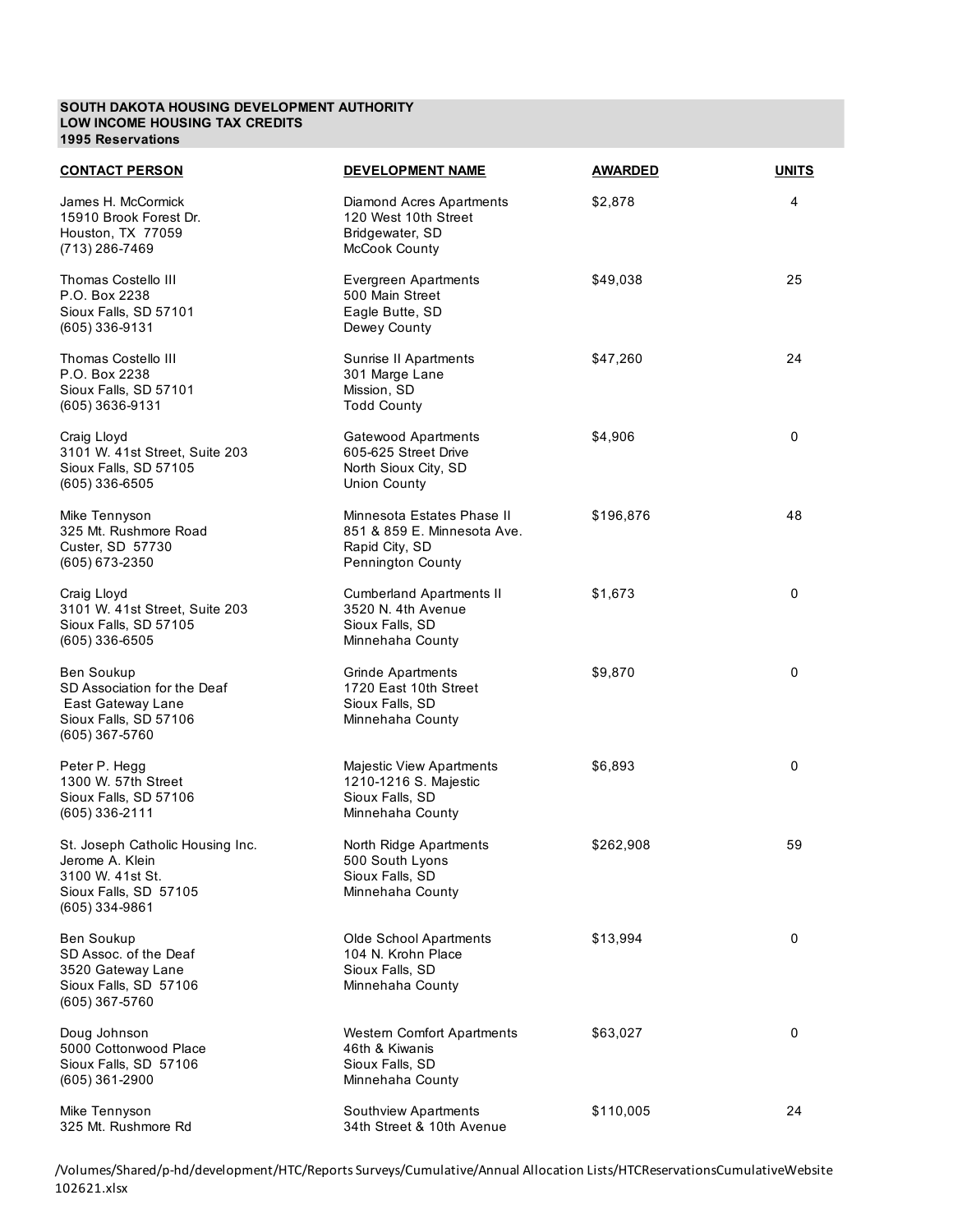| Custer, SD 57730              | Spearfish, SD            |           |    |
|-------------------------------|--------------------------|-----------|----|
| $(605)$ 673-2350              | Lawrence County          |           |    |
| Harvey Mills                  | Three Oaks II            | \$103,070 | 24 |
| 1222 Western Avenue           | 18th Street              |           |    |
| Brookings, SD 57006           | Watertown, SD            |           |    |
| $(605) 692 - 2823$            | <b>Codington County</b>  |           |    |
| Tom Costello III              | Riverwood Apartments     | \$43,249  | 24 |
| P.O. Box 2238                 | 1125 Madison Street      |           |    |
| Sioux Falls, SD 57101         | Vermillion, SD           |           |    |
| $(605)$ 336-9131              | Clay County              |           |    |
| Craig Lloyd                   | Gatewood Apartments II   | \$47,282  | 32 |
| 3101 West 41st St., Suite 203 | Streeter & Bruneau Drive |           |    |
| Sioux Falls, SD 57105         | North Sioux City, SD     |           |    |
| (605) 336-6505                | Union County             |           |    |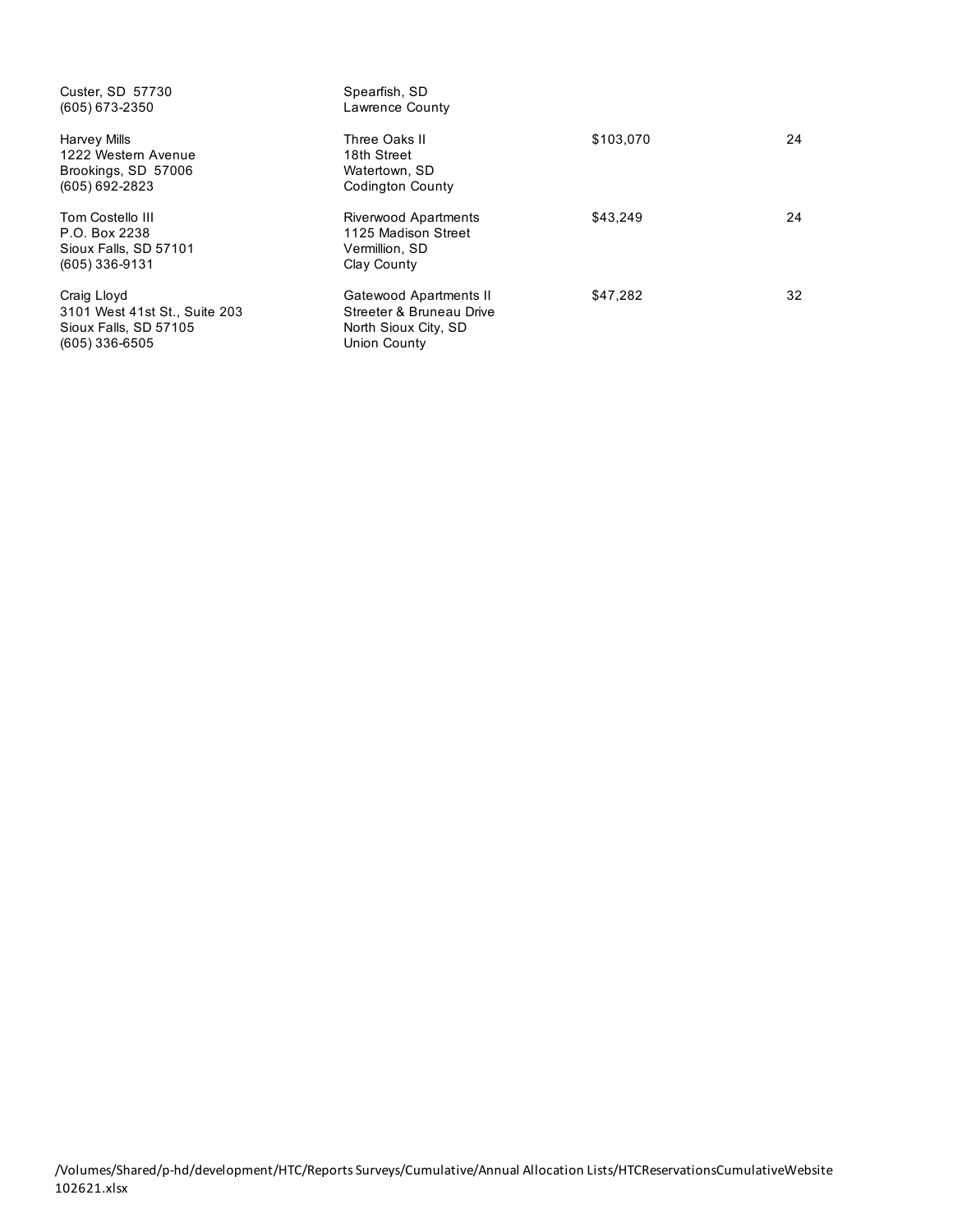### **SOUTH DAKOTA HOUSING DEVELOPMENT AUTHORITY LOW INCOME HOUSING TAX CREDITS 1996 Reservations**

| <b>CONTACT PERSON</b>                                                                                                  | <b>DEVELOPMENT NAME</b>                                                                                    | <b>AWARDED</b> | <b>UNITS</b> |
|------------------------------------------------------------------------------------------------------------------------|------------------------------------------------------------------------------------------------------------|----------------|--------------|
| Michael Bannwarth<br>St. Joseph Catholic Housing<br>523 North Duluth Ave.<br>Sioux Falls, SD 57104<br>(605) 988-3759   | West Creek Woods<br>1600 South Saint Michaels Circle<br>Sioux Falls, SD<br>Minnehaha County                | \$150,459      | 41           |
| David Simpson<br>Foundation Care Foundation, Inc.<br>2000 Wesleyan Blvd.<br>Rapid City, SD 57702<br>(605) 343-3555     | Fountain Springs Senior Apts.<br>1900 Harmony Heights Lane<br>Rapid City, SD<br>Pennington County          | \$169,945      | 50           |
| Donald A. Dunham Jr.<br>200 N. Phillips, Suite 202<br>Sioux Falls, SD 57102<br>(605) 339-9400                          | Homestead Trails Rent to Own I<br>North Homestead Circle<br>Sioux Falls, SD<br>Minnehaha County            | \$158,878      | 27           |
| Donald A. Dunham Jr.<br>200 N. Phillips, Suite 202<br>Sioux Falls, SD 57102<br>(605) 339-9400                          | Homestead Trails Rent to Own II<br>North Homestead Circle<br>Sioux Falls, SD<br>Minnehaha County           | \$12,089       | 5            |
| John and Harvey Mills<br>1222 Western Ave.<br>Brookings, SD 57006<br>(605) 692-2823                                    | Springwood<br>14th Avenue<br>Watertown, SD<br><b>Codington County</b>                                      | \$92,352       | 24           |
| Elsie Meeks<br>Lakota Fund Inc.<br>P.O. Box 340<br>Kyle, SD 57752<br>(605) 455-2500                                    | Eagle Nest Homes<br>Route 44<br>Wanblee, SD<br>Jackson County                                              | \$76,453       | 10           |
| Tom Costello III<br>P.O. Box 2238<br>Sioux Falls, SD 57101<br>(605) 336-9131                                           | <b>Foxcroft Apartments</b><br>101 West Broad Avenue<br>Flandreau, SD<br>Moody County                       | \$42,762       | 24           |
| Craig Lloyd<br>3101 W. 41st Street<br>Suite 203<br>Sioux Falls, SD 57105<br>(605) 336-6505                             | <b>Gatewood Apartments II</b><br><b>Street &amp; Bruneau Drive</b><br>North Sioux City, SD<br>Union County | \$88,468       | 0            |
| William Picotte<br>Oti Kaga Ltd. Partnership<br>Box 751, Teton Mall, Room 5<br>Eagle Butte, SD 57625<br>(605) 964-4664 | <b>Elk View Homes</b><br>SE Minneconiou Dr. &<br>O'henunpa Lane<br>Eagle Butte, SD<br>Dewey County         | \$80,257       | 10           |
| Charles Gustafson<br>519 W. 10th Street<br>Sioux Falls, SD 57104-3619<br>(605) 332-1000                                | Gateway Apartments<br>3511 South Gateway Blvd.<br>Sioux Falls, SD<br>Minnehaha County                      | \$156,354      | 46           |
| Rita Archambeau<br>Yankton Sioux Ltd. Partnership<br>Wagner, SD 57380<br>(605) 384-3171                                | <b>Yankton Sioux Homes</b><br>101-110 Veteran's Drive<br>Wagner, SD<br>Charles Mix County                  | \$19,831       | 10           |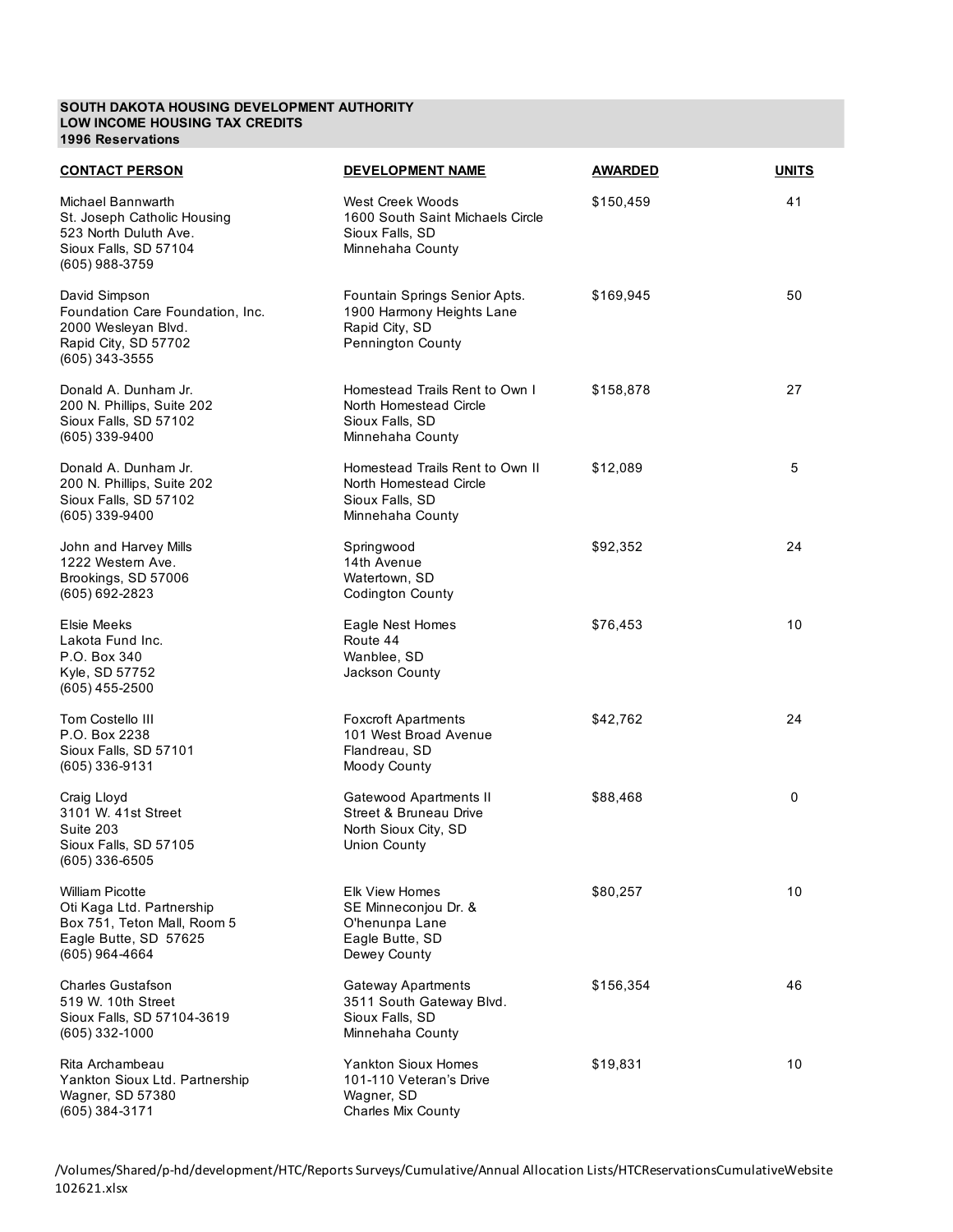#### **SOUTH DAKOTA HOUSING DEVELOPMENT AUTHORITY LOW INCOME HOUSING TAX CREDITS 1997 Reservations**

| <b>CONTACT PERSON</b>                                                                                                                            | <b>DEVELOPMENT NAME</b>                                                                          | <b>AWARDED</b> | <b>UNITS</b> |
|--------------------------------------------------------------------------------------------------------------------------------------------------|--------------------------------------------------------------------------------------------------|----------------|--------------|
| St. Joseph Catholic Housing<br>Michael Bannwarth<br>523 North Duluth Ave.<br>Sioux Falls, SD 57104<br>(605) 988-3759                             | Split Rock<br>1100 East Teakwood Street<br>Brandon, SD<br>Minnehaha County                       | \$133,187      | 32           |
| Lower Brule Ltd. Partnership<br>Jeannie Langdeau<br><b>Box 183</b><br>Lower Brule, SD 57548<br>(605) 473-5522                                    | Lower Brule Sioux Homes<br><b>BIA Route 10</b><br>Lower Brule, SD<br>Lyman County                | \$93,642       | 16           |
| <b>Memorial Park Apartments</b><br><b>Limited Partnership</b><br>Doug Wells<br>1805 West Fulton Street<br>Rapid City, SD 57702<br>(605) 394-5350 | <b>Memorial Park Apartments</b><br>Lot 2 of Lot RU-9C<br>Rapid City, SD<br>Pennington County     | \$222,491      | 60           |
| Heritage Acres III Ltd. Partnership<br>Sharon Capp<br>430 Oriole Drive<br>Spearfish, SD 57783<br>(605) 642-8817                                  | Heritage Acres III - Phase II<br>2340 East Avenue<br>Sturgis, SD<br><b>Meade County</b>          | \$66,409       | 32           |
| MDI Limited Partnership #40<br>John Errigo<br>1600 University Ave., Suite 212<br>St. Paul, MN 55104<br>$(612) 646 - 7848$                        | Hunter's Run Townhomes<br>Elk Drive and Moose Drive<br>Sturgis, SD<br>Meade County               | \$135,671      | 24           |
| Yankton Sioux Ltd. Partnership<br>Rita Archambeau<br>Box 426<br>Wagner, SD 57380<br>(605) 384-3171                                               | <b>Yankton Sioux Homes</b><br>101-110 Veteran's Drive<br>Wagner, SD<br><b>Charles Mix County</b> | \$44,059       | 0            |
| Wanbli Hohpi Otipi Ltd. Partnership<br>Elsie Meeks<br>Main Street<br>Kyle, SD 57752<br>(605) 455-2500                                            | Eagle Nest II<br>Route 44<br>Wanblee, SD<br>Jackson County                                       | \$179,052      | 20           |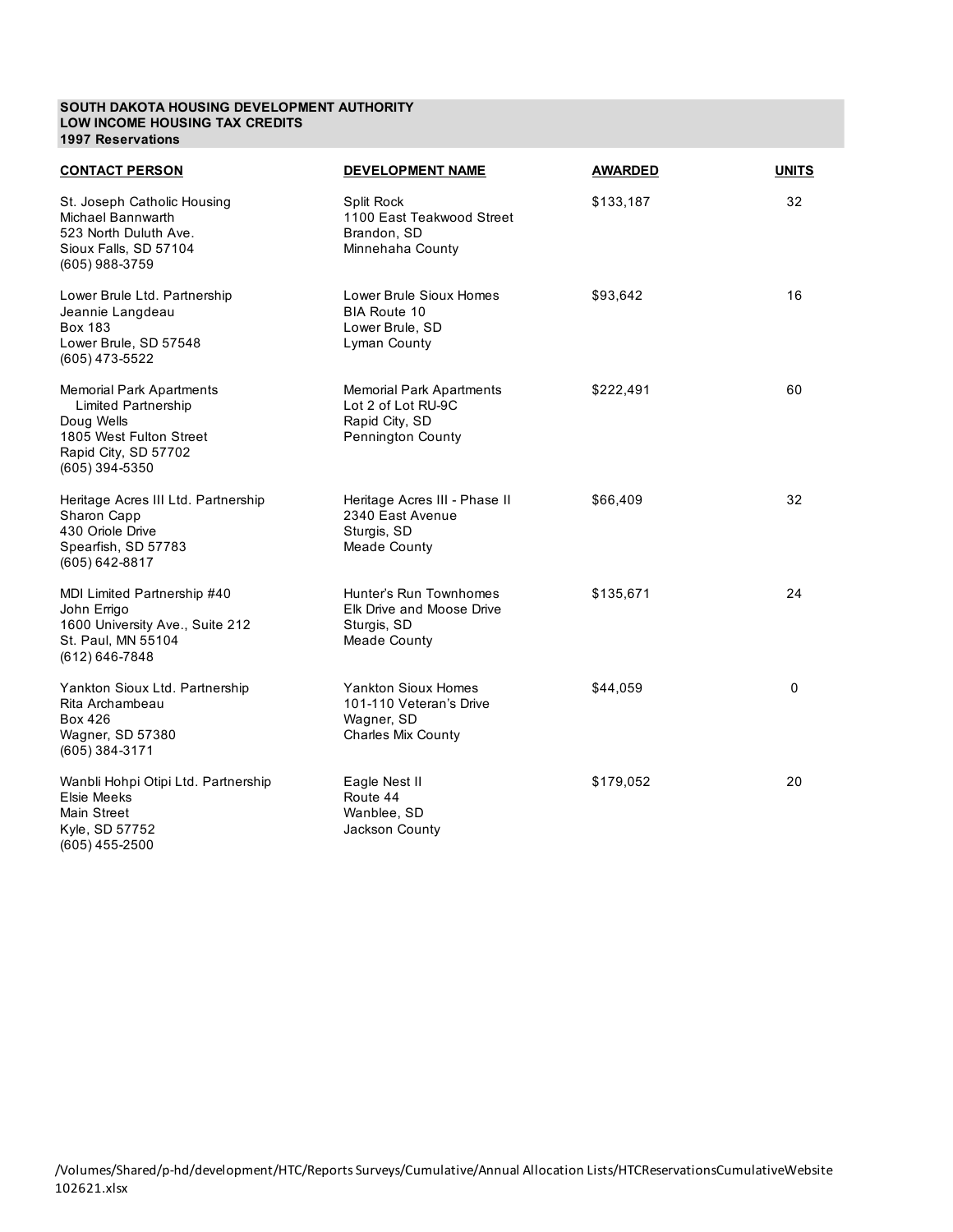#### **SOUTH DAKOTA HOUSING DEVELOPMENT AUTHORITY LOW INCOME HOUSING TAX CREDITS 1998 Reservations**

| <b>CONTACT PERSON</b>                                                                                                   | <b>DEVELOPMENT NAME</b>                                                                                   | <b>AWARDED</b> | <b>UNITS</b> |
|-------------------------------------------------------------------------------------------------------------------------|-----------------------------------------------------------------------------------------------------------|----------------|--------------|
| <b>Tom Costello</b><br>PO Box 2238<br>Sioux Falls, SD 57101<br>(605) 336-9131                                           | <b>Foxcroft II Apartments</b><br>601 South Center<br>Flandreau, SD<br>Moody County                        | \$14,625       | 8            |
| <b>Tom Costello</b><br>PO Box 2238<br>Sioux Falls, SD 57101<br>(605) 336-9131                                           | <b>Quail Hollow Townhouses</b><br>4600 East 3 <sup>rd</sup> Street<br>Sioux Falls, SD<br>Minnehaha County | \$91,461       | 22           |
| Harvey E. Mills<br>1311 Main Avenue South<br>Brookings, SD 57006<br>(605) 697-3100                                      | Lincoln Apartments<br>330 West Prospect<br>Pierre, SD<br><b>Hughes County</b>                             | \$82,412       | 30           |
| Harvey E. Mills<br>1311 Main Avenue South<br>Brookings, SD 57006<br>(605) 697-3100                                      | <b>Sunrise Apartments</b><br>2015 Green Street<br>Yankton, SD<br><b>Yankton County</b>                    | \$89,076       | 32           |
| Michael Bannwarth<br>St. Joseph Catholic Housing<br>523 N. Duluth Ave.<br>Sioux Falls, SD 57104<br>(605) 988-3759       | South Briar Apartments<br>423 15 <sup>th</sup> Street South<br>Brookings, SD<br><b>Brookings County</b>   | \$133,923      | 29           |
| <b>William Picotte</b><br>Oti Kaga, Inc.<br>PO Box 751, Teton Mall, Room 7<br>Eagle Butte, SD 57625<br>$(605)$ 964-4663 | South Main Apartments<br><b>Prairie Road East</b><br>Eagle Butte, SD<br>Dewey County                      | \$53,822       | 20           |
| Connie Gorsuch<br>Custer County Housing & Redevelop.<br>1205 Sherman Street<br>Custer, SD 57730<br>(605) 673-5548       | <b>Trail View Estates</b><br>1110, 1120 & 1130 Harney Street<br>Custer, SD<br><b>Custer County</b>        | \$38,363       | 24           |
| Michael Bannwarth<br>St. Joseph Catholic Housing<br>523 N. Duluth Ave.<br>Sioux Falls, SD 57104<br>(605) 988-3759       | Southridge Townhomes & Apart.<br>1636 E. Northstar Lane<br>Sioux Falls, SD<br>Minnehaha County            | \$284,379      | 59           |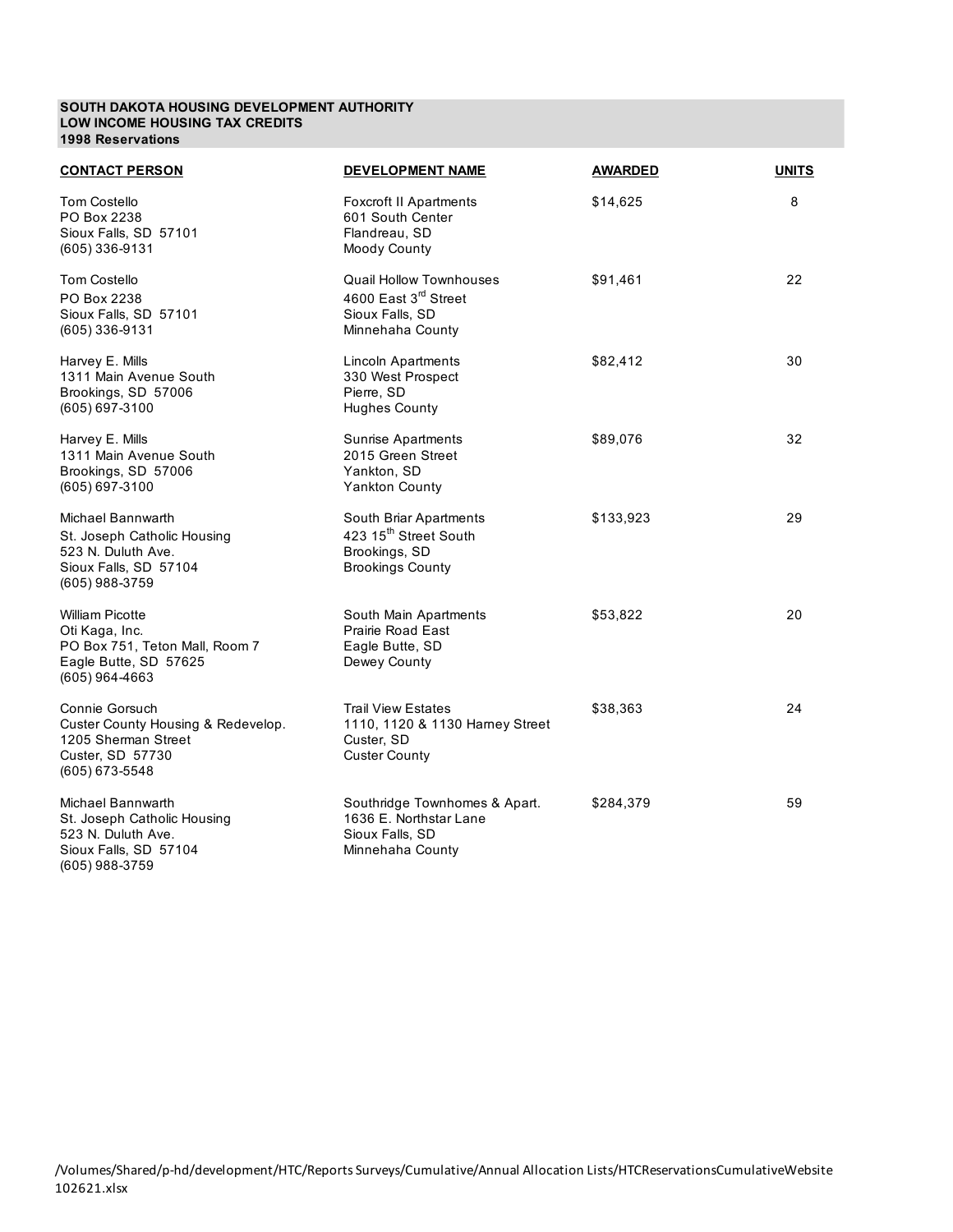#### **SOUTH DAKOTA HOUSING DEVELOPMENT AUTHORITY LOW INCOME HOUSING TAX CREDITS 1999 Reservations**

| <b>CONTACT PERSON</b>                                                                                                            | <b>DEVELOPMENT NAME</b>                                                                                                                 | <b>AWARDED</b> | <b>UNITS</b> |
|----------------------------------------------------------------------------------------------------------------------------------|-----------------------------------------------------------------------------------------------------------------------------------------|----------------|--------------|
| Rita Archambeau<br>Yankton Sioux Housing Auth.<br>PO Box 426<br>Wagner, SD<br>(605) 384-3171                                     | <b>Yankton Sioux Homes II</b><br><b>Scattered Sites</b><br>Wagner, SD<br><b>Charles Mix County</b>                                      | \$58,957       | 10           |
| Rita Archambeau<br>Yankton Sioux Housing Auth.<br>PO Box 426<br>Wagner, SD<br>(605) 384-3171                                     | <b>Yankton Sioux Homes III</b><br><b>Scattered Sites</b><br>Wagner, SD<br><b>Charles Mix County</b>                                     | \$97,090       | 20           |
| Gerald Beninga<br>Senior Citizens Services, Inc.<br>2308 West 46 <sup>th</sup> Street<br>Sioux Falls, SD 57105<br>(605) 336-6722 | <b>Bergeland Apartments</b><br>2412 West 46 <sup>th</sup> Street<br>Sioux Falls, SD<br>Minnehaha County                                 | \$166,857      | 44           |
| Michael Bannwarth<br>St. Joseph Catholic Housing<br>523 N. Duluth Ave.<br>Sioux Falls, SD 57104<br>(605) 988-3759                | Heritage Apartments<br>705 & 709 North Lewis and<br>1818 East Third<br>Sioux Falls, SD<br>Minnehaha County                              | \$158,944      | 96           |
| Michael Bannwarth<br>St. Joseph Catholic Housing<br>523 N. Duluth Ave.<br>Sioux Falls, SD 57104<br>(605) 988-3759                | Rolling Hills Townhouses<br>614 & 616 North Lewis and<br>1804 & 1808 East 5 <sup>th</sup> Street<br>Sioux Falls, SD<br>Minnehaha County | \$108,641      | 47           |
| <b>Tom Costello</b><br>Costello Company<br>PO Box 2238<br>Sioux falls, SD 57101<br>(605) 336-9131                                | <b>Parkwood Apartments</b><br>1209 Madison Street<br>Vermillion, SD<br>Clay County                                                      | \$39,129       | 24           |
| <b>Tom Costello</b><br>Costello Company<br>PO Box 2238<br>Sioux falls, SD 57101<br>(605) 336-9131                                | Green Briar Apartments<br>410 & 500 15 <sup>th</sup> Street South<br>Brookings, SD<br><b>Brookings County</b>                           | \$137,676      | 29           |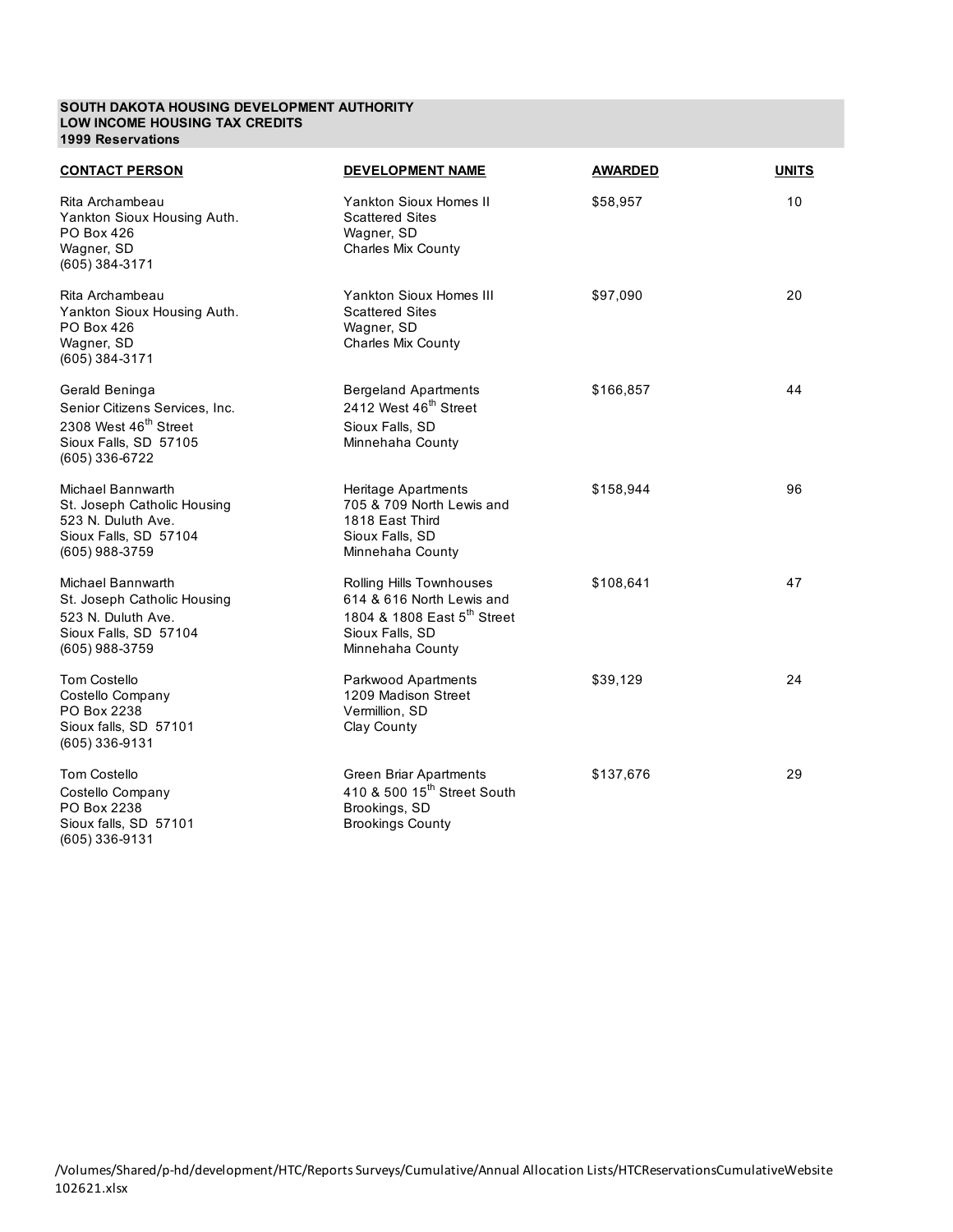#### **SOUTH DAKOTA HOUSING DEVELOPMENT AUTHORITY LOW INCOME HOUSING TAX CREDITS 2000 Reservations**

(763) 354-5500

| <b>CONTACT PERSON</b>                                                                                                                | <b>DEVELOPMENT NAME</b>                                                                                 | <b>AWARDED</b>                               | <b>UNITS</b> |
|--------------------------------------------------------------------------------------------------------------------------------------|---------------------------------------------------------------------------------------------------------|----------------------------------------------|--------------|
| Gerald Beninga<br>Senior Citizens Services, Inc.<br>2308 West 46 <sup>th</sup> Street<br>Sioux Falls, SD 57105<br>(605) 336-6722     | <b>Bergeland Apartments</b><br>2412 West 46 <sup>th</sup> Street<br>Sioux Falls, SD<br>Minnehaha County | \$2,414<br>(Additional<br>Credits)           |              |
| James Barclay<br><b>Lutheran Social Services</b><br>705 East 41 <sup>st</sup> Street<br>Sioux Falls, SD 57105-6048<br>(605) 357-0100 | Krismar Villa Apartments<br>409 Memorial Drive<br>Wagner, SD 57380<br>Charles Mix County                | \$33,424                                     | 26           |
| <b>Tom Costello</b><br><b>Costello Realty</b><br>PO Box 2238<br>Sioux Falls, SD 57101<br>(605) 336-9131                              | <b>WestPointe Townhomes</b><br>4400 W. Briggs Drive<br>Sioux Falls, SD 57107<br>Minnehaha County        | \$178,855                                    | 29           |
| Ken Alkire<br><b>Standing Rock Housing Authority</b><br><b>PO Box 484</b><br>Fort Yates, ND 58538<br>(701) 854-3891                  | <b>Standing Rock Homes I</b><br>Scattered sites<br>Corson County                                        | \$110,989                                    | 20           |
| Tom Costello<br>Costello Realty<br>PO Box 2238<br>Sioux Falls, SD 57101<br>(605) 336-9131                                            | Carlyle Apartments<br>1901 3 <sup>rd</sup> Ave. SE<br>Aberdeen, SD 57401<br><b>Brown County</b>         | \$183,688                                    | 42           |
| <b>Bill Picotte</b><br>Oti Kaga, Inc.<br><b>PO Box 751</b><br>Eagle Butte, SD 57625<br>$(605)$ 964-4663                              | <b>Falcon Apartment</b><br>Thunder Hills Drive<br>Eagle Butte, SD 57625<br>Dewey County                 | \$47,883                                     | 16           |
| Tom Costello<br>Costello Realty<br>PO Box 2238<br>Sioux Falls, SD 57101<br>(605) 336-9131                                            | <b>Sutton Place Apartments</b><br>3000 Douglas Avenue<br>Yankton, SD 57078<br><b>Yankton County</b>     | \$148,649                                    | 29           |
| Lewis Weinberg<br>Weinberg Investments, Inc.<br>505 5 <sup>th</sup> Street<br>Sioux City, IA 51010<br>(712) 252-2201                 | Town Square Apartments II<br>505 West Main Avenue<br>Vermillion, SD 57069<br>Clay County                | \$159,263                                    | 30           |
| Wallace Johnson<br>Dominium Development<br>2355 Polaris Lane North, Suite 100<br>Plymouth, MN 55447                                  | <b>Elmwood Estates</b><br>601-705 North Elmwood Ave.<br>Sioux Falls, SD 57104<br>Minnehaha County       | \$238,611<br>\$4,396 (forward<br>commitment) | 98           |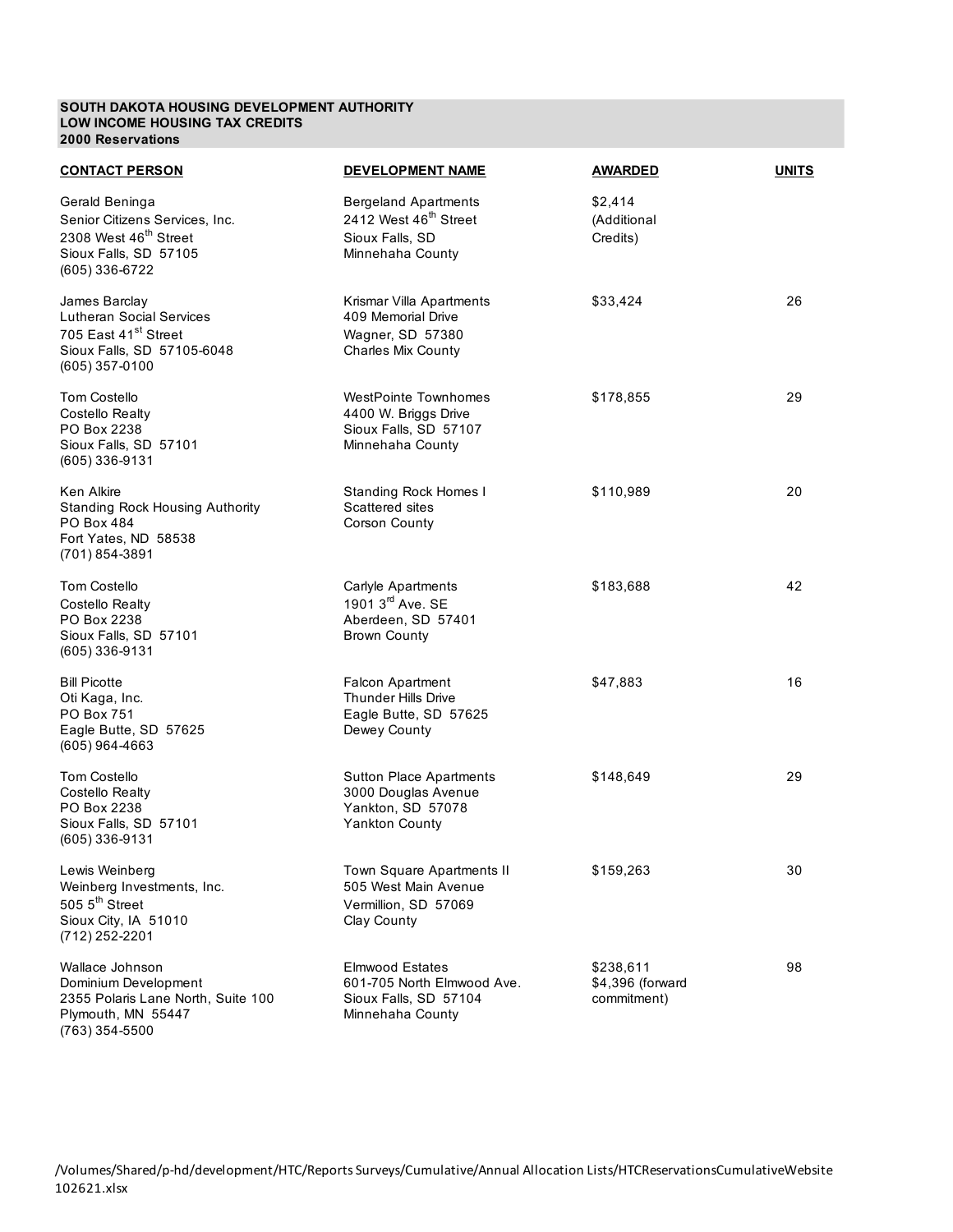## **SOUTH DAKOTA HOUSING DEVELOPMENT AUTHORITY LOW INCOME HOUSING TAX CREDITS 2001 Reservations**

| <b>CONTACT PERSON</b>                                                                                                          | <b>DEVELOPMENT NAME</b>                                                                                      | <b>AWARDED</b>                  | <b>UNITS</b> |
|--------------------------------------------------------------------------------------------------------------------------------|--------------------------------------------------------------------------------------------------------------|---------------------------------|--------------|
| Wallace Johnson<br>Dominium Development<br>2355 Polaris Lane North, Suite 100<br>Plymouth, MN 55447<br>(763) 354-5500          | <b>Elmwood Estates</b><br>601-705 North Elmwood Ave.<br>Sioux Falls, SD 57104<br>Minnehaha County            | \$4,396 (forward<br>commitment) |              |
| Joe Abdo, Jr.<br>Yankton Sioux Housing Auth.<br>410 South Main Street<br>Yankton, SD 57380<br>$(605)$ 384-3171                 | <b>Yankton Sioux IV</b><br><b>Scattered Sites</b><br>Lake Andes, Wagner & Marty<br><b>Charles Mix County</b> | \$125,875                       | 20           |
| Tom Costello<br>Costello Realty<br>PO Box 2238<br>Sioux Falls, SD 57101<br>(605) 336-9131                                      | WestPointe Townhomes II<br>4600 W. Briggs Drive<br>Sioux Falls, SD 57107<br>Minnehaha County                 | \$253,307                       | 42           |
| <b>Tom Costello</b><br>Costello Realty<br>PO Box 2238<br>Sioux Falls, SD 57101<br>$(605)$ 336-9131                             | Brennan Hill Twnhs.<br>4536 East Brennan Drive<br>Sioux Falls, SD<br>Minnehaha County                        | \$371,018                       | 61           |
| <b>Tom Costello</b><br>Costello Realty<br>PO Box 2238<br>Sioux Falls, SD 57101<br>$(605)$ 336-9131                             | Sutton Place Apts. II<br>3012 Douglas Avenue<br>Yankton, SD<br>Yankton County                                | \$158,067                       | 30           |
| <b>Tom Costello</b><br>Costello Realty<br>PO Box 2238<br>Sioux Falls, SD 57101<br>(605) 336-9131                               | Stoney Creek Twnhs.<br>7412 West Stoney Creek St.<br>Sioux Falls, SD<br>Minnehaha County                     | \$352,941                       | 59           |
| <b>Tom Costello</b><br><b>Costello Realty</b><br>PO Box 2238<br>Sioux Falls, SD 57101<br>(605) 336-9131                        | East Woods Apartments<br>1705 East 1 <sup>st</sup> Avenue<br>Mitchell, SD<br>Davison County                  | \$233,333                       | 44           |
| <b>Bill Picotte</b><br>Oti Kaga, Inc.<br>PO Box 751, Teton Mall, Room 7<br>Eagle Butte, SD 57625<br>(605) 964-4663             | <b>Blackhawk Apartments</b><br>300 Thunder Hills Road<br>Eagle Butte, SD 57625<br>Ziebach County             | \$47,767                        | 15           |
| Michael Crane<br>Crane and Fowler Investments<br>122 South Phillips Ave., Suite 350<br>Sioux Falls, SD 57103<br>(605) 334-5410 | Green Meadows Twnhs.<br>1515 North Davison<br>Mitchell, SD<br>Davison County                                 | \$68,800                        | 20           |
| Michael Crane<br>Crane and Fowler Investments<br>122 South Phillips Ave., Suite 350<br>Sioux Falls, SD 57103<br>(605) 334-5410 | Town Square Apts. I<br>505 West Main Ave.<br>Vermillion, SD<br>Clay County                                   | \$108,685                       | 40           |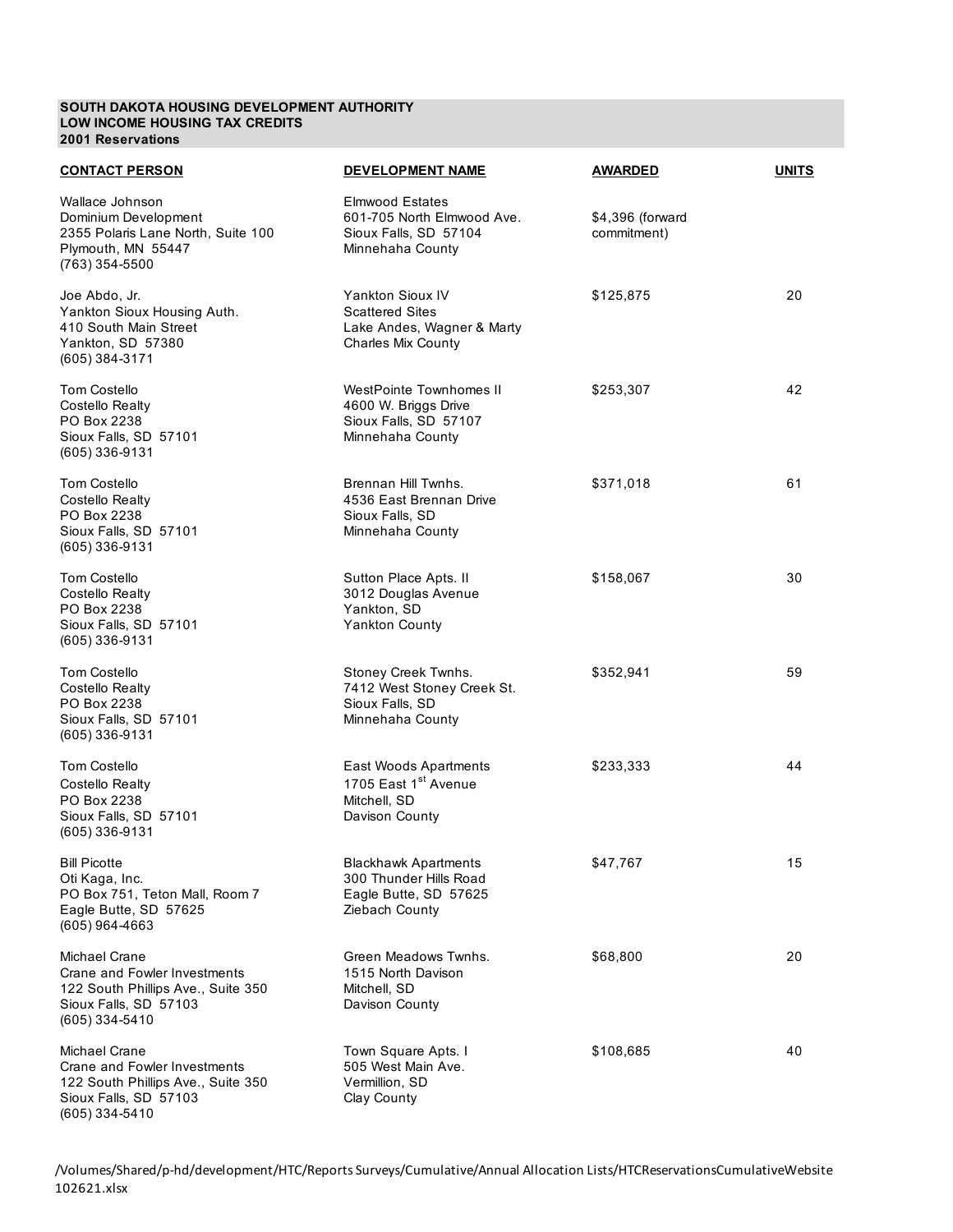Michael Crane Michael Crane Mestern Heights Apts. \$277,910 80<br>
Crane and Fowler Investments 2201 West 46<sup>th</sup> Street Crane and Fowler Investments 2201 West 46<sup>th</sup> 22 South Phillips Ave., Suite 350 122 South Phillips Ave., Suite 350 Sioux Falls, SD Sioux Falls, SD 57103 (605) 334-5410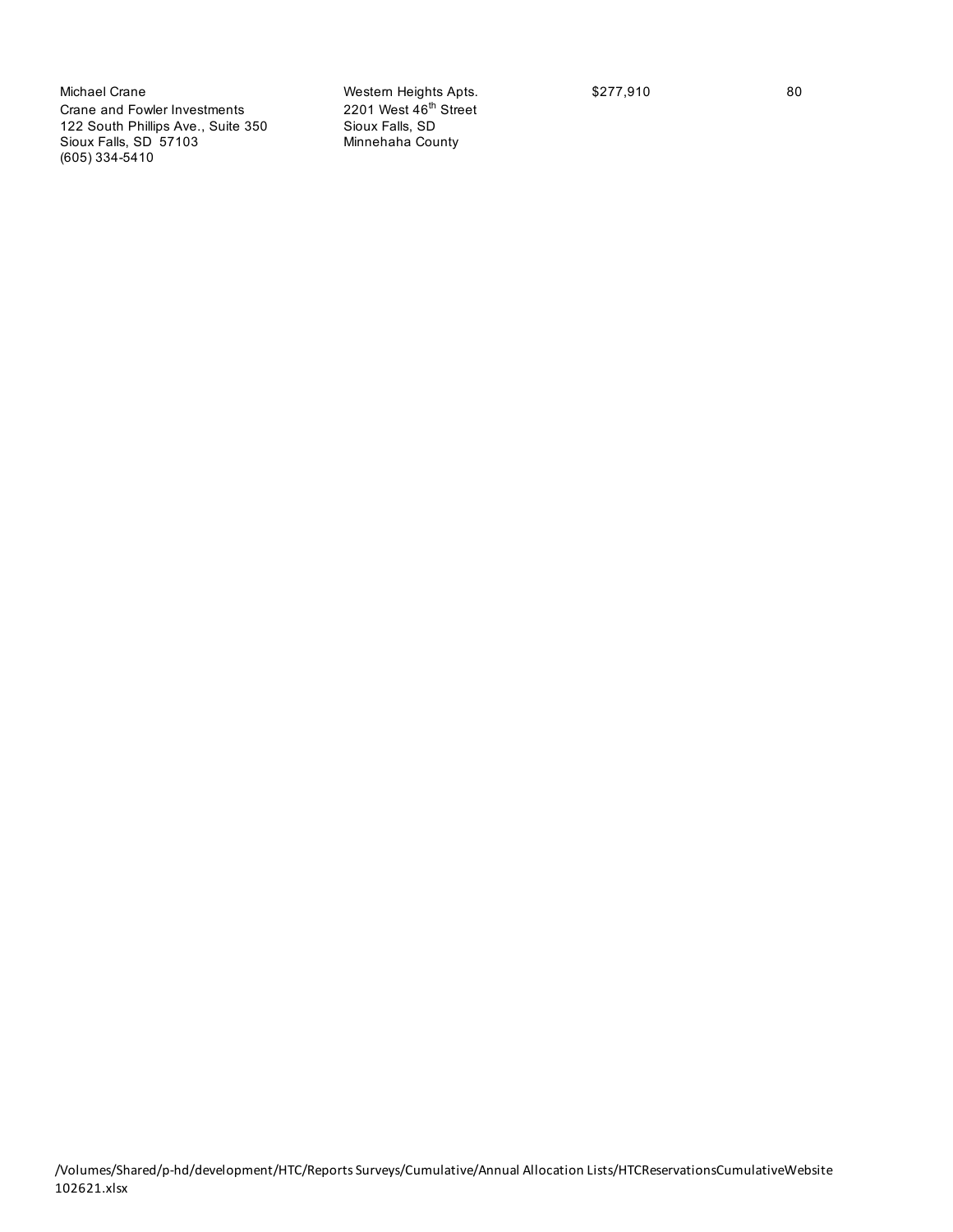### **SOUTH DAKOTA HOUSING DEVELOPMENT AUTHORITY LOW INCOME HOUSING TAX CREDITS 2002 Reservations**

| <b>CONTACT PERSON</b>                                                                                                | <b>DEVELOPMENT NAME</b>                                                                             | <b>AWARDED</b>                                 | <b>UNITS</b> |
|----------------------------------------------------------------------------------------------------------------------|-----------------------------------------------------------------------------------------------------|------------------------------------------------|--------------|
| <b>Bill Picotte</b><br>Oti Kaga, Inc.<br>PO Box 751, Teton Mall, Room 7<br>Eagle Butte, SD 57625<br>$(605)$ 964-4663 | <b>Buffalo Lodges</b><br>301-326 Thunder Hills Road<br>Eagle Butte, SD<br>Ziebach County            | \$146,469                                      | 26           |
| Donald Walgrave<br>505 Northwood Drive<br>Redwood Falls, MN 56283<br>(507) 637-2145                                  | Fox Meadows II Apartments<br>1411 East Rushmore Drive<br>Brandon, SD<br>Minnehaha County            | \$19,653                                       | 16           |
| <b>Standing Rock Housing Authority</b><br>1333 92 <sup>nd</sup> Street<br>Fort Yates, ND 58538<br>(701) 854-3891     | Standing Rock Homes V<br><b>Various Sites</b><br>Corson County, SD                                  | \$225,063                                      | 24           |
| <b>Standing Rock Housing Authority</b><br>1333 92 <sup>nd</sup> Street<br>Fort Yates, ND 58538<br>(701) 854-3891     | Standing Rock Homes VI<br><b>Various Sites</b><br>Corson County, SD                                 | \$214,024                                      | 30           |
| K. Sickler<br><b>Costello Realty</b><br>PO Box 2238<br>Sioux Falls, SD 57101<br>(605) 336-7737                       | Jefferson Court<br>400 11 <sup>th</sup> Street NE<br>Watertown, SD<br><b>Codington County</b>       | \$97,252                                       | 24           |
| K. Sickler<br>Costello Realty<br>PO Box 2238<br>Sioux Falls, SD 57101<br>(605) 336-7737                              | Churchill Apts. & Townhomes<br>215 Kinney Avenue<br>Rapid City, SD<br>Pennington County             | \$187,291                                      | 50           |
| K. Sickler<br>Costello Realty<br>PO Box 2238<br>Sioux Falls, SD 57101<br>(605) 336-7737                              | Stone Bridge Apartments<br>22 8 <sup>th</sup> Avenue SW<br>Watertown, SD<br><b>Codington County</b> | \$189,887                                      | 54           |
| Roger Peterson<br>Gandolf Group, LLC<br>6465 Wayzata Blvd. #402<br>St. Louis Park, MN 55426<br>(952) 543-2455        | South Creek Village<br>3205 Hwy. 79<br>Rapid City, SD<br>Pennington County                          | \$403,779                                      | 72           |
| K. Sickler<br><b>Costello Realty</b><br>PO Box 2238<br>Sioux Falls, SD 57101<br>(605) 336-7737                       | WestPointe Townhomes III<br>4301 Antelope Drive<br>Sioux Falls, SD<br>Minnehaha County              | \$117,251                                      | 20           |
| K. Sickler<br><b>Costello Realty</b><br>PO Box 2238<br>Sioux Falls, SD 57101 (605) 336-7737                          | <b>RoseCrest Townhomes</b><br>3316 Rambler Place<br>Sioux Falls, SD<br>Minnehaha County             | \$402,191<br>(\$61,039 Forward<br>commitments) | 77           |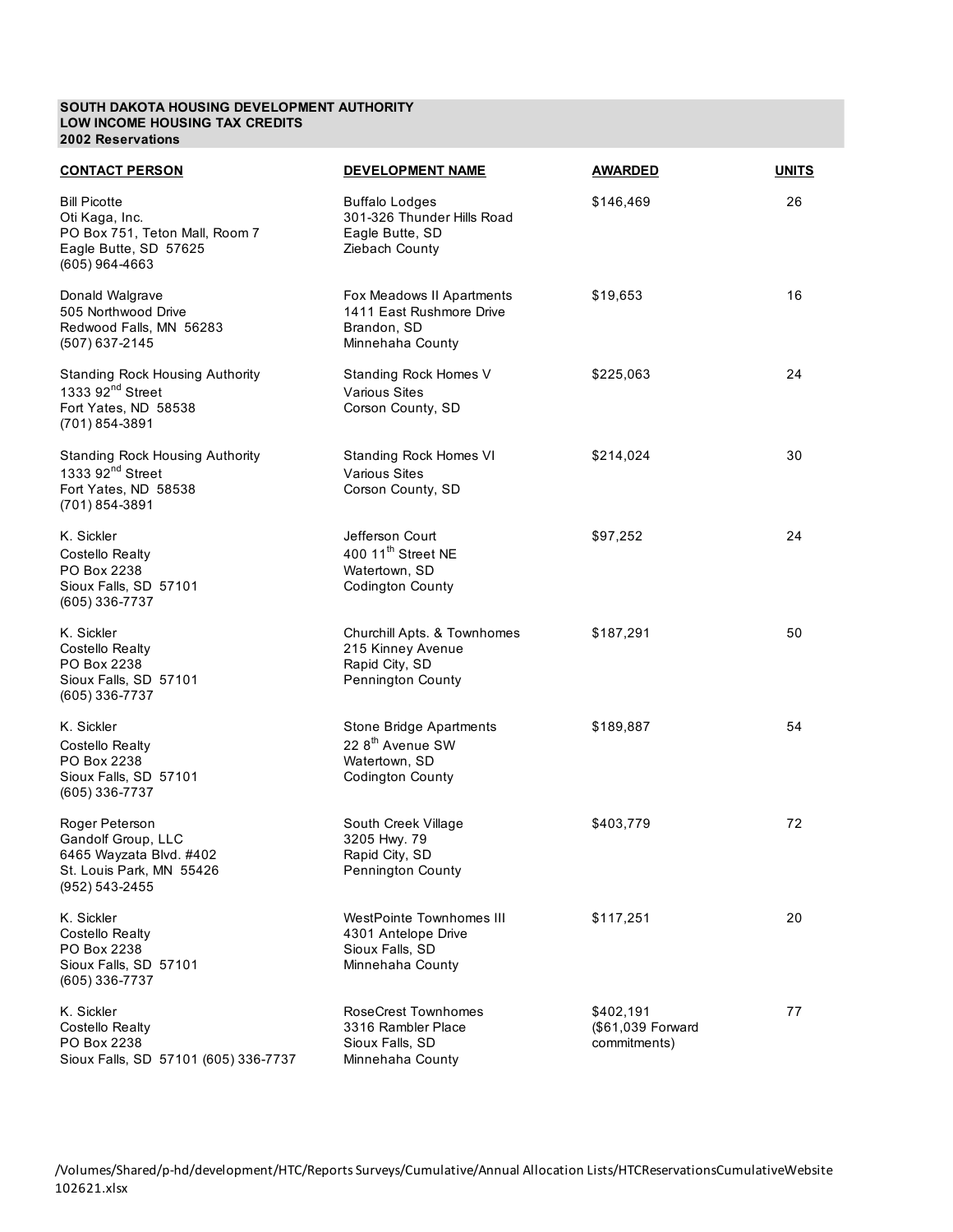#### **SOUTH DAKOTA HOUSING DEVELOPMENT AUTHORITY LOW INCOME HOUSING TAX CREDITS 2003 Reservations**

| <b>CONTACT PERSON</b>                                                                                                      | <b>DEVELOPMENT NAME</b>                                                                                | <b>AWARDED</b>                 | <b>UNITS</b> |
|----------------------------------------------------------------------------------------------------------------------------|--------------------------------------------------------------------------------------------------------|--------------------------------|--------------|
| Ms. K. Sickler<br>Costello Realty<br>PO Box 2238<br>Sioux Falls, SD 57101<br>$(605)$ 336-9131                              | Hunters Gate Townhomes<br>201 South Cliff Avenue<br>Harrisburg, SD<br><b>Lincoln County</b>            | \$180,325                      | 30           |
| Ms. K. Sickler<br><b>Costello Realty</b><br>PO Box 2238<br>Sioux Falls, SD 57101<br>$(605)$ 336-9131                       | <b>Stoney Creek Townhomes</b><br>906 South Tayberry Ave.<br>Sioux Falls, SD<br>Minnehaha County        | \$207,115                      | 36           |
| Ms. Connie Gorsuch<br>Custer County Housing & Redev.<br>622 Crook Street, Suite 1<br>Custer, SD 57730<br>(605) 673-5548    | <b>Trail View Estates II</b><br>1125 Crook Street<br>Custer, SD<br><b>Custer County</b>                | \$37,424                       | 16           |
| Mr. Joe Abdo<br>Yankton Sioux Housing Auth.<br>PO Box 426<br>Wagner, SD 57380<br>(605) 384-3171                            | Yankton Sioux Homes V<br><b>Scattered Sites</b><br>Lake Andes & Marty, SD<br><b>Charles Mix County</b> | \$145,415                      | 20           |
| Mr. Michael Bannwarth<br>St. Joseph Catholic Housing<br>523 North Duluth Avenue<br>Sioux Falls, SD 57104<br>(605) 988-3759 | <b>HighPointe Townhomes</b><br><b>HighPointe Street</b><br>Tea, SD<br><b>Lincoln County</b>            | \$180,325                      | 30           |
| Ms. K. Sickler<br>Costello Realty<br>PO Box 2238<br>Sioux Falls, SD 57101<br>(605) 336-9131                                | Golden Manor Apartments<br>620 North 11 <sup>th</sup> Street<br>Spearfish, SD 57783<br>Lawrence County | \$77,668                       | 22           |
| Mr. Ken Alkire<br>Standing Rock Housing Auth.<br><b>PO Box 484</b><br>Fort Yates, ND 58538-0484<br>(701) 854-3891          | Standing Rock Homes X<br><b>Scattered Sites</b><br>Corson County, SD                                   | \$234,429                      | 24           |
| Mr. Ken Alkire<br>Standing Rock Housing Auth.<br>PO Box 484<br>Fort Yates, ND 58538-0484<br>(701) 854-3891                 | <b>Standing Rock Homes XI</b><br>Scattered Sites<br>Corson County, SD                                  | \$190,631                      | 24           |
| Mr. Roger Peterson<br>Gandolf Group, LLC<br>5354 Parkdale Drive #350<br>St. Louis Park, MN 55416-1603<br>(952) 543-2455    | South Creek Village<br>3205 Hwy. 79<br>Rapid City, SD<br>Pennington County                             | \$101,595<br>*additional units | 8            |
| Ms. Rebecca Kidder<br>Cheyenne River Housing Auth.<br>Highway 212 No Heart<br>Eagle Butte, SD 57625<br>(605) 964-4265      | Cheyenne River Homes 1<br><b>Scattered Sites</b><br>Ziebach and Dewey Counties, SD                     | \$334,688                      | 40           |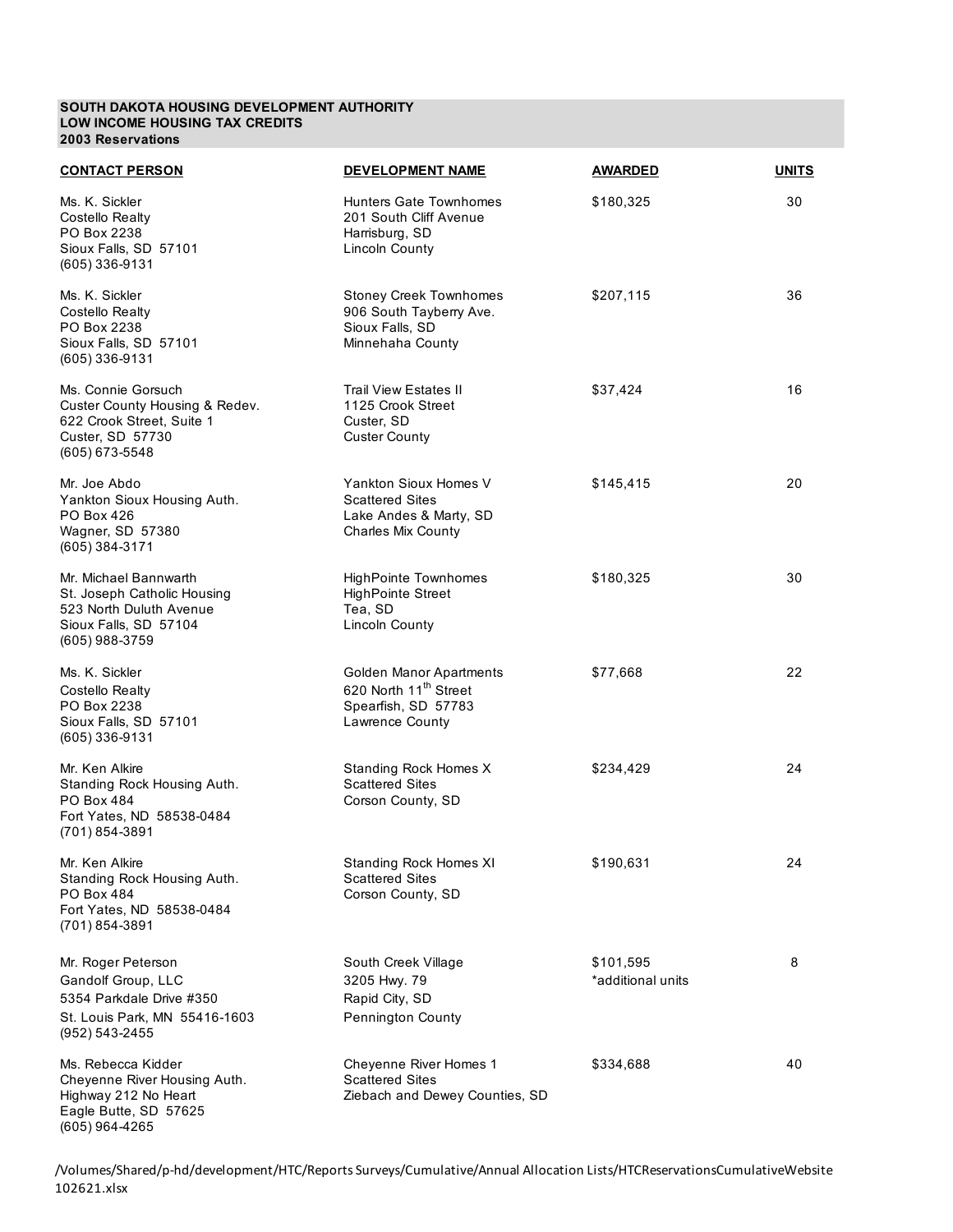| Ms. K. Sickler<br>Costello Realty<br>PO Box 2238<br>Sioux Falls, SD 57101<br>$(605)$ 336-7737                      | Churchill Apts. & Townhomes<br>215 Kinney Avenue<br>Rapid City, SD<br><b>Pennington County</b>               | \$4,076<br>*additional<br>credits  | $\mathbf{0}$ |
|--------------------------------------------------------------------------------------------------------------------|--------------------------------------------------------------------------------------------------------------|------------------------------------|--------------|
| Ms. K. Sickler<br>Costello Realty<br>PO Box 2238<br>Sioux Falls, SD 57101<br>$(605)$ 336-7737                      | Stone Bridge Apartments<br>22 8 <sup>th</sup> Avenue SW<br>Watertown, SD<br>Codington County                 | \$12,847<br>*additional<br>credits | $\Omega$     |
| Mr. Tom Kleeve<br>TRK Development, Inc.<br>1405 North Lilac Drive #205<br>Golden Valley MN 55422<br>(763) 545-3080 | Prairie Village Apartments<br>4901 East 41 <sup>st</sup> Street<br>Sioux Falls, SD 57110<br>Minnehaha County | \$238,217                          | 48           |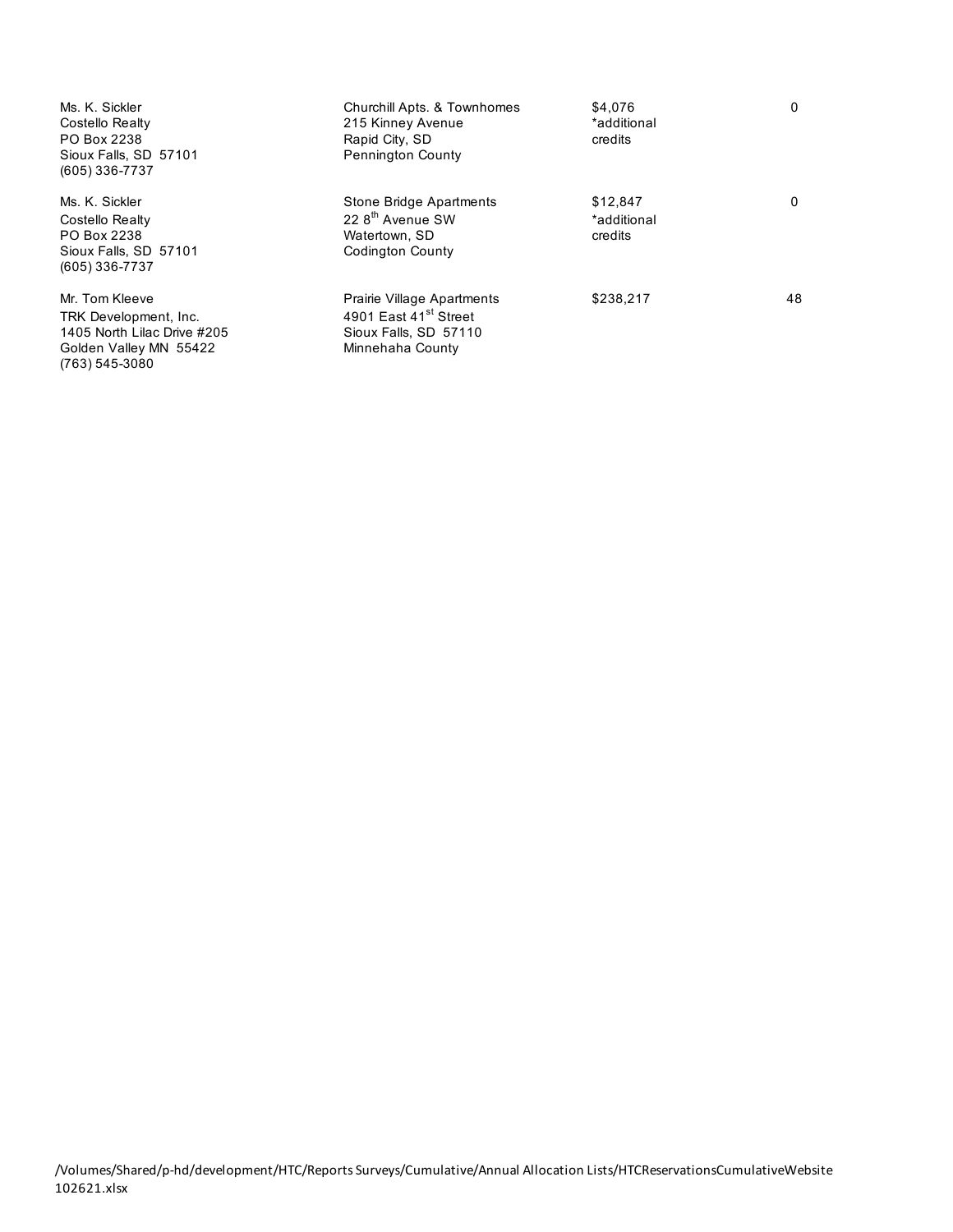#### **SOUTH DAKOTA HOUSING DEVELOPMENT AUTHORITY LOW INCOME HOUSING TAX CREDITS 2004 Reservations**

| <b>CONTACT PERSON</b>                                                                                                   | <b>DEVELOPMENT NAME</b>                                                                                      | <b>AWARDED</b> | <b>UNITS</b> |
|-------------------------------------------------------------------------------------------------------------------------|--------------------------------------------------------------------------------------------------------------|----------------|--------------|
| Mr. Tom Costello<br>Costello Realty<br>PO Box 2238<br>Sioux Falls, SD 57101<br>(605) 336-9131                           | Williamsburg Townhomes<br><b>Wheatland Avenue</b><br>Sioux Falls, SD<br>Minnehaha County                     | \$322,426      | 53           |
| Mr. Don Dunham<br>230 S. Phillips Ave., Ste. 202<br>Sioux Falls, SD 57104<br>(605) 339-9400                             | Northern Heights Development<br>Hwy. 115 & East $72nd$ Street<br>Sioux Falls, SD<br>Minnehaha County         | \$362,159      | 50           |
| Mr. Roger Peterson<br>Gandolf Group, LLC<br>5354 Parkdale Drive #350<br>St. Louis Park, MN 55416-1603<br>(952) 543-2455 | <b>Pine Crest Village Townhomes</b><br><b>Chalkstone Drive</b><br>Rapid City, SD<br><b>Pennington County</b> | \$334,663      | 48           |
| Mr. Tom Costello<br>Costello Realty<br>PO Box 2238<br>Sioux Falls, SD 57101<br>(605) 336-9131                           | Arrow Ridge Townhomes<br><b>Mulberry Street</b><br>Brandon, SD<br>Minnehaha County                           | \$243,059      | 35           |
| Mr. Paul Fortino<br>McDonald Ladd, LLC<br>1911 65 <sup>th</sup> Avenue West<br>Tacoma, WA 98466<br>(253) 460-3000       | <b>Falls Terrace Apartments</b><br><b>Majestic View Place</b><br>Sioux Falls, SD<br>Minnehaha County         | \$449.951      | 61           |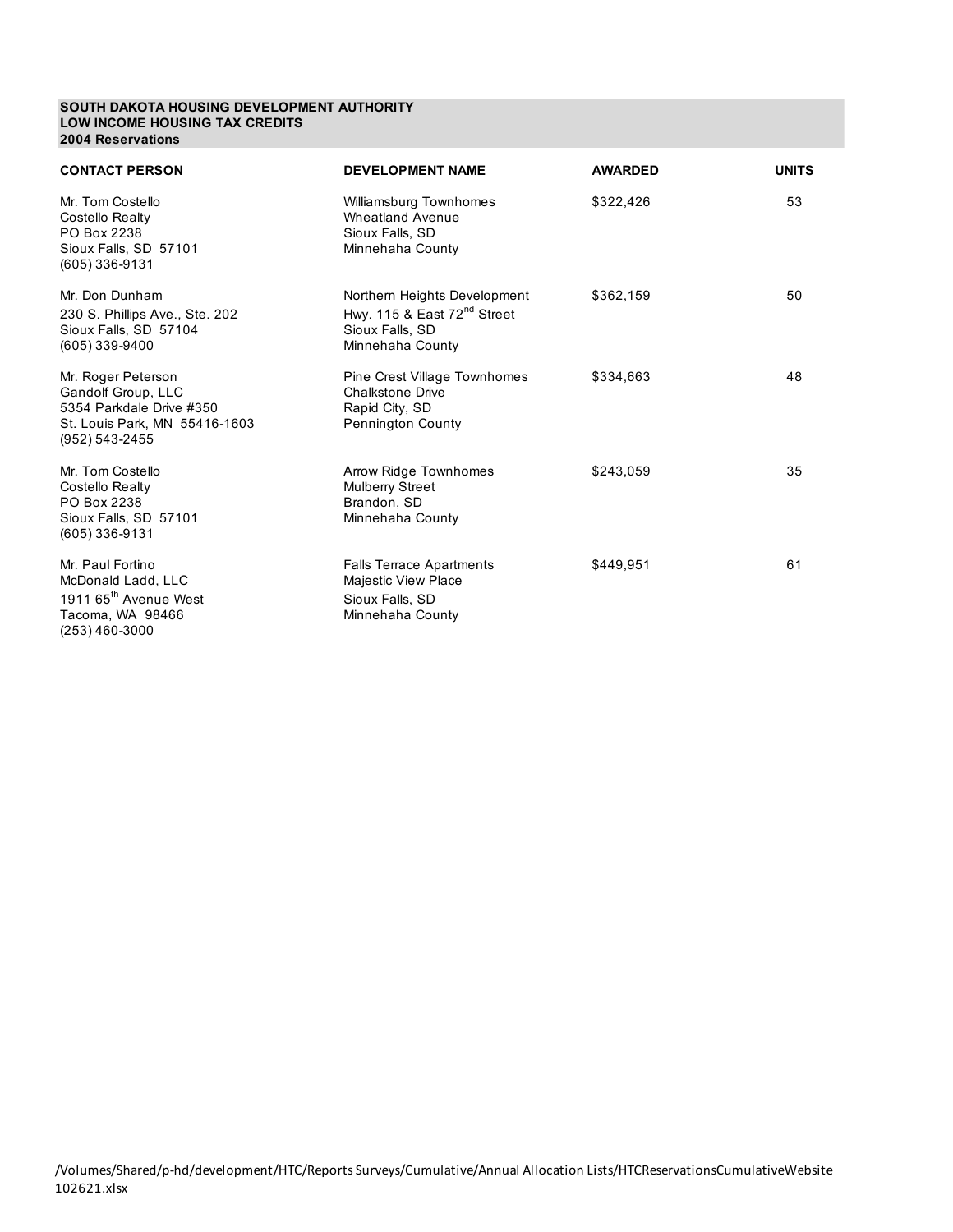#### **SOUTH DAKOTA HOUSING DEVELOPMENT AUTHORITY LOW INCOME HOUSING TAX CREDITS 2005 Reservations**

| <b>CONTACT PERSON</b>                                                                                                      | DEVELOPMENT NAME                                                                                                                 | <b>AWARDED</b>                            | <b>UNITS</b> |
|----------------------------------------------------------------------------------------------------------------------------|----------------------------------------------------------------------------------------------------------------------------------|-------------------------------------------|--------------|
| <b>Bill Podhradsky</b><br>Development for the Disabled<br>221 S. Central Ave<br>Pierre, SD 57510                           | My Home<br>4101 W. Cayman Street<br>Sioux Falls, SD<br>Minnehaha County                                                          | \$146,568                                 | 24           |
| Greenridge Partners LP<br>Mr. Mike Crane<br>122 S Phillips Ave, Suite 350<br>Sioux Falls, SD 57103<br>(605) 334-5410       | Greenridge Partners<br>1500 North Kimball<br>Mitchell, SD<br>Davison County                                                      | \$137,573                                 | 48           |
| Cathedral Square Partners LP<br>Mr. Mike Crane<br>122 S Phillips Ave, Suite 350<br>Sioux Falls, SD 57103<br>(605) 334-5410 | Cathedral Square Apartments   & II<br>501 North Davison<br>Mitchell, SD<br>Davison County                                        | \$252,934                                 | 79           |
| VB Tower Apartments LP<br>Mr. Paul Fortino<br>1911 65 <sup>th</sup> Avenue West<br>Tacoma, WA 98466<br>$(253)$ 460-3000    | <b>Tower Apartments</b><br>301 W 2 <sup>nd</sup> Street<br>Sioux Falls, SD<br>Minnehaha County                                   | \$114,123                                 | 47           |
| VB Rapid Creek LP<br>Mr. Paul Fortino<br>1911 65 <sup>th</sup> Avenue West<br>Tacoma, WA 98466<br>$(253)$ 460-3000         | Rapid Creek Apartments<br>1200 Silver Street<br>Rapid City, SD<br>Pennington County                                              | \$542,777                                 | 53           |
| Mercy Housing South Dakota II, LLC<br>Ms. Amy Rowland<br>1999 Broadway, Suite 1000<br>Denver, CO 80202<br>(801) 521-3183   | Northern Heights<br>906 912 Explorer Street<br>607-1701 Space Avenue<br>Rapid City, SD<br>Pennington County                      | \$396,378                                 | 96           |
| Mercy Housing South Dakota I, LLC<br>Ms. Amy Rowland<br>1999 Broadway, Suite 1000<br>Denver, CO 80202<br>(801) 521-3183    | Driftwood Estates<br>08-432 Fairlane Drive<br>Rapid City, SD<br>Pennington County                                                | \$284,094                                 | 60           |
| Heritage Court Partners LP<br>Mr. Mike Crane<br>122 S Phillips Ave, Suite 350<br>Sioux Falls, SD 57103<br>(605) 334-5410   | Heritage Court Apartments<br>105 Front Street<br>Wagner, SD<br><b>Charles Mix County</b>                                         | \$62,021<br>Returned all HTC's<br>in 2006 | 34           |
| Mr. Ken Alkire<br><b>Standing Rock Housing Authority</b><br>PO Box 484<br>Fort Yates, ND 58538-0484<br>(701) 854-3891      | Standing Rock Homes X<br><b>Scattered Sites</b><br>Corson County, SD                                                             | \$273,145                                 | 24           |
| Mr. Roger Peterson<br>Gandolf Group, LLC<br>St. Louis Park, MN 55416-1603<br>(952) 543-2455                                | <b>Edgewood Estates</b><br>820 to 836 Henderson Drive<br>824 to 850 Kimberly Circle<br>Rapid City, SD 57701<br>Pennington County | \$328,221                                 | 48           |
| Mr. C. Fred Cornforth                                                                                                      | Southcliff Falls Apartments                                                                                                      | \$313,703                                 | 43           |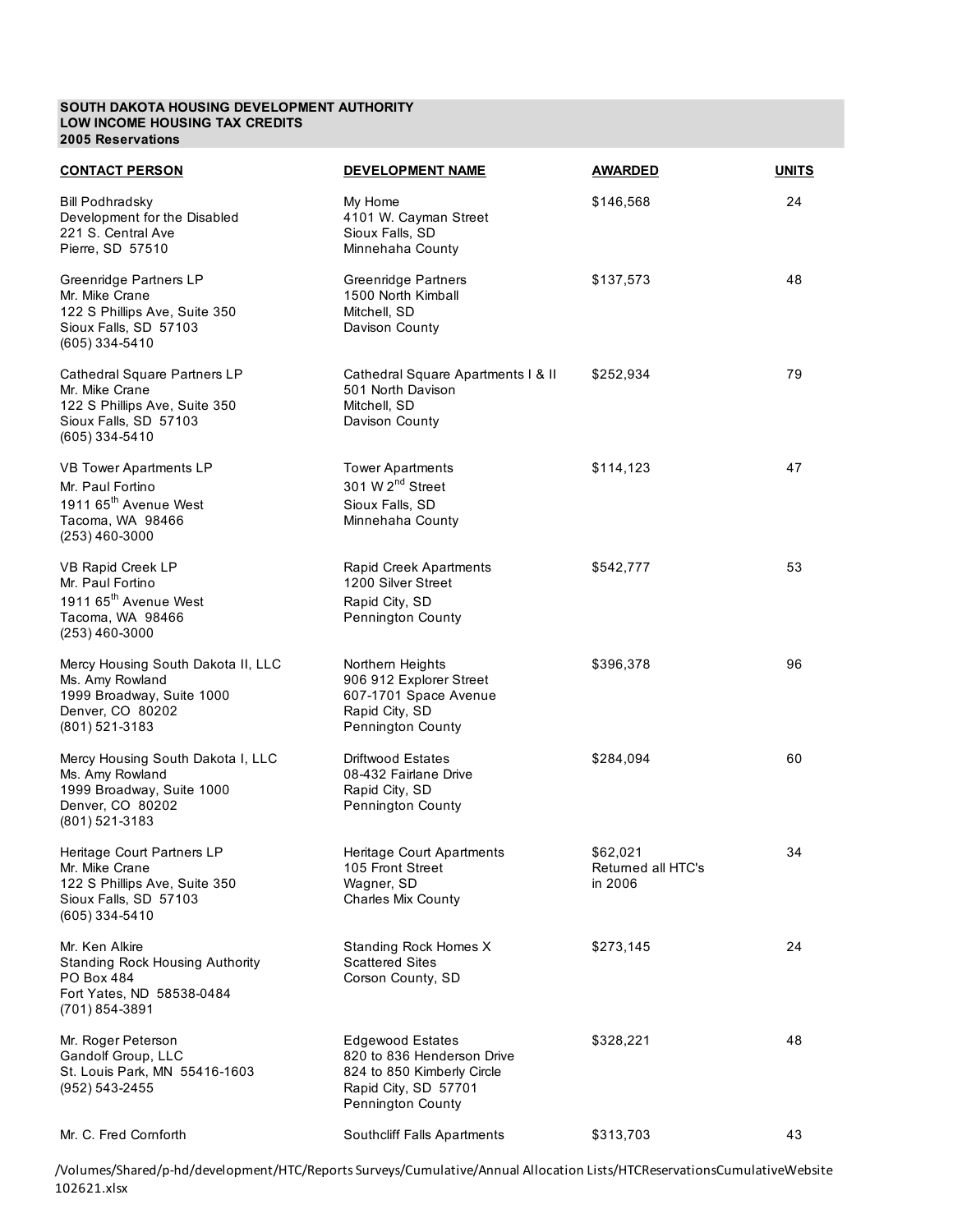| <b>Community Development</b><br>4110 Eaton Avenue, Suite A<br>Caldwell, ID 83607<br>(208) 459-8522                                           | <b>TBD South Cliff Avenue</b><br>Harrisburg, SD<br>Lincoln County                                                  |                                                |    |
|----------------------------------------------------------------------------------------------------------------------------------------------|--------------------------------------------------------------------------------------------------------------------|------------------------------------------------|----|
| Mr. Bill Picotte<br>Oti Kaga, Inc.<br>PO Box 751<br>Eagle Butte, SD 57625<br>$(605)$ 964-4663                                                | Elk View Homes II<br>201-211 Elk View Court<br>212-220 Elk View Lane<br>Eagle Butte, SD 57625<br>Dewey County      | \$114,601                                      | 20 |
| Ms. Joan Franken<br>Costello Realty<br>PO Box 2238<br>Sioux Falls, SD 57101<br>(605) 336-7737                                                | Sunrise III Townhomes<br><b>TBD Todd Street</b><br>Mission, SD 57555<br><b>Todd County</b>                         | \$110,427<br>\$598,614<br>(forward commitment) | 99 |
| Ms. Joan Franken<br>St. Joseph Catholic Housing<br>523 North Duluth Avenue<br>Sioux Falls, SD 57104<br>(605) 336-7737                        | Cathedral Heights<br>TBD North Prairie Ave. or W. 5 <sup>th</sup> St.<br>Sioux Falls, SD 57104<br>Minnehaha County | \$120.832<br>(forward commitment)              | 30 |
| Mr. Bob Drew & Mr. Rich Evans<br>Eagle Ridge I Limited Partnership<br>1311 11 <sup>th</sup> Street<br>Rapid City, SD 57702<br>(605) 391-2583 | Eagle Ridge Apartments<br><b>TBD Stummer Road</b><br>Rapid City, SD<br><b>Pennington County</b>                    | \$674.883<br>(forward commitment)              | 96 |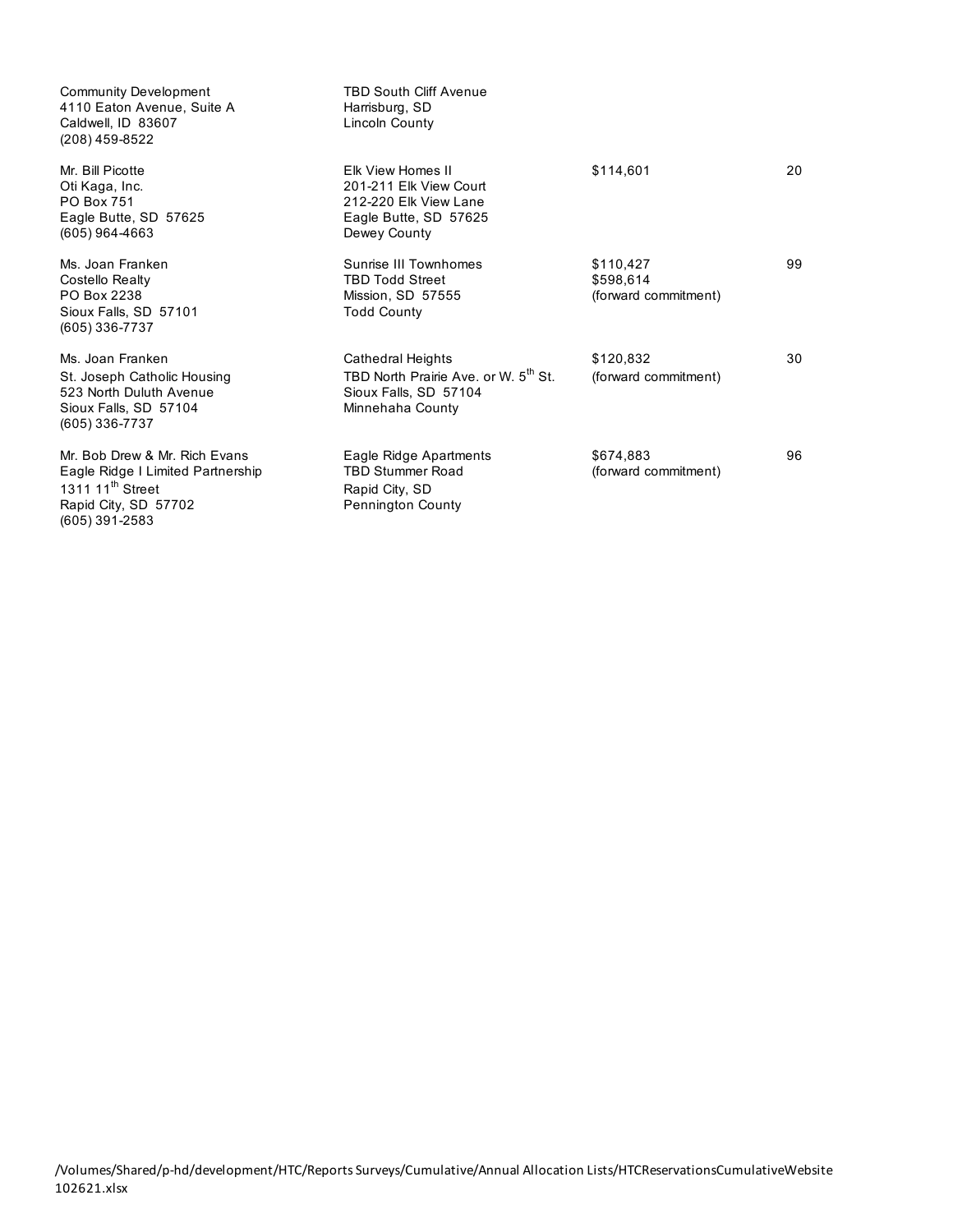## **SOUTH DAKOTA HOUSING DEVELOPMENT AUTHORITY LOW INCOME HOUSING TAX CREDITS 2006 Reservations**

| <b>CONTACT PERSON</b>                                                                                                          | DEVELOPMENT NAME                                                                                                                | <b>AWARDED</b>                                 | <b>UNITS</b> |
|--------------------------------------------------------------------------------------------------------------------------------|---------------------------------------------------------------------------------------------------------------------------------|------------------------------------------------|--------------|
| <b>Bill Podhradsky</b><br>Development for the Disabled<br>221 S. Central Ave<br>Pierre, SD 57510                               | My Home<br>4101 W. Cayman Street<br>Sioux Falls, SD<br>Minnehaha County                                                         | \$<br>22,533*<br>*Additional Credits           |              |
| Brenda Thompson<br>Innovative Housing Solutions, Inc.<br>PO Box 344<br>Madison, SD 57042<br>(605) 270-0482                     | <b>Foothills East</b><br>302-312 Parker Drive<br>Box Elder, SD<br>Pennington County                                             | \$242,655                                      | 71           |
| Joan Franken<br>Costello Realty<br>PO Box 2238<br>Sioux Falls, SD 57101<br>(605) 336-2778                                      | Arbordale Apartments & Townhomes<br>2311, 2321 & 2400 Flag Mountain Drive<br>Pierre, SD<br><b>Hughes County</b>                 | \$95,531                                       | 24           |
| Brenda Thompson<br>Innovative Housing Solutions, Inc.<br>PO Box 344<br>Madison, SD 57042<br>(605) 270-0482                     | Knollwood Heights<br>10, 20, 100, 120 Surfwood Drive<br>Rapid City, SD<br>Pennington County                                     | \$187,138<br>\$178,576<br>(forward commitment) | 82           |
| Joan Franken<br>Costello Realty<br>PO Box 2238<br>Sioux Falls, SD 57101<br>(605) 336-2778                                      | Williamsburg Townhomes Phase II<br>505 Wheatland Avenue<br>Sioux Falls, SD 57115<br>Minnehaha County                            | \$417,726<br>(forward commitment)              | 56           |
| Amos Prue<br>S. W. A. Corporation<br>PO Box 69<br>Mission, SD 57570<br>(605) 747-2203                                          | Sicangu Village Estates<br>20 miles S of Mission HWY 83<br>Mission, SD<br><b>Todd County</b>                                    | \$182,235<br>(forward commitment)              | 15           |
| Bonnie Peterson-Mogen<br>The Dunham Company<br>230 South Phillips Ave., Suite 202<br>Sioux Falls, SD 57104<br>(605) 330-3406   | Northern Heights Development II<br>East 71 <sup>st</sup> & 72 <sup>nd</sup> Street North<br>Sioux Falls, SD<br>Minnehaha County | \$308,705<br>(forward commitment)              | 36           |
| VB Falls Parks Apartments, LP<br>Mr. Paul Fortino<br>1911 65 <sup>th</sup> Avenue West<br>Tacoma, WA 98466<br>$(253)$ 460-3000 | <b>Falls Park Apartments</b><br><b>TBD Career Avenue</b><br>Sioux Falls, SD<br>Minnehaha County                                 | \$654,336<br>(forward commitment)              | 73           |
| Joan Franken<br>Costello Realty<br>PO Box 2238<br>Sioux Falls, SD 57101<br>(605) 336-2778                                      | Hunters Gate Townhomes Phase II<br>113-121 S. Cliff Avenue<br>Harrisburg, SD<br>Lincoln County                                  | \$241,411<br>(forward commitment)              | 29           |
| Joan Franken<br>Costello Realty<br>PO Box 2238<br>Sioux Falls, SD 57101<br>(605) 336-2778                                      | HighPointe Townhomes Phase II<br><b>TBD High Pointe Street</b><br>Tea, SD<br><b>Lincoln County</b>                              | \$242,011<br>(forward commitment)              | 29           |
| Mr. Ken Alkire                                                                                                                 | Standing Rock Homes X                                                                                                           | \$273,145                                      | 24           |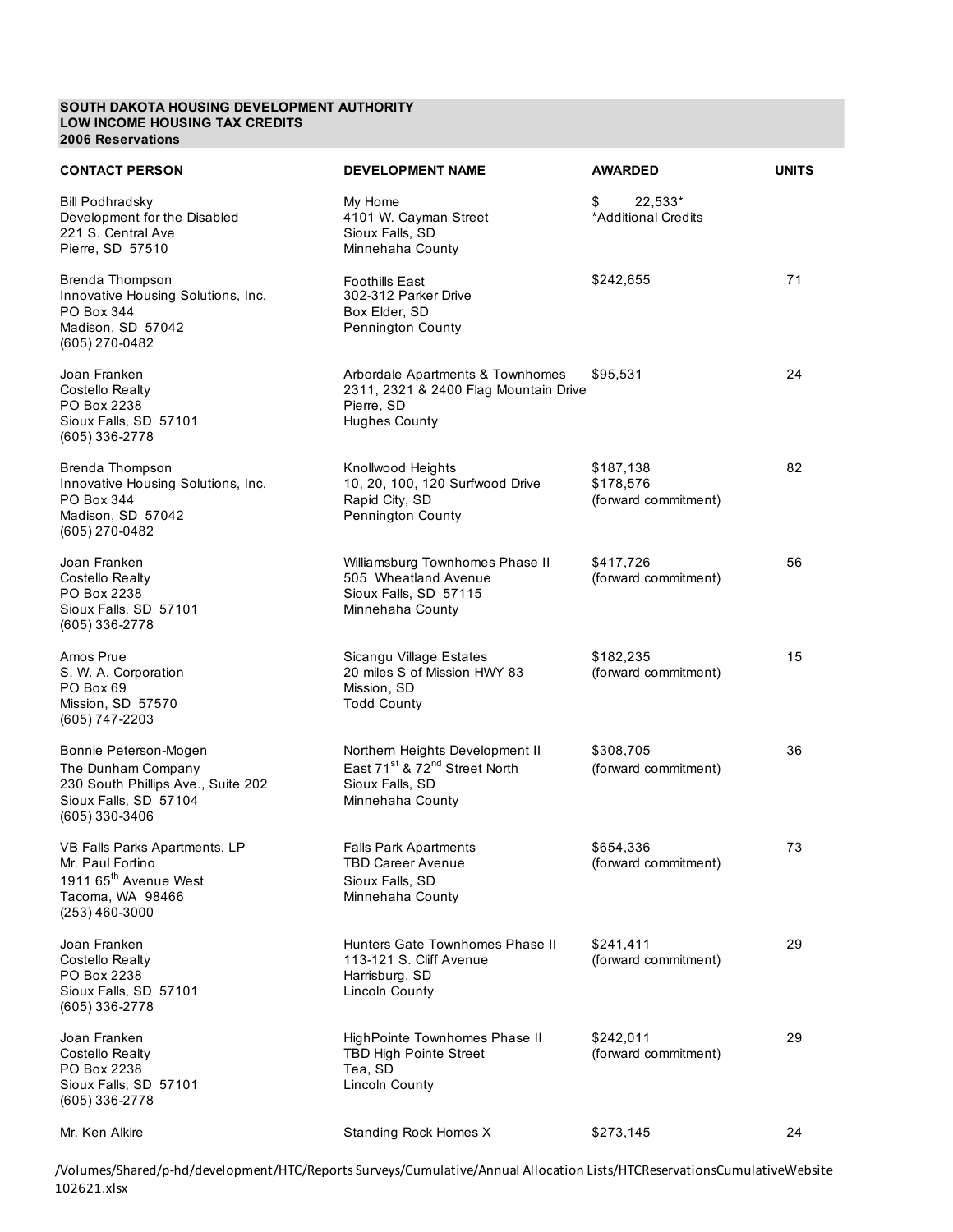Standing Rock Housing Authority<br>
PO Box 484<br>
Corson County, Fort Yates, ND 58538-0484 (701) 854-3891

Cornerstone Rescue Mission **Quincy St & East Blvd** 30 Main Street **Rapid City, SD 57701**<br>
Rapid City, SD 57701 **Rapid City, SD 57701** Rapid City, SD 57701 (605) 341-2741

Corson County, SD

Jim Castleberry **Comerstone Rescue Mission** \$62,021 34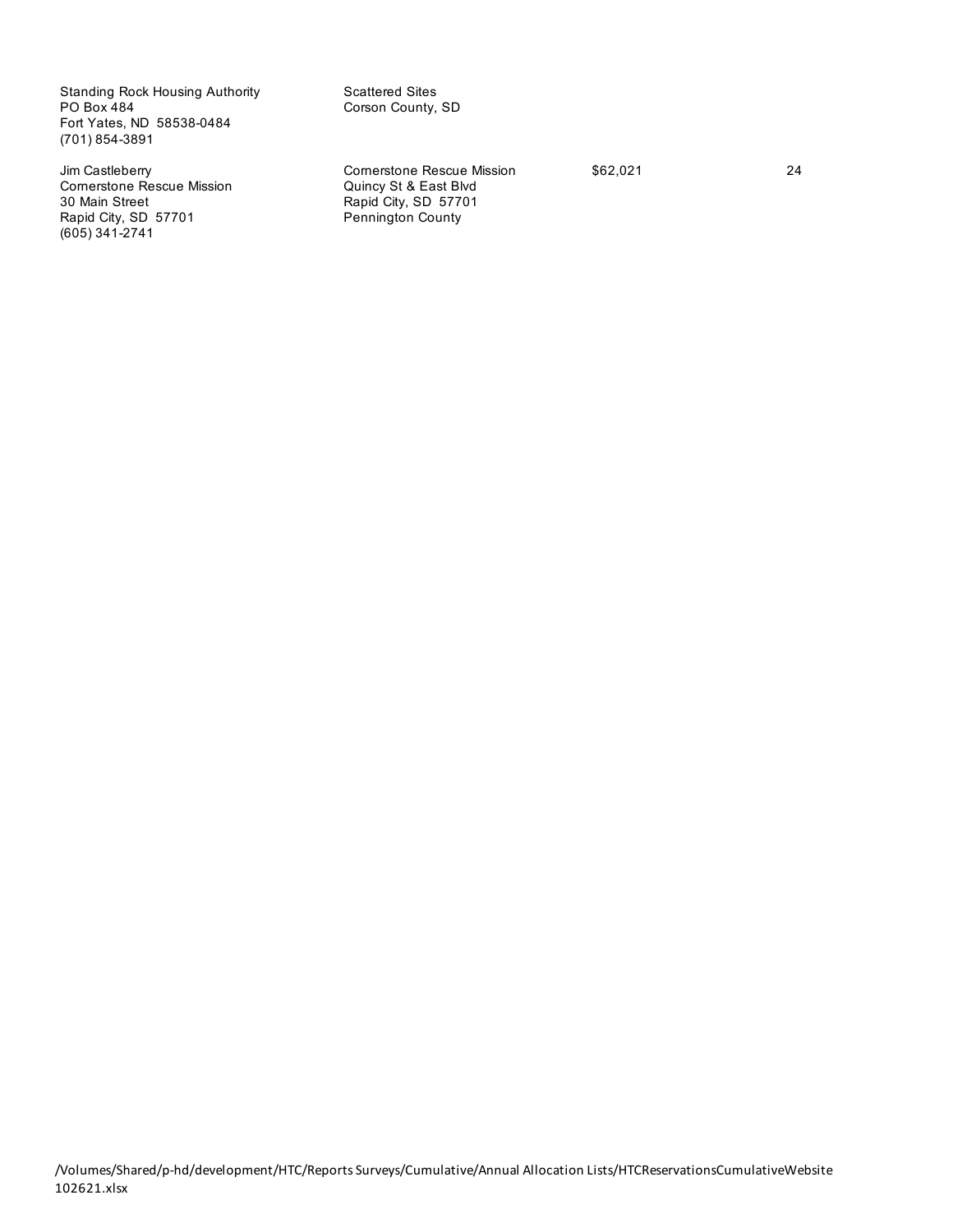## **SOUTH DAKOTA HOUSING DEVELOPMENT AUTHORITY LOW INCOME HOUSING TAX CREDITS 2007 Reservations**

| <b>CONTACT PERSON</b>                                                                                                      | <b>DEVELOPMENT NAME</b>                                                                                   | <b>AWARDED</b>                                                         | <b>UNITS</b> |
|----------------------------------------------------------------------------------------------------------------------------|-----------------------------------------------------------------------------------------------------------|------------------------------------------------------------------------|--------------|
| Mr. Jim Castleberry<br><b>Cornerstone Rescue Mission</b><br>30 Main Street<br>Rapid City, SD 57701<br>(605) 341-2741       | Cornerstone Rescue Mission<br>Quincy St & East Blvd<br>Rapid City, SD<br>Pennington County                | \$<br>57,083*<br>(2007)<br>$$45,809*$<br>(2008)<br>*Additional Credits |              |
| Ms. Joan Franken<br><b>Costello Realty</b><br>PO Box 2238<br>Sioux Falls, SD 57101<br>(605) 336-7737                       | Sunrise III Townhomes<br><b>TBD Todd Street</b><br>Mission, SD<br><b>Todd County</b>                      | $$31,322^*$<br>(2008)<br>*Additional Credits                           |              |
| Mr. Ken Alkire<br><b>Standing Rock Housing Authority</b><br>PO Box 484<br>Fort Yates, ND 58538-0484<br>(701) 854-3891      | Standing Rock Homes XVII<br>West Mobridge<br>Mobridge, SD<br><b>Walworth County</b>                       | \$589,271<br>(2008)                                                    | 62           |
| Mr. Paul Fortino<br>VB Northlake Apartments, LP<br>1911 65 <sup>th</sup> Avenue West<br>Tacoma, WA 98466<br>(253) 460-3000 | Northlake Apartments<br>TBD Lakeview Dr.<br>North Sioux City, SD<br>Union County                          | \$296,260<br>(2008)                                                    | 40           |
| Ms. Jody Zueger<br>Aberdeen Housing Authority<br>2234 3 <sup>rd</sup> Avenue, SE<br>Aberdeen, SD 57401<br>(605) 226-2321   | Lawson View Townhomes<br>1315 S High Street &<br>1316 South Lawson<br>Aberdeen, SD<br><b>Brown County</b> | \$208,025<br>(2008)                                                    | 32           |
| Ms. Joan Franken<br>Costello Realty<br>PO Box 2238<br>Sioux Falls, SD 57101<br>(605) 336-2778                              | Deer Hollow<br><b>TBD Rudd Lane</b><br>Hartford, SD<br>Minnehaha County                                   | \$214,670<br>(2008)                                                    | 24           |
| Ms. Joan Franken<br><b>Costello Realty</b><br>PO Box 2238<br>Sioux Falls, SD 57101<br>(605) 336-2778                       | Redwood Court<br>TBD Redwood Blvd.<br>Brandon, SD<br>Minnehaha County                                     | \$278,622<br>(2008)                                                    | 32           |
| Mr. C. Fred Cornforth<br>Community Development, Inc.<br>4110 Eaton Avenue, Suite A<br>Caldwell, ID 83607<br>(208) 459-8522 | Apple Creek Apartments<br>29 <sup>th</sup> & Douglas Ave.<br>Yankton, SD<br><b>Yankton County</b>         | \$398,919<br>(2008)                                                    | 44           |
| Mr. Mike Bannwarth<br>St. Joseph Catholic Housing<br>523 North Duluth Avenue<br>Sioux Falls, SD 57104<br>(605) 988-3759    | <b>Whispering Meadows</b><br>1008 5 <sup>th</sup> Ave. West.<br>Mobridge, SD<br><b>Walworth County</b>    | \$93,056<br>(2008)                                                     | 32           |
| Mr. Mike Bannwarth<br>St. Joseph Catholic Housing<br>523 North Duluth Avenue<br>Sioux Falls, SD 57104<br>(605) 988-3759    | <b>Briar Creek Townhomes</b><br>TBD Westminster Ave.<br>Watertown, SD<br><b>Codington County</b>          | \$144,046<br>(2008)                                                    | 16           |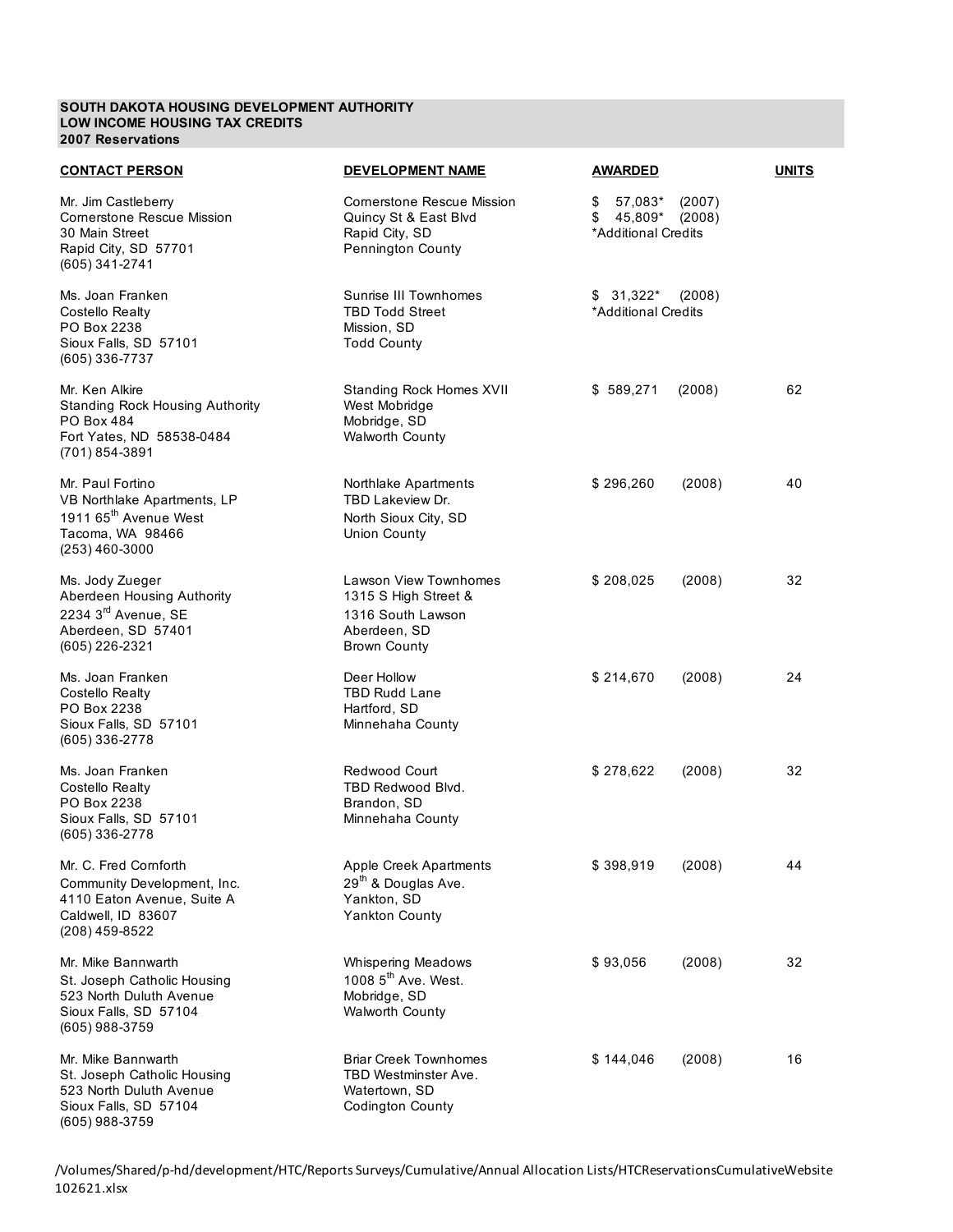#### **SOUTH DAKOTA HOUSING DEVELOPMENT AUTHORITY LOW INCOME HOUSING TAX CREDITS 2008 Reservations**

| <b>CONTACT PERSON</b>                                                                                             | <b>DEVELOPMENT NAME</b>                                                                                           | <b>AWARDED</b>           |                  | <b>UNITS</b>              |
|-------------------------------------------------------------------------------------------------------------------|-------------------------------------------------------------------------------------------------------------------|--------------------------|------------------|---------------------------|
| Mr. Paul Fortino<br>VB Northlake Apartments, LP<br>1911 65 <sup>th</sup> Avenue West<br>Tacoma, WA 98466          | Northlake Apartments<br>TBD Lakeview Dr.<br>North Sioux City<br><b>Union County</b>                               | $$43,255*$<br>$$77,251*$ | (2008)<br>(2009) | 40                        |
| $(253)$ 460-3000                                                                                                  |                                                                                                                   | *Additional Credits      |                  | New Const.                |
| Mr. Mike Bannwarth<br>St. Joseph Catholic Housing<br>523 North Duluth Avenue<br>Sioux Falls, SD 57104             | <b>Wellington Park Apartments</b><br>2815 East 11 <sup>th</sup> Street<br>Sioux Falls<br>Minnehaha County         | \$114,635                | (2009)           | 23                        |
| (605) 988-3759                                                                                                    |                                                                                                                   |                          |                  | Ach/Rehab                 |
| Ms. Lynn Hinckley<br><b>Brooks Townhomes LP</b><br>812 S. Minnesota Avenue<br>Sioux Falls, SD 57104               | <b>Brooks Townhomes</b><br>TBD E. 54 <sup>th</sup> Street<br>Sioux Falls<br>Minnehaha County                      | \$535,938                | (2009)           | 64                        |
| (605) 332-7500                                                                                                    |                                                                                                                   |                          |                  | New Const.                |
| Mr. Mike Bannwarth<br>St. Joseph Catholic Housing<br>523 North Duluth Avenue                                      | Spring Hill Apartments<br>932, 936, 940, 941, 944 &<br>945 S Blaine Ave.                                          | \$267,661                | (2009)           | 60                        |
| Sioux Falls, SD 57104<br>(605) 988-3759                                                                           | Sioux Falls<br>Minnehaha County                                                                                   |                          |                  | Ach/Rehab                 |
| Mr. Kenneth E. Dunlap<br><b>Grandview Limited Partnership</b><br>411 North Minnesota Avenue                       | <b>Grandview Apartments &amp; Townhomes</b><br>1010 W. 7 <sup>th</sup> Street &<br>1011 W. 8th Street<br>Mitchell | \$186,408                | (2009)           | 34                        |
| Sioux Falls, SD 57104<br>(605) 334-0707                                                                           | Davison County                                                                                                    |                          |                  | Ach/Rehab                 |
| Ms. Joan Franken<br><b>Costello Realty</b><br>PO Box 2238<br>Sioux Falls, SD 57108-2238                           | <b>Bristol Court Apartments</b><br>TBD S. Hosta Avenue<br>Sioux Falls<br>Minnehaha County                         | 564,049                  | (2009)           | 60                        |
| (605)-336-2778                                                                                                    |                                                                                                                   |                          |                  | New Const.                |
| Mr. Tom Kleve<br>TRK Development, Inc.<br>801 County Road 44 NW #114                                              | Prairie Village Senior Apartments II<br>4907 E. 41 <sup>st</sup> Street<br>Sioux Falls                            | \$182,821                | (2009)           | 31                        |
| Alexandria, MN 56308<br>(320) 762-1900                                                                            | Minnehaha County                                                                                                  |                          |                  | New Const.                |
| Mr. Mike McCafferty<br>Dakota Nation Housing Development Corp.<br>605 Lydia Goodsell Street<br>Sisseton, SD 57262 | <b>Barker Hill Homes</b><br>TBD<br><b>Agency Village</b><br><b>Roberts County</b>                                 | \$272,044                | (2009)           | 21                        |
| 605-237-0088                                                                                                      |                                                                                                                   |                          |                  | New Const.                |
| Mr. Bob Bohm<br>Accessible Housing, LP<br>3600 S. Duluth Avenue                                                   | Accessible Housing Group Home<br>1100 S. Blaine, 3413 S. Phillips,<br>3700 E. 41 <sup>st</sup> & 2501 Kensington  | \$151,396                | (2009)           | 34                        |
| Sioux Falls, SD 57105<br>(605) 334-4220                                                                           | Sioux Falls<br>Minnehaha County                                                                                   |                          |                  | New Const. &<br>Ach/Rehab |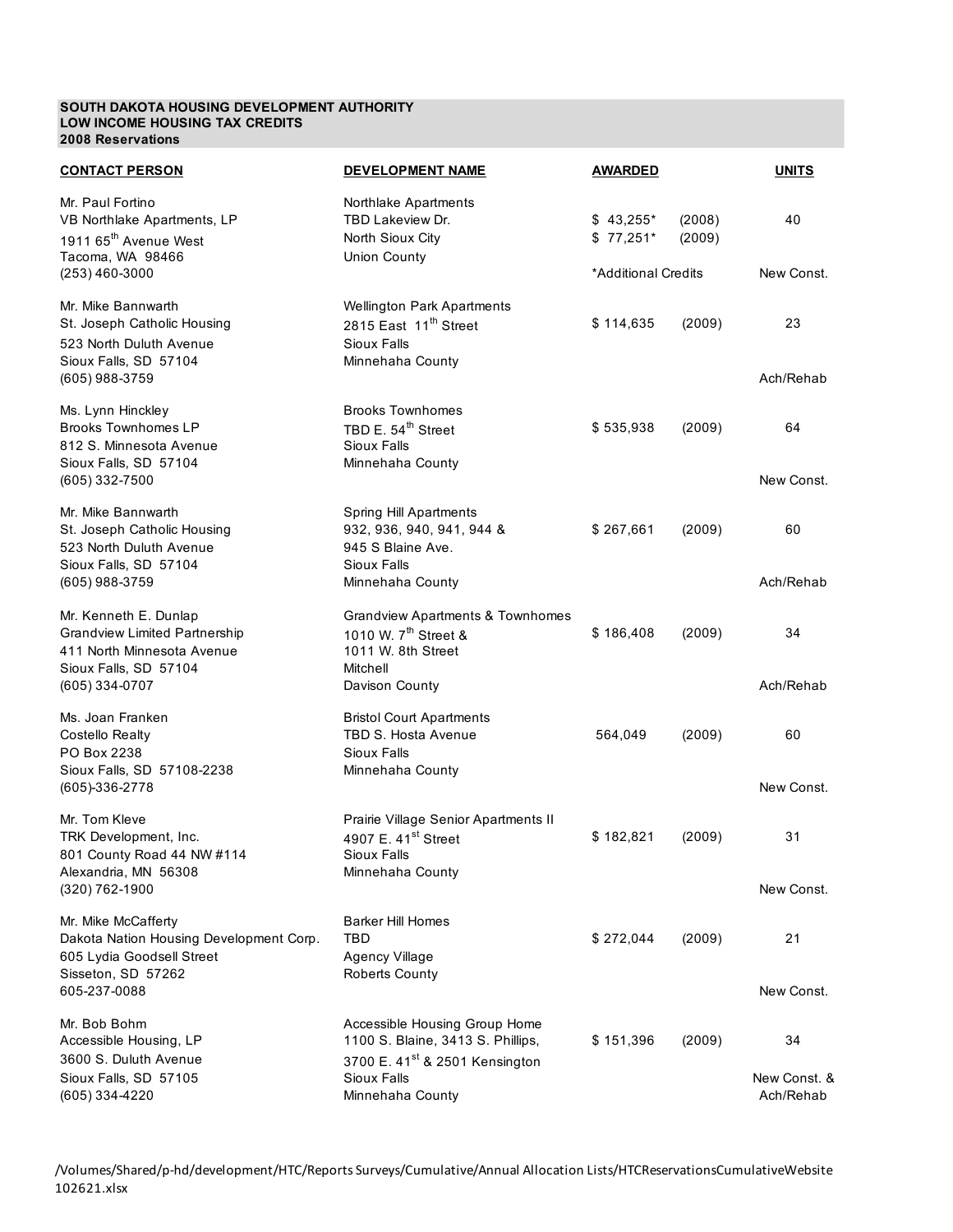#### **SOUTH DAKOTA HOUSING DEVELOPMENT AUTHORITY LOW INCOME HOUSING TAX CREDITS 2009 Reservations**

| <b>CONTACT PERSON</b>                                                                                                       | DEVELOPMENT NAME                                                                               | <b>AWARDED</b>                         |                  | <b>UNITS</b>               |
|-----------------------------------------------------------------------------------------------------------------------------|------------------------------------------------------------------------------------------------|----------------------------------------|------------------|----------------------------|
| Mr. John Hart<br><b>Volunteers of America</b><br>PO Box 89306<br>Sioux Falls, SD 57109                                      | VOA Pettigrew Heights Apts.<br>616 W. 12th Street<br>Sioux Falls, SD 57104<br>Minnehaha County | \$417,864<br>Non - profit              | (2009)           | 37<br><b>New</b><br>Const. |
| (605) 334-1414                                                                                                              |                                                                                                |                                        |                  |                            |
| Mr. Bill Podhradsky<br>Development For The Disabled, Inc.<br>221 South Central Avenue<br>Pierre, SD 57501<br>(605) 224-5336 | Heritage Acres IV<br>2340 East Avenue<br>Sturgis, SD 57785<br><b>Meade County</b>              | \$149,338<br>\$129,448<br>Non - profit | (2009)<br>(2010) | 32<br><b>New</b><br>Const. |
| Mr. Bob Drew                                                                                                                | Eagle Ridge Properties, II                                                                     | \$593,941                              | (2010)           | 60                         |
| Eagle Ridge Properties, LLC<br>1311 11th Street<br>Rapid City, SD 57701<br>$(605)$ 391-2583                                 | 121 Stumer Road<br>Rapid City, SD 57701<br>Pennington County                                   | <b>General Pool</b>                    |                  | New<br>Const.              |
| Mr. Jim Mitchell<br>Sunshine Park, LP                                                                                       | Sunshine Park Townhomes<br>1524 South Lawson Street                                            | \$401,916                              | (2010)           | 28                         |
| 2324 3rd Avenue SE<br>Aberdeen, SD 57401<br>(605) 225-4274                                                                  | Aberdeen, SD 57401<br><b>Brown County</b>                                                      | Non - profit                           |                  | New<br>Const.              |
| Mr. Tom Strange<br>Lewis & Clark Behavioral Health Services, Inc. 118 East 3rd Avenue                                       | Sir Charles Apartments                                                                         | \$321,137                              | (2010)           | 34                         |
| 1028 Walnut Street<br>Yankton, SD 57078<br>(605) 665-4606                                                                   | Yankton, SD 57078<br><b>Yankton County</b>                                                     | Non - profit                           |                  | $Acq$ ./<br>Rehab          |
| Mr. Kenneth E. Dunlap<br>Grant Square, LP                                                                                   | <b>Grant Square Apartments</b><br><b>TBD Kamya Circle</b>                                      | \$542,190                              | (2010)           | 48                         |
| 411 North Minnesota Avenue<br>Sioux Falls, SD 57104<br>(605) 334-0707                                                       | Sioux Falls, SD 57107<br>Minnehaha County                                                      | <b>General Pool</b>                    |                  | <b>New</b><br>Const.       |
| Ms. Joan Franken<br><b>Costello Realty</b>                                                                                  | Redwood Court Apartments II<br><b>TBD Redwood Boulevard</b>                                    | \$215,279                              | (2010)           | 48                         |
| PO Box 2238<br>Sioux Falls, SD 57108-2238<br>(605)-336-2778                                                                 | Brandon, SD 57005                                                                              | <b>General Pool</b>                    |                  | New<br>Const.              |
| Mr. Mike Bannwarth<br>St. Joseph Catholic Housing                                                                           | Pettigrew Heights Apartments<br>TBD Duluth or Spring Avenue                                    | \$300,000                              | (2010)           | 57                         |
| Sioux Falls, SD 57104<br>(605) 988-3759                                                                                     | Sioux Falls, SD 57104                                                                          | Non-profit                             |                  | New<br>Const.              |
| <b>Tax-Exempt Bonds</b>                                                                                                     |                                                                                                |                                        |                  |                            |
| Mr. Kevin Keating<br>Urban Housing Partners, LLC                                                                            | <b>Country Meadows Apartments</b><br>6200 & 6300 West 43rd Street                              | \$217,687                              |                  | 99                         |
| 12553 Eagle Run Drive<br>Omaha, NE 68164<br>(402) 504-1942                                                                  | Sioux Falls, SD 57106<br>Minnehaha County<br>(Reservation January 2009)                        | Bond:<br>\$4,920,000                   |                  | $Acq$ ./<br>Rehab          |
|                                                                                                                             |                                                                                                |                                        |                  | Existing                   |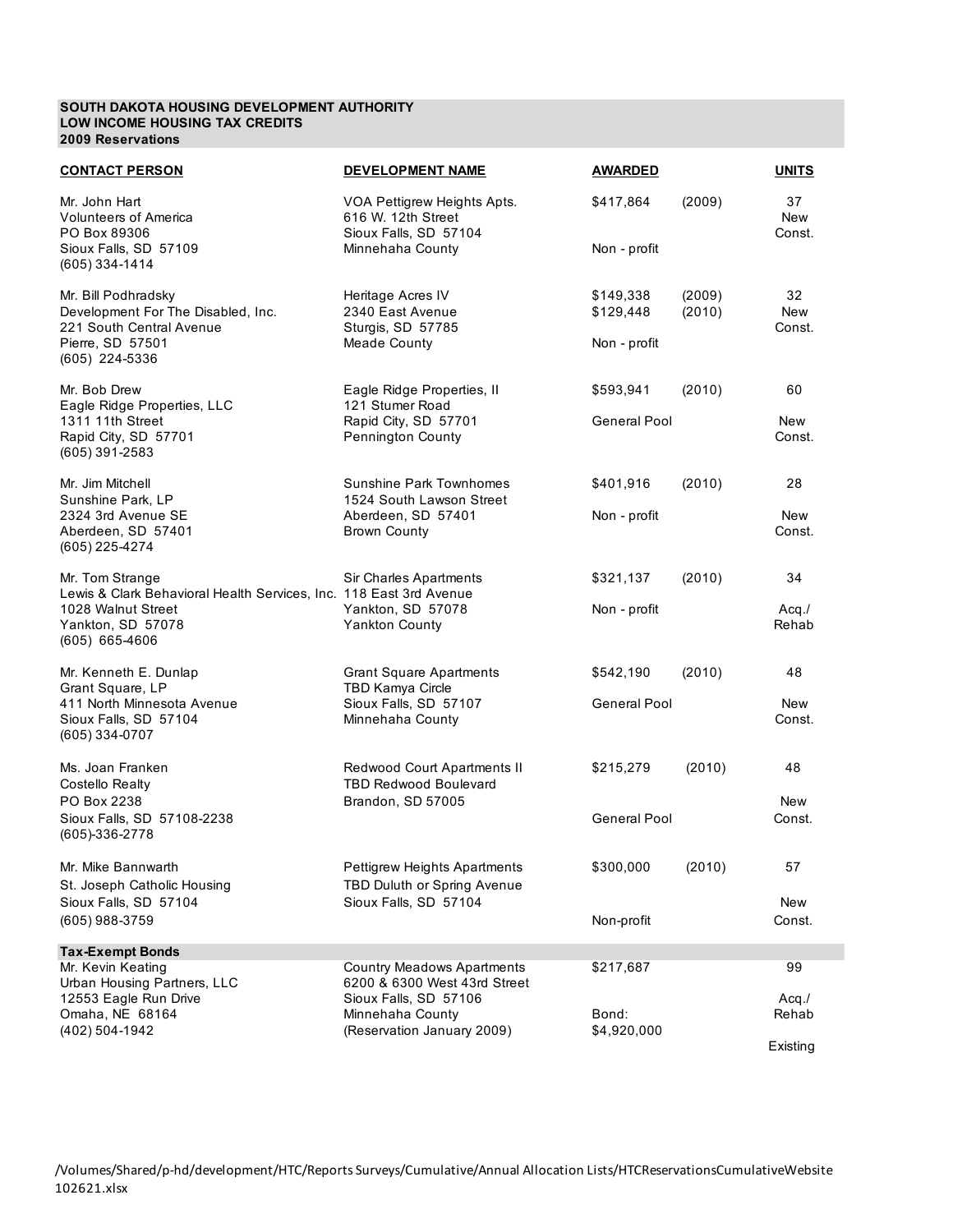## **SOUTH DAKOTA HOUSING DEVELOPMENT AUTHORITY LOW INCOME HOUSING TAX CREDITS 2010 Reservations - As of May 1, 2010**

| <b>CONTACT PERSON</b>                                                                                                     | <b>DEVELOPMENT NAME</b>                                                                                                                  | <b>AWARDED</b>                                 |                  | <b>UNITS</b>               |  |
|---------------------------------------------------------------------------------------------------------------------------|------------------------------------------------------------------------------------------------------------------------------------------|------------------------------------------------|------------------|----------------------------|--|
| Ms. Joan Franken<br>Costello Realty<br>PO Box 2238<br>Sioux Falls, SD 57108-2238<br>(605)-336-2778                        | Deer Hollow Apartments, Phase II<br>817, 903, 911, 917 Ruud Lane<br>Hartford, SD 57033<br>Minnehaha County                               | \$45,200<br>\$321,172<br>General Pool          | (2010)<br>(2011) | 32<br><b>New</b><br>Const. |  |
| Mr. Kenneth E. Dunlap<br>Grandview, LLC<br>411 North Minnesota Avenue<br>Sioux Falls, SD 57104<br>(605) 334-0707          | <b>Drexel Place Apartments</b><br><b>TBD Spruce Street</b><br>Harrisburg, SD 57032<br><b>Lincoln County</b>                              | \$489,580<br><b>General Pool</b>               | (2011)           | 48<br>New<br>Const.        |  |
| Ms. Joan Franken<br><b>Costello Realty</b><br>PO Box 2238<br>Sioux Falls, SD 57108-2238<br>(605)-336-2778                 | <b>Monterey Apartments</b><br><b>TBD East Brennan Drive</b><br>Sioux Falls, SD 57110<br>Minnehaha County                                 | \$178,709<br><b>General Pool</b>               | (2011)           | 16<br><b>New</b><br>Const. |  |
| Mr. Mike Bannwarth<br>St. Joseph Catholic Housing<br>Sioux Falls, SD 57104<br>(605) 988-3759                              | Pettigrew Heights Apartments<br>TBD Duluth or Spring Avenue<br>Sioux Falls, SD 57104<br>Minnehaha County                                 | \$293,940<br>*Additional Credits<br>Non-Profit | (2011)           |                            |  |
| Brenda Thompson<br>Innovative Housing Soluctions, Inc.<br>106 Best Point Drive<br>Madison, SD 57042<br>605-427-7778       | <b>Evergreen Estates</b><br>1105 NE 4th St, 1019 NE 4th St.<br>1006 NE 3rd St., 416 N. Davision Ave.<br>Madison, SD 57042<br>Lake County | \$196,275<br>General Pool                      | (2011)           | 32<br>$Acq$ ./<br>Rehab    |  |
| Amos Prue<br>S. W. A. Corporation<br>PO Box 69<br>Mission, SD 57570<br>(605) 747-2203                                     | Sicangu Village Estates, Phase II<br>20 miles S of Mission HWY 83<br>Mission, SD<br><b>Todd County</b>                                   | \$246,373<br>General Pool                      | (2011)           | 15<br>New<br>Const.        |  |
| Mr. Dick Kelly<br>Minnehaha County Housing &<br>Redevelopment Commission<br>415 N. Dakota Avenue<br>Sioux Falls, SD 57104 | <b>Project Safe Home</b><br>700 N. Minnesota Avenue<br>Sioux Falls, SD 57104<br>Minnehaha County                                         | \$282,833<br>Non-Profit                        | (2011)           | 33<br><b>New</b><br>Const. |  |

**2010 Tax Exempt Bonds - None**

(605) 367-4206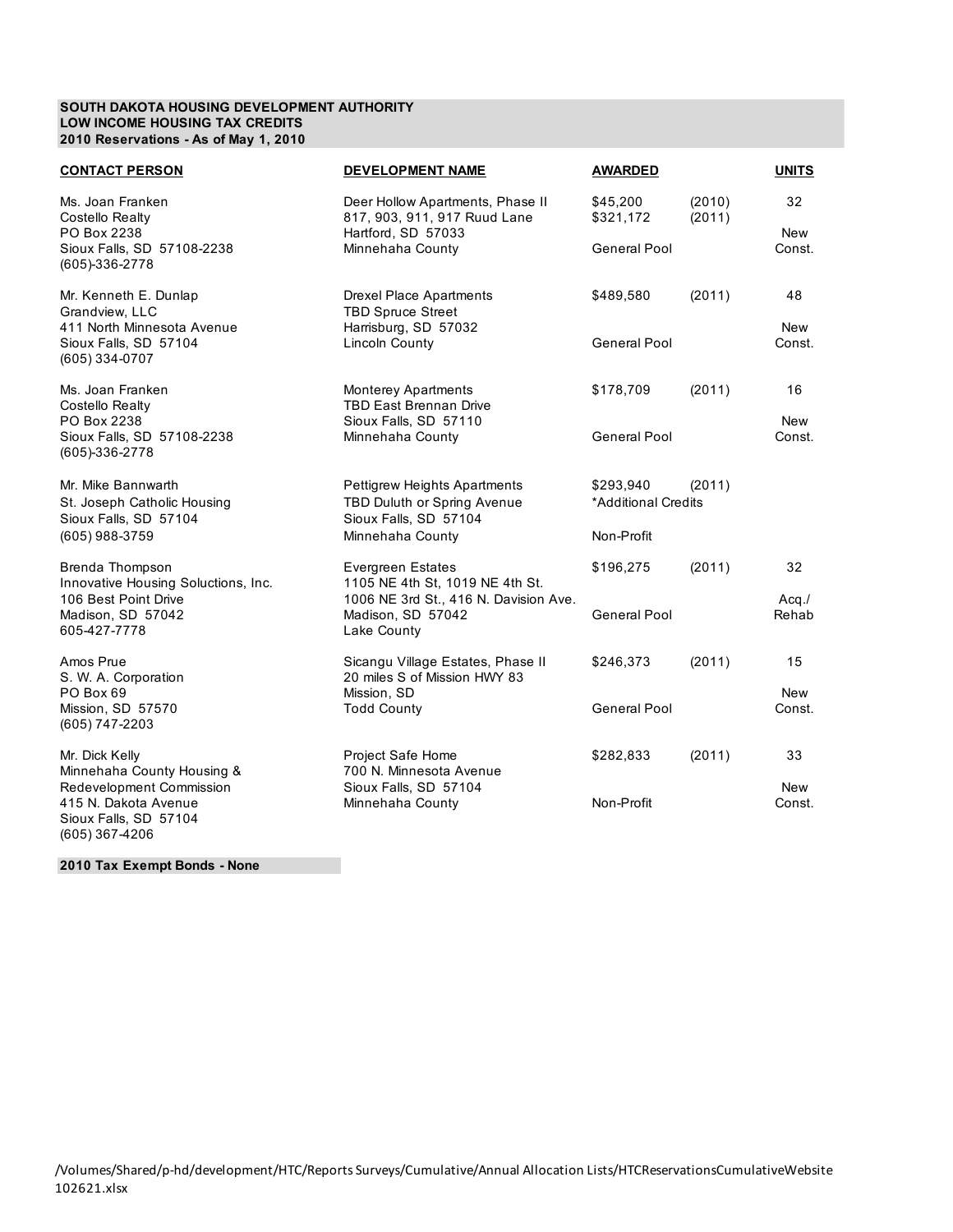## **SOUTH DAKOTA HOUSING DEVELOPMENT AUTHORITY LOW INCOME HOUSING TAX CREDITS 2011 Reservations - As of May 3, 2011**

| <b>CONTACT PERSON</b>                                                          | <b>DEVELOPMENT NAME</b>                                                              | <b>AWARDED</b>        |                  | <u>UNITS</u>   |
|--------------------------------------------------------------------------------|--------------------------------------------------------------------------------------|-----------------------|------------------|----------------|
| Mr. Ben Ide<br>G.A. Haan Development, LLC<br>PO Box 556                        | <b>Pheasant Run Apartments</b><br>TBD 21st St. SE & Frank Ave. SE<br>Huron, SD 57350 | \$472,740<br>\$43,408 | (2011)<br>(2012) | 38<br>New      |
| Harbor Springs, MI 49790<br>(231) 526-7380                                     | <b>Beadle County</b>                                                                 | General Pool          |                  | Const.         |
| Mr. Mike Bannwarth<br>St. Joseph Catholic Housing<br>Sioux Falls, SD 57104     | <b>Fairmont Apartments</b><br>404 N. West Ave., Crooks SD 57020<br>400 N. Joseph &   | \$166,947             | (2012)           | 24<br>$Acq$ ./ |
| (605) 988-3759                                                                 | 401 N. Carla, Tea, SD 57064<br>Minnehaha & Lincoln Counties                          | Non-Profit            |                  | Rehab          |
| Mr. Mike Bannwarth<br>St. Joseph Catholic Housing<br>Sioux Falls, SD 57104     | Jordan Park Townhomes<br>1415 S. High St., 1515 15th Ave. SE<br>& 1416 S. Lawson,    | \$304,425             | (2012)           | 40<br>$Acq$ ./ |
| (605) 988-3759                                                                 | Aberdeen SD 57401<br><b>Brown County</b>                                             | Non-Profit            |                  | Rehab          |
| Mr. Kenneth E. Dunlap<br>Grandview, LLC<br>411 North Minnesota Avenue, Ste 200 | Grant Square Apartments, Phase II<br>TBD Karmya Circle<br>Sioux Falls, SD 57107      | \$270,212             | (2012)           | 24<br>New      |
| Sioux Falls, SD 57104<br>(605) 334-0707                                        | Minnehaha County                                                                     | <b>General Pool</b>   |                  | Const.         |
| Ms. Joan Franken<br>Costello Realty<br>PO Box 2238                             | <b>Prescott Apartments</b><br><b>TBD Brian Street</b><br>Tea, SD 57064               | \$489,026             | (2012)           | 43<br>New      |
| Sioux Falls, SD 57108-2238<br>(605)-336-7737                                   | Lincoln County                                                                       | General Pool          |                  | Const.         |
| Ms. Jody Zueger<br>Aberdeen Housing Authority<br>2324 3rd Ave, SE              | Meadow Wood Townhomes<br>102-127 McDowell Circle<br>Aberdeen, SD 57401               | \$451,763             | (2012)           | 32<br>New      |
| Aberdeen, SD 57401<br>(605) 226-2321                                           | <b>Brown County</b>                                                                  | Non-Profit            |                  | Const.         |
| Mr. Jeff Brooks<br><b>Full Sail Development</b><br>101 N. Main Ave. Suite 213  | Southgate Apartments<br>202 20th Street, SE<br>Huron, SD 57350                       | \$204,670             | (2012)           | 23<br>$Acq$ ./ |
| Sioux Falls, SD 57104<br>$(605)$ 261-2215                                      | <b>Beadle County</b>                                                                 | General Pool          |                  | Rehab          |
| Mr. Tom Kleve<br>TRK Development, Inc.                                         | Dawley Farms Senior Apartments<br>TBD East Red Oak Drive                             | \$374,400             | (2012)           | 49             |
| 1408 Steger Road NW<br>Alexandria, MN 56308<br>(320) 762-7444                  | Sioux Falls, SD 57110<br>Minnehaha County                                            | <b>General Pool</b>   |                  | New<br>Const.  |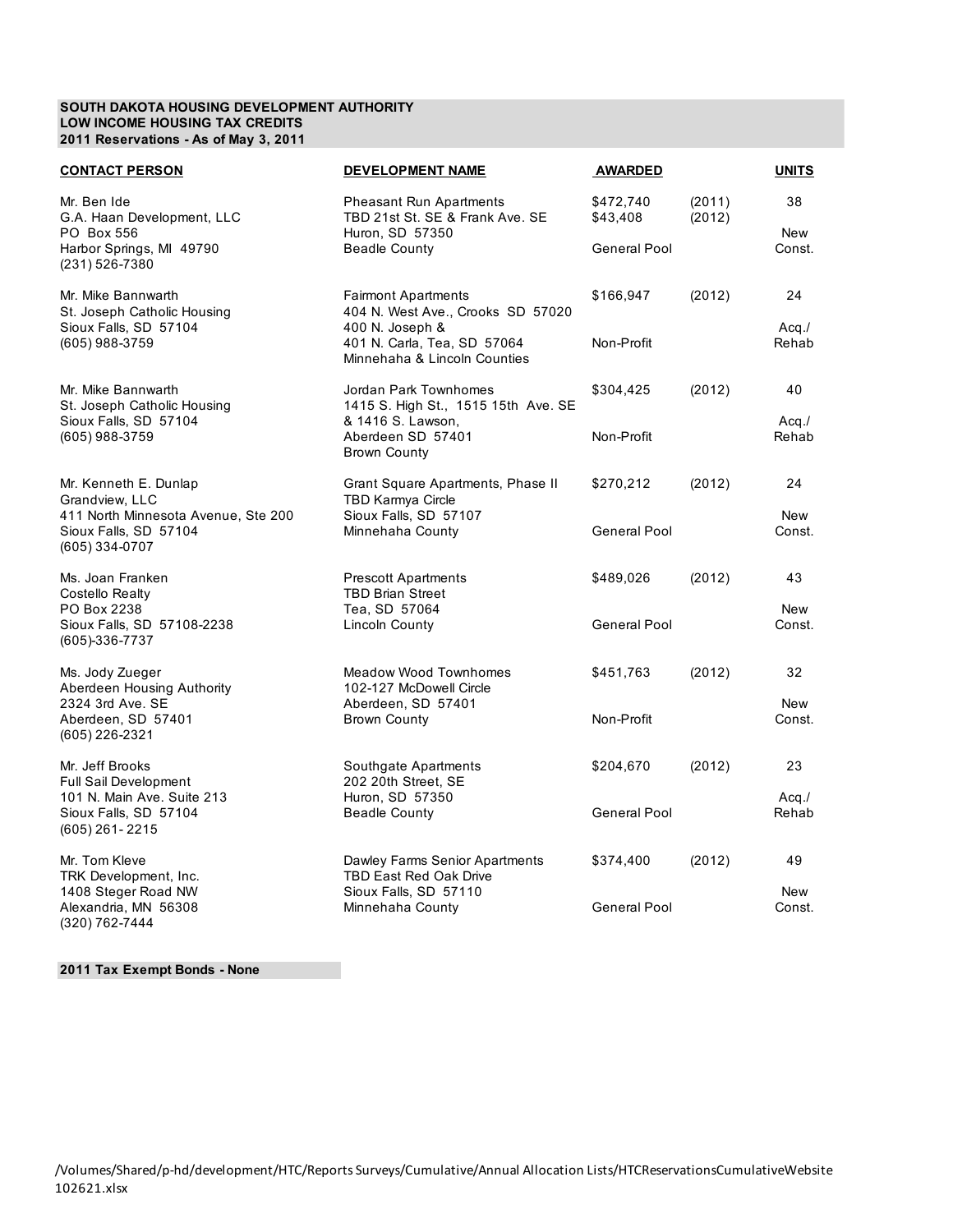## **SOUTH DAKOTA HOUSING DEVELOPMENT AUTHORITY LOW INCOME HOUSING TAX CREDITS 2012 Reservations - As of April 25, 2012**

| <b>CONTACT PERSON</b>                                                                   | <b>DEVELOPMENT NAME</b>                                                         | <b>AWARDED</b>        |                  | <b>UNITS</b>         |
|-----------------------------------------------------------------------------------------|---------------------------------------------------------------------------------|-----------------------|------------------|----------------------|
| Sarah Rucker<br>Community Housing Concepts, Inc.<br>6795 E. Tennessee Ave., Suite 510   | Tower of Watertown<br>17 1st Street, SW<br>Watertown, SD 57201                  | \$199,473<br>\$98,096 | (2012)<br>(2013) | 50<br>$Acq$ ./       |
| Denver, CO 80224<br>(334) 323-1524                                                      | <b>Codington County</b>                                                         | Non-Profit            |                  | Rehab                |
| Mr. Ben Ide<br>G.A. Haan Development, LLC<br>PO Box 556                                 | Prairie View Townhomes<br>TBD 17th Avenue South and<br>12th Street South        | \$493,005             | (2013)           | 36<br><b>New</b>     |
| Harbor Springs, MI 49790<br>(231) 526-7380                                              | Brookings, SD 57006<br><b>Beadle County</b>                                     | <b>General Pool</b>   |                  | Const.               |
| Shireen Ranschau<br>Sioux Falls Housing Corporation<br>dba Affordable Housing Solutions | Spring Centre Apartments<br>500 South Spring Avenue<br>Sioux Falls, SD 57104    | \$386,534             | (2013)           | 31<br><b>New</b>     |
| 630 South Minnesota Avenue<br>Sioux Falls, SD 57104<br>(605) 221-0430                   | Minnehaha County                                                                | Non-Profit            |                  | Const.               |
| <b>Shannon Clark</b><br>The Evangelical Lutheran Good<br>Samaritan Society              | Sioux Falls Downtown Good<br>Samaritan Housing<br>TBD North Main & Third Street | \$496,801             | (2013)           | 44<br>New            |
| 4800 West 57th Stree<br>Sioux Falls, SD 57108<br>(605) 362-2289                         | Sioux Falls, SD 57104<br>Minnehaha County                                       | Non-Profit            |                  | Const.               |
| Mr. Mike Bannwarth<br>St. Joseph Catholic Housing                                       | Acadia Creek Apartments<br><b>TBD Merton Street South</b>                       | \$525,000             | (2013)           | 48                   |
| Sioux Falls, SD 57104<br>(605) 988-3759                                                 | Aberdeen SD 57401<br><b>Brown County</b>                                        | Non-Profit            |                  | <b>New</b><br>Const. |
| Scott Keiper<br>Summit Housing Group, Inc.                                              | <b>Rocky Bluff Apartments</b><br><b>TBD Clear Springs Road</b>                  | \$441,091             | (2013)           | 32                   |
| 263 West Front Street, Suite 1<br>Missoula, MT 59802<br>(406) 541-0999                  | Spearfish, SD 57783<br>Lawrence County                                          | <b>General Pool</b>   |                  | <b>New</b><br>Const. |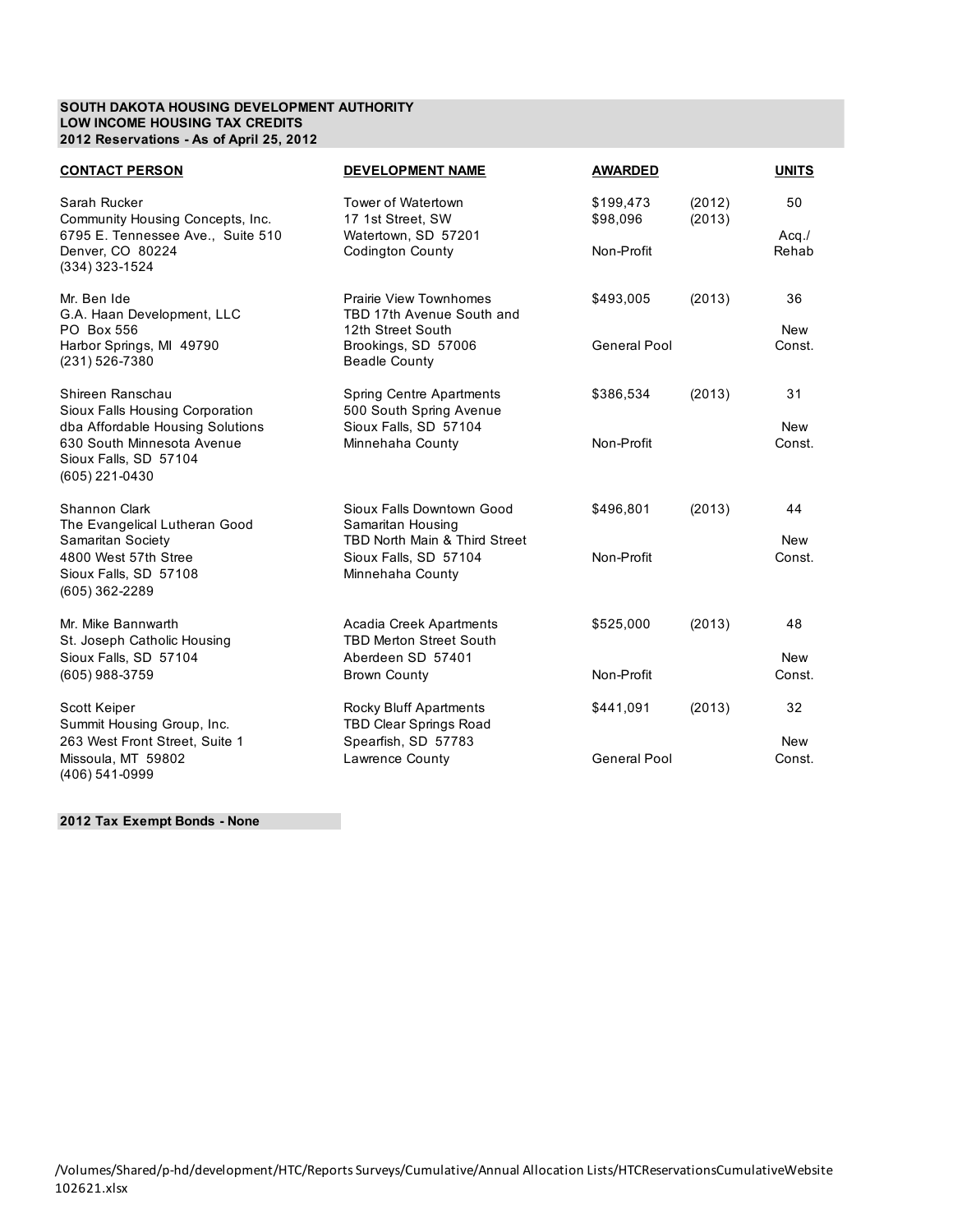## **SOUTH DAKOTA HOUSING DEVELOPMENT AUTHORITY LOW INCOME HOUSING TAX CREDITS 2013 Reservations - As of April 25, 2013**

| <u>CONTACT PERSON</u>                                                                | <b>DEVELOPMENT NAME</b>                                                                    | <b>AWARDED</b>         |                  | <b>UNITS</b>         |
|--------------------------------------------------------------------------------------|--------------------------------------------------------------------------------------------|------------------------|------------------|----------------------|
| Mr. Mike Gulick<br>Sioux Falls YMCA Housing Initiative LP<br>230 S. Minnesota Avenue | Sioux Falls YMCA Housing Initiative<br>230 South Minnesota Avenue<br>Sioux Falls, SD 57104 | \$183,888<br>\$372,812 | (2013)<br>(2014) | 58                   |
| Sioux Falls, SD 57104<br>605-336-3190                                                | Minnehaha County                                                                           | General Pool           |                  | $Acq$ ./<br>Rehab    |
| Mr. Christopher Jaye<br>Antach Management Corporation                                | <b>Mitchell Townhomes</b><br>TBD 8 <sup>th</sup> Ave                                       | \$327,654              | (2014)           | 27                   |
| 2702 Monroe Street, Suite D<br>Madison, WI 53711<br>608-616-5293                     | Mitchell, SD 57301<br>Davison County                                                       | General Pool           |                  | <b>New</b><br>Const. |
| Ms. Jody Zueger<br>Aberdeen Housing Authority                                        | Jackson Heights Apartments<br>TBD Jackson Street & 1st Avenue, SE                          | \$426,660              | (2014)           | 41                   |
| 2324 3rd Ave, SE<br>Aberdeen, SD 57401<br>(605) 226-2321                             | Aberdeen, SD 57401<br><b>Brown County</b>                                                  | General Pool           |                  | New<br>Const.        |
| <b>Rich Merkouris</b><br>The Sioux Falls Ministry Center                             | Sioux Falls Ministry Housing<br>812 N. Minnesota Avenue                                    | \$267,396              | (2014)           | 31                   |
| 225 East 11th Street<br>Sioux Falls, SD 57104<br>605-271-7722                        | Sioux Falls, SD 57104<br>Minnehaha County                                                  | General Pool           |                  | New<br>Const.        |
| Mr. Chris Thorkelson<br>C. R. Lloyd Associates, Inc.                                 | <b>Turning Leaf Apartments</b><br>1309 & 1313 N. Cleveland Avenue                          | \$167,435              | (2014)           | 48                   |
| 101 S. Reid Street, Suite 201<br>Sioux Falls, SD 57103<br>605-275-4268               | Sioux Falls, SD 57104<br>Minnehaha County                                                  | General Pool           |                  | $Acq$ ./<br>Rehab    |
| Ms. Joan Franken<br>Costello Investments, LLC<br>PO Box 2238                         | <b>Chasing Willows Apartments</b><br><b>TBD East 54th Street</b><br>Sioux Falls, SD 57107  | \$550,214              | (2014)           | 62<br>New            |
| Sioux Falls, SD 57108-2238<br>(605)-336-7737                                         | Minnehaha County                                                                           | General Pool           |                  | Const.               |
| Mr. Mike Bannwarth<br>St. Joseph Catholic Housing                                    | Brandon Heights Apartments<br><b>TBD Keystone Drive</b>                                    | \$292,913              | (2014)           | 32                   |
| Sioux Falls, SD 57104<br>(605) 988-3759                                              | Brandon, SD 57005<br>Minnehaha County                                                      | Non-Profit             |                  | <b>New</b><br>Const. |
| Mr. Amos Prue<br>S.W.A. Corporation<br>PO Box 69                                     | Sicangu Village Estates III<br>20 miles S of Mission HWY 83<br>Mission, SD                 | \$194,916              | (2014)           | 15<br>New            |
| Rosebud, SD 57570                                                                    | <b>Todd County</b>                                                                         | General Pool           |                  | Const.               |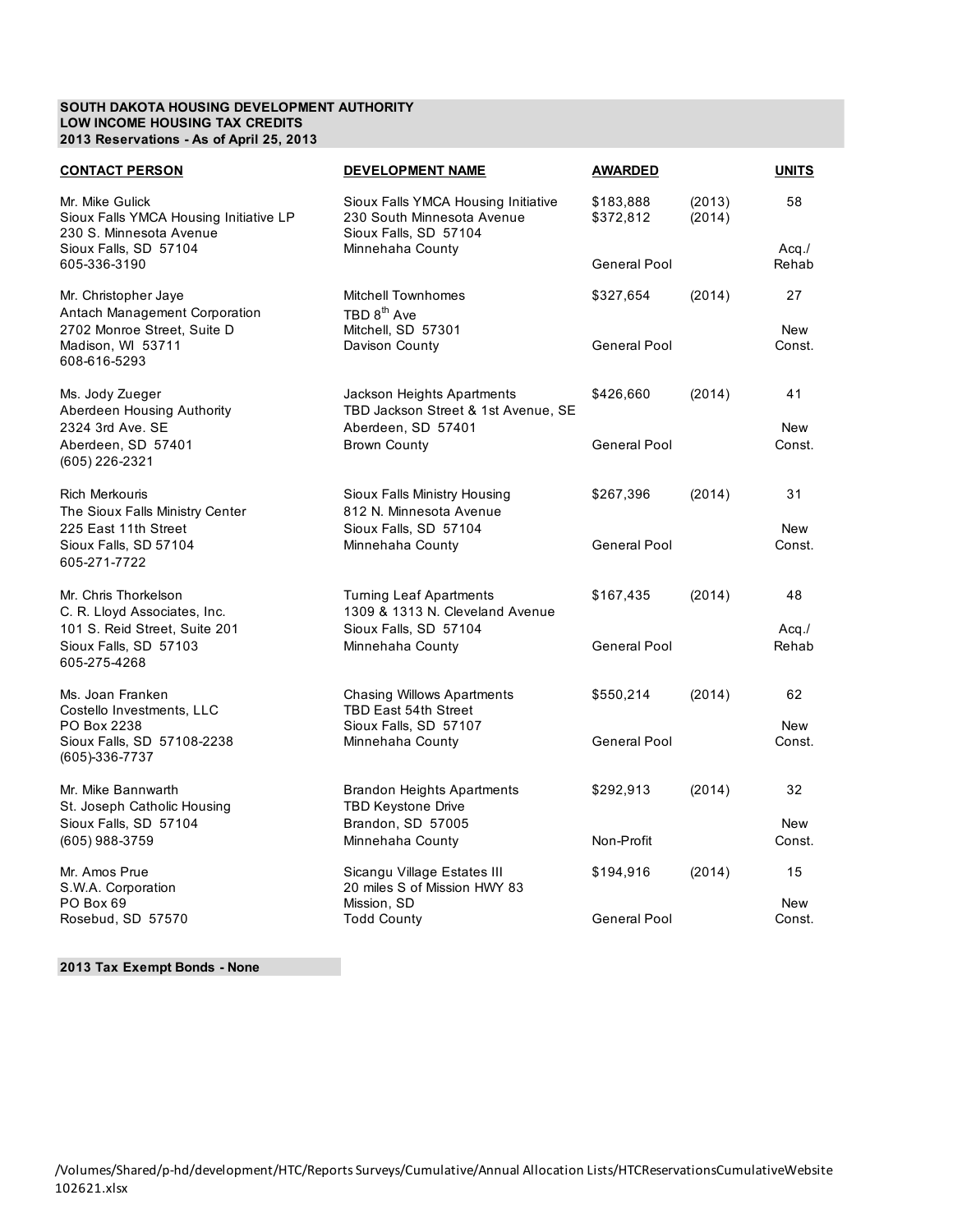## **SOUTH DAKOTA HOUSING DEVELOPMENT AUTHORITY LOW INCOME HOUSING TAX CREDITS 2014 Reservations - As of May 6, 2014**

| <b>CONTACT PERSON</b>                                                                                         | <b>DEVELOPMENT NAME</b>                                                                                       | <b>AWARDED</b>                              | <b>Units</b>         |
|---------------------------------------------------------------------------------------------------------------|---------------------------------------------------------------------------------------------------------------|---------------------------------------------|----------------------|
| Ms. Erica Beck<br>Beacon Apartments Limited Partnership<br>4100 South Western Avenue<br>Sioux Falls, SD 57105 | <b>Beacon Apartments</b><br>310 & 314 South Bahnson &<br>2802 East 20 <sup>th</sup> Street<br>Sioux Falls, SD | 44811 (2014)<br>129581 (2015)<br>Non-profit | 14<br><b>New</b>     |
| (605) 336-7100                                                                                                |                                                                                                               |                                             | Const.               |
| Mr. Ben Ide<br>Vermillion Madison Park Apartments, LLC                                                        | <b>Madison Park Townhomes</b><br>401 North Norbeck                                                            | 526534 (2015)                               | 40                   |
| PO Box 556<br>Harbor Springs, MI 49740<br>(231) 526-7380                                                      | Vermillion, SD                                                                                                | General Pool                                | <b>New</b><br>Const. |
| Ms. Melissa Forster<br>Rapid City Good Samaritan Housing LP                                                   | Rapid City Good Samaritan Housing<br>4243 Wisconsin Avenue                                                    | 535000 (2015)                               | 50                   |
| 4800 West 57th Street<br>Sioux Falls, SD 57108<br>(605) 362-3289                                              | Rapid City, SD<br><b>Multifamily New Construction</b>                                                         | Non-profit                                  | <b>New</b><br>Const. |
| Mr. Kenneth Dunlap<br>Westwood Limited Partnership                                                            | <b>Westwood Apartments</b><br>TBD West 32 <sup>nd</sup> Street                                                | 535000 (2015)                               | 56                   |
| 411 North Minnesota Avenue, Suite 200<br>Sioux Falls, SD 57104<br>(605) 334-0707                              | Sioux Falls, SD                                                                                               | General Pool                                | <b>New</b><br>Const. |
| Mr. Daniel Costello<br>Whisper Rock Limited Partnership                                                       | <b>Whisper Rock Apartments</b><br><b>TBD Berniece Street</b>                                                  | 535000 (2015)                               | 62                   |
| 7409 S. Bitteroot Place.<br>Sioux Falls, SD 57108<br>(605) 336-7737                                           | Rapid City, SD                                                                                                | General Pool                                | <b>New</b><br>Const. |
| Mr. Mike Bannwarth<br>Yankton Heights Limited Partnership                                                     | Yankton Heights Apartments<br>1200 West 30th Street                                                           | 290274 (2015)                               | 30                   |
| 523 North Duluth Ave.<br>Sioux Falls, SD 57104<br>(605) 988-3759                                              | Yankton, SD                                                                                                   | Non-profit                                  | <b>New</b><br>Const. |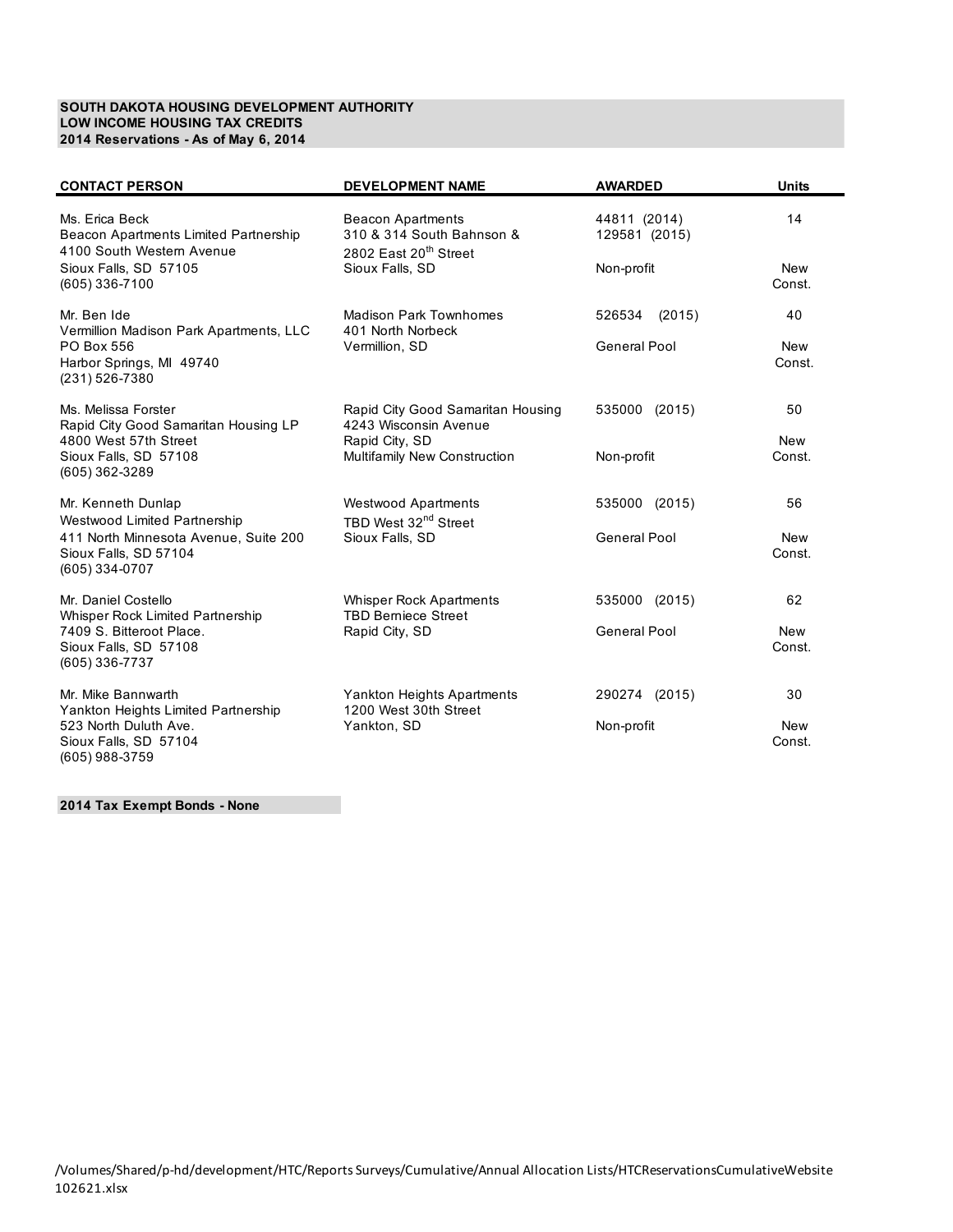## **SOUTH DAKOTA HOUSING DEVELOPMENT AUTHORITY LOW INCOME HOUSING TAX CREDITS 2015 Reservations - As of November 17, 2015**

| <b>CONTACT PERSON</b>                                                                                                               | <b>DEVELOPMENT NAME</b>                                                                                    | <b>AWARDED</b>                                        | <b>HTC YEAR</b>            |
|-------------------------------------------------------------------------------------------------------------------------------------|------------------------------------------------------------------------------------------------------------|-------------------------------------------------------|----------------------------|
| Mr. Tom Kleve<br>TRK Development Inc.<br>3168 Butternut Drive<br>Medina, MN 55340-0312<br>(763) 478-6328                            | Arbor Ridge Senior Apartments<br><b>TBD South Foss Avenue</b><br>Sioux Falls, SD 57110<br>Minnehaha County | \$468,368 (2016)<br>General Pool                      | 60<br><b>New</b><br>Const. |
| Mr. Mike Bannwarth<br>St. Joseph Catholic Housing Inc.<br>523 North Duluth Ave.<br>Sioux Falls, SD 57104<br>(605) 988-3759          | Brandon Heights II Apartments<br>1209 East Keystone Place<br>Brandon, SD 57005<br>Minnehaha County         | \$291,484 (2016)<br>Non-profit                        | 30<br><b>New</b><br>Const. |
| Ms. Jody Zueger<br>Aberdeen Housing Authority<br>2324 3rd Ave. SE<br>Aberdeen, SD 57401<br>(605) 226-2321                           | <b>Central Villas</b><br>1901 South Merton Street<br>Aberdeen, SD 57401<br><b>Brown County</b>             | \$456,223 (2016)<br>General Pool                      | 40<br><b>New</b><br>Const. |
| Daniel Costello or Tom Costello<br>Costello Investments, LLC<br>7409 S. Bitteroot Place.<br>Sioux Falls, SD 57108<br>(605) 336-7737 | Chasing Willows II Apartments<br>4940 East 57th Street<br>Sioux Falls, SD 57107<br>Minnehaha County        | \$364,132 (2016)<br>General Pool                      | 40<br><b>New</b><br>Const  |
| Ms. Tammy Frost<br>Mitchell Housing Authority<br>200 East 15th Avenue<br>Mitchell, SD 57301<br>$(605)$ 996-6811                     | Meadow Lawn Plaza<br>200 East 15th Avenue<br>Mitchell, SD 57301<br>Davison County                          | $$145,188$ (2015)<br>\$269,632 (2016)<br>General Pool | 105<br>Rehab               |
| Ms. Joan Franken<br><b>Grandview LLC</b><br>7409 S. Bitterroot Place<br>Sioux Falls, SD 57108<br>(605) 336-7737                     | Northern Lights Apartments<br>815 Northern Lights Blvd.<br>Box Elder, SD 57719<br>Pennington County        | $$291,613$ (2016)<br><b>General Pool</b>              | 30<br><b>New</b><br>Const. |
| <b>Rich Merkouris</b><br>SF Housing Ministry, LLC<br>225 East 11th Street<br>Sioux Falls, SD 57104<br>(605)-271-7722                | <b>Technology Heights</b><br>3800 N. Career Avenue<br>Sioux Falls, SD 57107<br>Minnehaha County            | \$365,805 (2016)<br>General Pool                      | 39<br>New<br>Const.        |
| Ms. Joan Franken<br>Grandview, LLC<br>7409 S. Bitterroot Place<br>Sioux Falls, SD 57108<br>(605) 336-7737                           | <b>Whiting Court Apartments</b><br>1006 Whiting Drive<br>Yankton, SD 57078<br><b>Yankton County</b>        | \$97,237 (2016)<br>General Pool                       | 17<br>Acq.<br>Rehab        |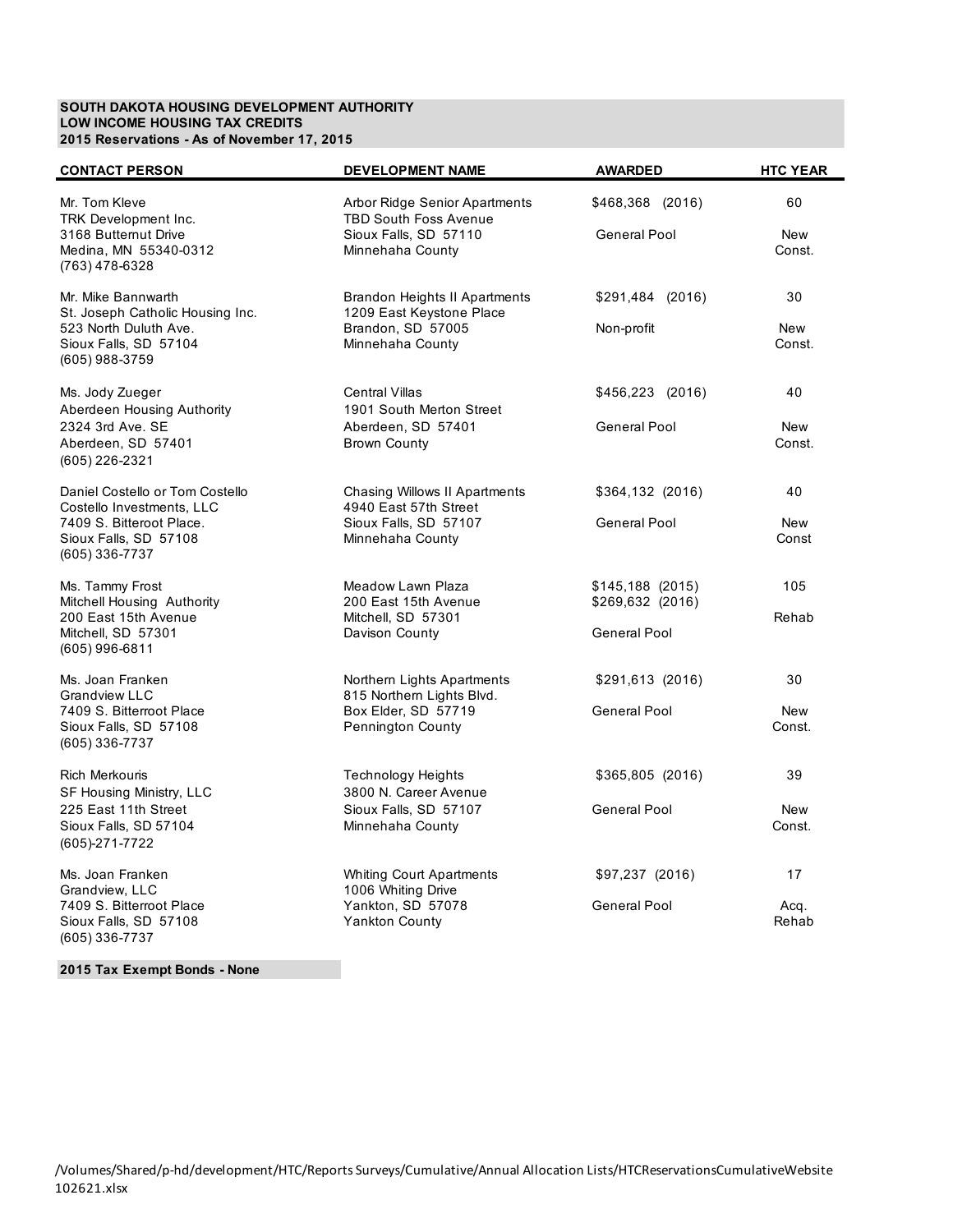## **SOUTH DAKOTA HOUSING DEVELOPMENT AUTHORITY LOW INCOME HOUSING TAX CREDITS 2016 Reservations - As of November 18, 2016**

| <b>CONTACT PERSON</b>                                               | <b>DEVELOPMENT NAME</b>                                          | <b>AWARDED</b>   | No. Units<br><b>Type</b> |
|---------------------------------------------------------------------|------------------------------------------------------------------|------------------|--------------------------|
| Mr. Patrick Klier<br>Summit Housing Group Inc.                      | <b>Clear Springs Apartments</b><br><b>TBD Clear Spinrgs Road</b> | \$453,278 (2017) | 27                       |
| 283 West Front Street, Suite 1<br>Missoula, MT 59802                | Spearfish, SD 57779                                              | General Pool     | <b>New</b><br>Const.     |
| $(406)$ 541-0999                                                    | (35 total units: 27 HTC, 8 Market)                               |                  |                          |
| Ms. Joan Franken<br>Costello Investements, LLC                      | Copper Pass at Sparta Apartments<br><b>TBD Sparta Avenue</b>     | \$500,000 (2017) | 24                       |
| 7409 S. Bitterroot Place<br>Sioux Falls, SD 57108<br>(605) 336-7737 | Sioux Falls, SD 57107                                            | General Pool     | New<br>Const.            |
| Ms. Cindy Dannenbring<br>Inter-Lakes Community Action Partnership   | Horizon Place Apartments<br>3500, 3520, 3600 North 4th Avenue    | \$544,000 (2017) | 62                       |
| 111 North Van Eps Avenue<br>Madison, SD 57042<br>(605) 256-6518     | Sioux Falls, SD 57104                                            | Non-Profit       | Rehab                    |
| Mr. Benjamin W. Ide<br>G.A. Haan Development, L.L.C.                | Jefferson Village Apartments<br>21st Street and Idaho Avenue     | \$530,500 (2017) | 40                       |
| 380 Franklin Street #104                                            | Huron, SD 57350                                                  | General Pool     | <b>New</b>               |
| Harbor Springs, MI 49740<br>(231) 526-7380                          |                                                                  |                  | Const.                   |
| Mr. Jake Quasney                                                    | <b>Trinity Point Apartments</b>                                  | $$87,245$ (2016) | 48                       |
| CR Lloyd and Associates<br>101 South Reid Street, Suite 201         | 5400, 5410, 5420, 5430, 5440, 5450<br>East Blamey Place          | \$456,755 (2017) | <b>New</b>               |
| Sioux Falls, SD 57103<br>(605) 323-2820                             | Sioux Falls, SD 57110                                            | General Pool     | Const.                   |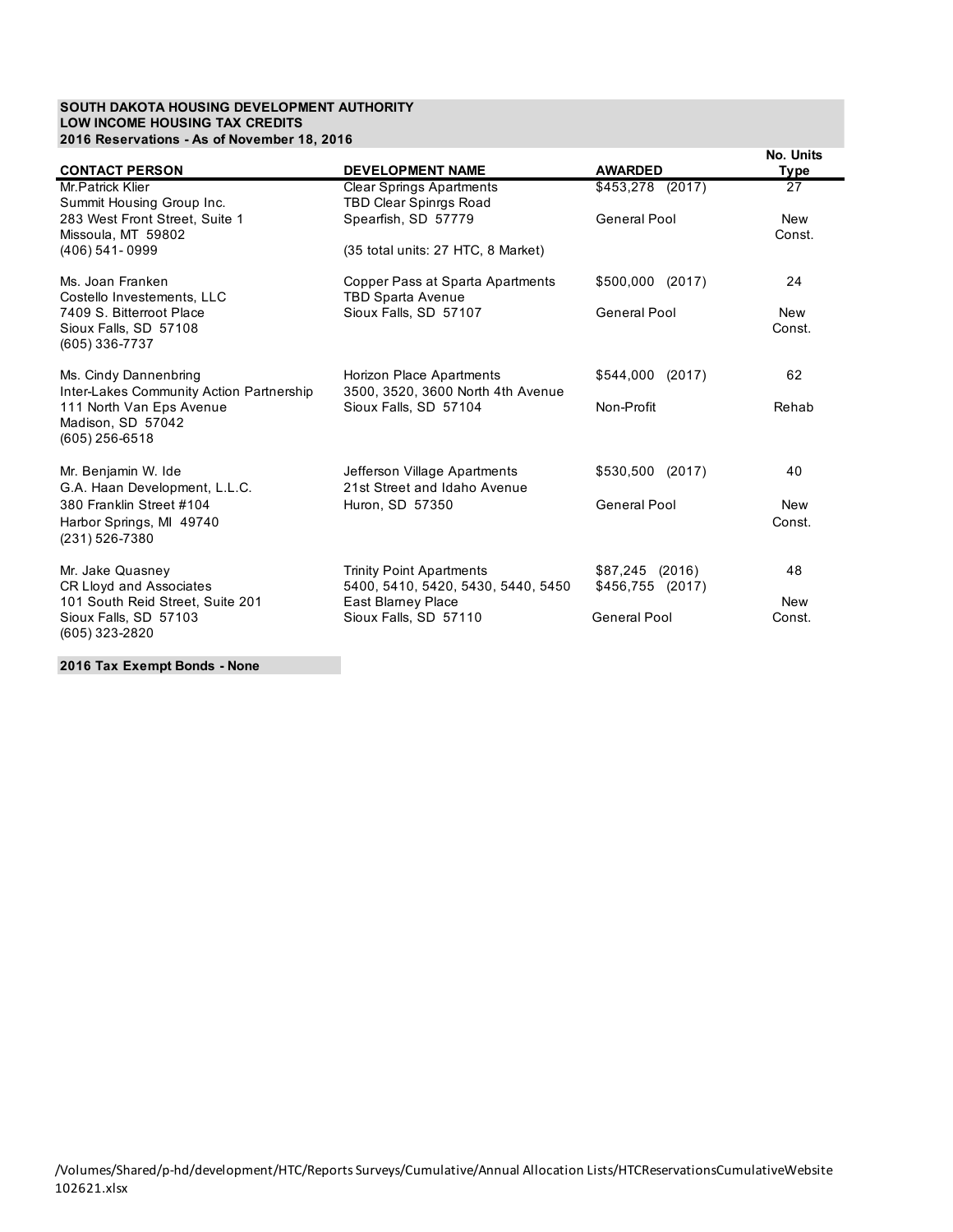#### **SOUTH DAKOTA HOUSING DEVELOPMENT AUTHORITY LOW INCOME HOUSING TAX CREDITS 2017 Reservations - As of November 22, 2017**

| <b>CONTACT PERSON</b>                                                                                                                      | <b>DEVELOPMENT NAME</b>                                        | <b>AWARDED</b>                                       | No. Units<br><b>Type</b>   |
|--------------------------------------------------------------------------------------------------------------------------------------------|----------------------------------------------------------------|------------------------------------------------------|----------------------------|
| Mr. Danny White<br>Dakota Nation Development Corporation<br>45652 Willard LaFromboise Avenue<br>Agency Village, SD 57262                   | <b>SWO Elderly Village</b><br><b>TBD</b><br>Sisseton, SD 57262 | \$216,336 (2017)<br>\$262,874 (2018)<br>General Pool | 32<br><b>New</b><br>Const. |
| (605) 698-3200                                                                                                                             |                                                                |                                                      |                            |
| Mr. David Johnson<br>Glory House of Sioux Falls                                                                                            | <b>Glory House Apartments</b><br>1600 W. 51st Street           | \$188,328 (2018)                                     | 25                         |
| Glory House Aparrtments, LP<br>400 S. West Avenue<br>Sioux Falls, SD 57109<br>(605) 332-3273                                               | Sioux Falls, SD 57109                                          | Non-Profit                                           | <b>New</b><br>Const.       |
| Mr. Eric Tucker<br>Sioux Falls YMCA                                                                                                        | <b>Cleveland Center Apartments</b><br>2601 E. 8th Street       | \$445,787 (2018)                                     | 39                         |
| Y Housing II, LLC<br>220 S. Minnesota Avenue<br>Sioux Falls, SD 57104<br>605-336-3190                                                      | Sioux Falls, SD 57103<br>Minnehaha County                      | Non-Profit                                           | <b>New</b><br>Const.       |
| Mr. Jeff Brooks<br>Sandbar Development, LLC                                                                                                | <b>Harvest Point Apartments</b><br>511 SE 9th Street           | \$313,142 (2018)                                     | 30                         |
| Harvest Point Apartments, LP<br>4309 S. Louise Ave. Suite 100<br>Sioux Falls, SD 57106                                                     | Madison, SD 57042                                              | General Pool                                         | Acq.<br>Rehab              |
| Mr. Daniel Costello<br>Costello Investments, LLC                                                                                           | Majestic Ridge Apartments<br>3600 Sparta Avenue                | \$546,000 (2018)                                     | 60                         |
| Majestic Ridge Limied Partsnership<br>7409 S. Bitteroot Place.<br>Sioux Falls, SD 57108<br>(605) 336-9131                                  | Sioux Falls, SD 57110                                          | <b>General Pool</b>                                  | <b>New</b><br>Const.       |
| Mr. Tyler Arens<br>The Evangelical Lutheran Good                                                                                           | Sage View Apartments<br>117 East Minnesota Street              | \$545,956 (2018)                                     | 50                         |
| Samariatan Society<br>Pennington County Good Samaritan<br>Housing, LLC<br>4800 West 57th Street<br>Sioux Falls, SD 57108<br>(605) 362-2279 | Rapid City, SD 57702                                           | Non-Profit                                           | <b>New</b><br>Const.       |
| Mr. Mike Bannwarth<br>St. Joseph Catholic Housing Inc.                                                                                     | Yankton Heights II Apartments<br>1310 West 30th Street         | \$441,631 (2018)                                     | 40                         |
| Yankton Heights II Limited Partnership<br>523 North Duluth Ave.<br>Sioux Falls, SD 57104<br>(605) 988-3759                                 | Yankton, SD 57078                                              | Non-Profit                                           | <b>New</b><br>Const.       |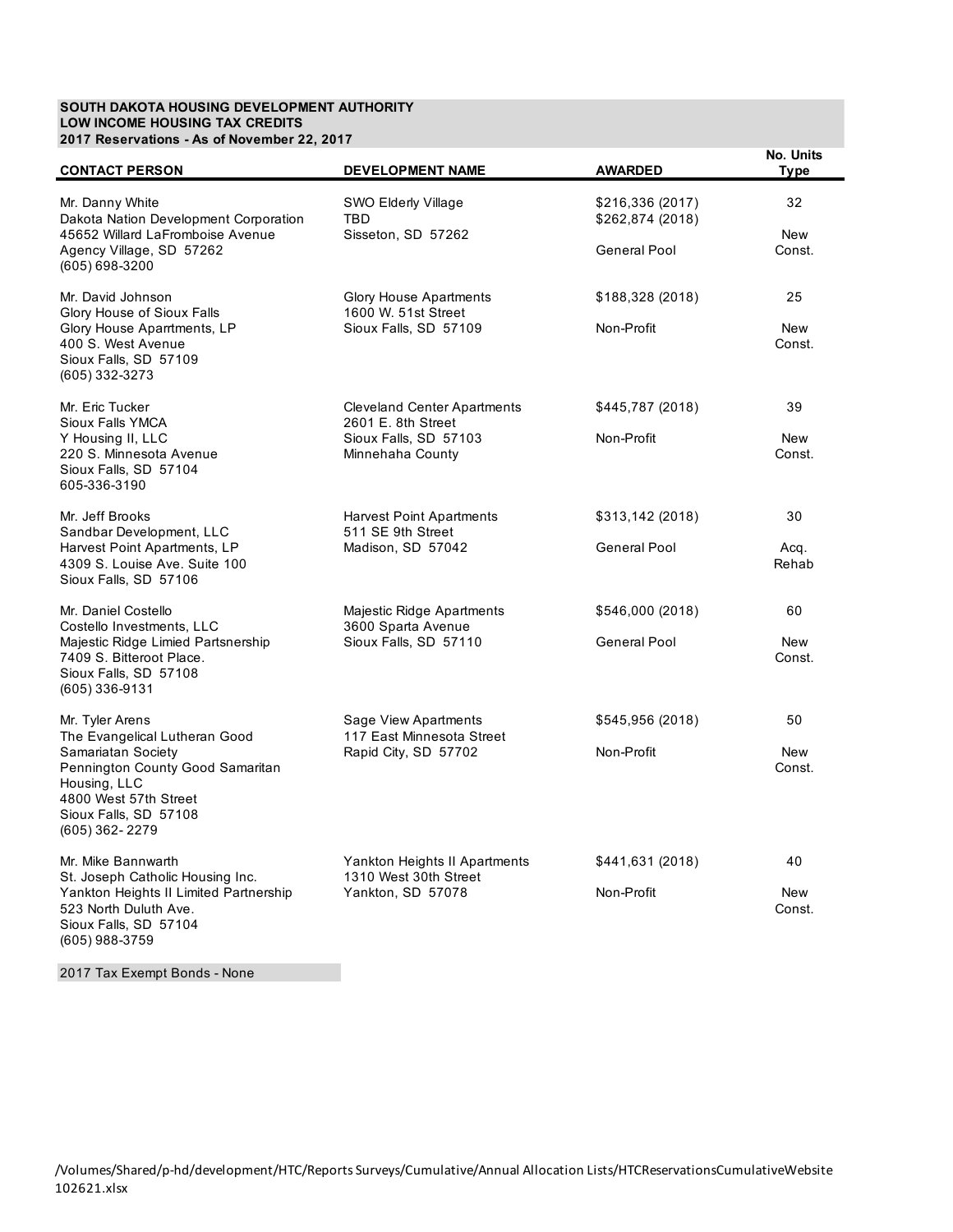## **SOUTH DAKOTA HOUSING DEVELOPMENT AUTHORITY LOW INCOME HOUSING TAX CREDITS 2018 Reservations - As of November 21, 2018**

| <b>CONTACT PERSON</b>                                     | <b>DEVELOPMENT NAME</b>                                   | <b>AWARDED</b>      | No. Units<br><b>Type</b> |
|-----------------------------------------------------------|-----------------------------------------------------------|---------------------|--------------------------|
| Mr. Benjamin W. Ide                                       | Mardison Park Townhomes II                                | \$618.750           | 35                       |
| G.A. Haan Development, L.L.C.                             | <b>TBD North Norbeck Street</b>                           |                     |                          |
| 380 Franklin Street #104                                  | Vermillion, SD                                            | General Pool        | <b>New</b>               |
| Harbor Springs, MI 49740                                  |                                                           |                     | Const.                   |
| (231) 526-7380                                            | Exchanged 2018 HTCs for equal 2019 HTCs                   |                     |                          |
| Mr. Karl Fulmer                                           | The Residence at Greenway                                 | \$252,248           | 42                       |
| Affordable Housing Solutios                               | 3008 E. 26th Street                                       | \$357,673           |                          |
| 630 S. Minnesota Avenue                                   | Sioux Falls, SD                                           |                     | Acq.                     |
| Sioux Falls, SD 57104                                     |                                                           | Non-profit          | Demoliton                |
| 605-332-0704                                              |                                                           | Elderly 62+         | <b>New</b><br>Const.     |
|                                                           |                                                           |                     |                          |
| Mr. Dan Costello                                          | Whisper Rock II Apartments                                | \$491,261           | 40                       |
| Costello Investments, LLC                                 | <b>TBD Neel Street</b>                                    |                     |                          |
| 7409 S. Bitterroot Place                                  | Rapid City, SD                                            | General Pool        | New                      |
| Sioux Falls, SD 57108                                     |                                                           |                     | Const.                   |
| 605-336-2778                                              |                                                           |                     | MF                       |
| Mr. Mark Sherman                                          | <b>Technology Heights II Apartments</b>                   | \$512,193           | 39                       |
| Y Housing III, LLC                                        | 3810 N. Career Avenue                                     |                     |                          |
| 220 S. Minnesota Avenue                                   | Sioux Falls                                               | Non-profit          | <b>New</b><br>Const.     |
| Sioux Falls, SD 57104<br>605-336-3190                     |                                                           |                     | MF                       |
|                                                           |                                                           |                     |                          |
| Mr. Gary LaPointe                                         | Sicangu Village Estates IV                                | \$293,178           | 15                       |
| <b>SWA Corporation</b><br>PO Box 69                       | Lots 67-71 Buffalo Street<br>Losts 80-89 Hawk Street      | General Pool        | <b>New</b>               |
| Rosebud, SD 57570                                         | Sicangu Village                                           |                     | Const.                   |
| 605-747-2203                                              | Mission, SD                                               |                     | <b>SF</b>                |
|                                                           |                                                           |                     |                          |
| Mr. Mike Bannwarth                                        | Roseland Heights Apartments<br><b>TBD East 3rd Street</b> | \$449,772           | 36<br><b>New</b>         |
| St. Joseph Catholic Housing Inc.<br>523 North Duluth Ave. | Sioux Falls, SD                                           | Non-profit          | Const.                   |
| Sioux Falls, SD 57104                                     |                                                           |                     | MF                       |
| $(605)$ 988-3759                                          |                                                           |                     |                          |
| Ms. Joan Franken                                          | Davison Court Townhomes                                   | \$276,557           | 24                       |
| <b>Grandview LLC</b>                                      | 1700 N. Wisconsin                                         |                     |                          |
| 7409 S. Bitterroot Place                                  | Mitchell, SD                                              | General Pool        | Acq.                     |
| Sioux Falls, SD 57108                                     |                                                           |                     | Rehab                    |
| 605-336-2778                                              |                                                           |                     | МF                       |
| Ms. Joan Franken                                          | Denali Ridge Apartments                                   | \$386,962           | 40                       |
| Grandview LLC                                             | 209 & 215 E. 8th Street; 208 E. 8th                       |                     |                          |
| 7409 S. Bitterroot Place                                  | Street; 1210 N. Euclid; &                                 | <b>General Pool</b> | Acq.                     |
| Sioux Falls, SD 57108<br>605-336-2778                     | 1207 HWY 14<br>Pierre, SD                                 |                     | Rehab<br>MF              |
|                                                           |                                                           |                     |                          |
| Ms. Sharon Vogel                                          | Wiyaka Sakpe (Six Feathers)                               | \$399,279           | 36                       |
| <b>Cheyenner River Housing Authority</b><br>PO Box 480    | 401 Owohe Nupa Drive<br>Eagle Butte, SD                   | <b>General Pool</b> | New                      |
| Eagle Butte, SD 57625                                     |                                                           |                     | Const.                   |
| 605-964-4265                                              |                                                           |                     | MF                       |
| 2018 Tax Exempt Bonds                                     |                                                           |                     |                          |
|                                                           |                                                           |                     |                          |
| Mr. David Asarch<br>Steele Properties, LLC                | <b>Whittier Heights Apartments</b>                        | \$483,940           | 144                      |
|                                                           | 818 East 3rd Street,                                      |                     |                          |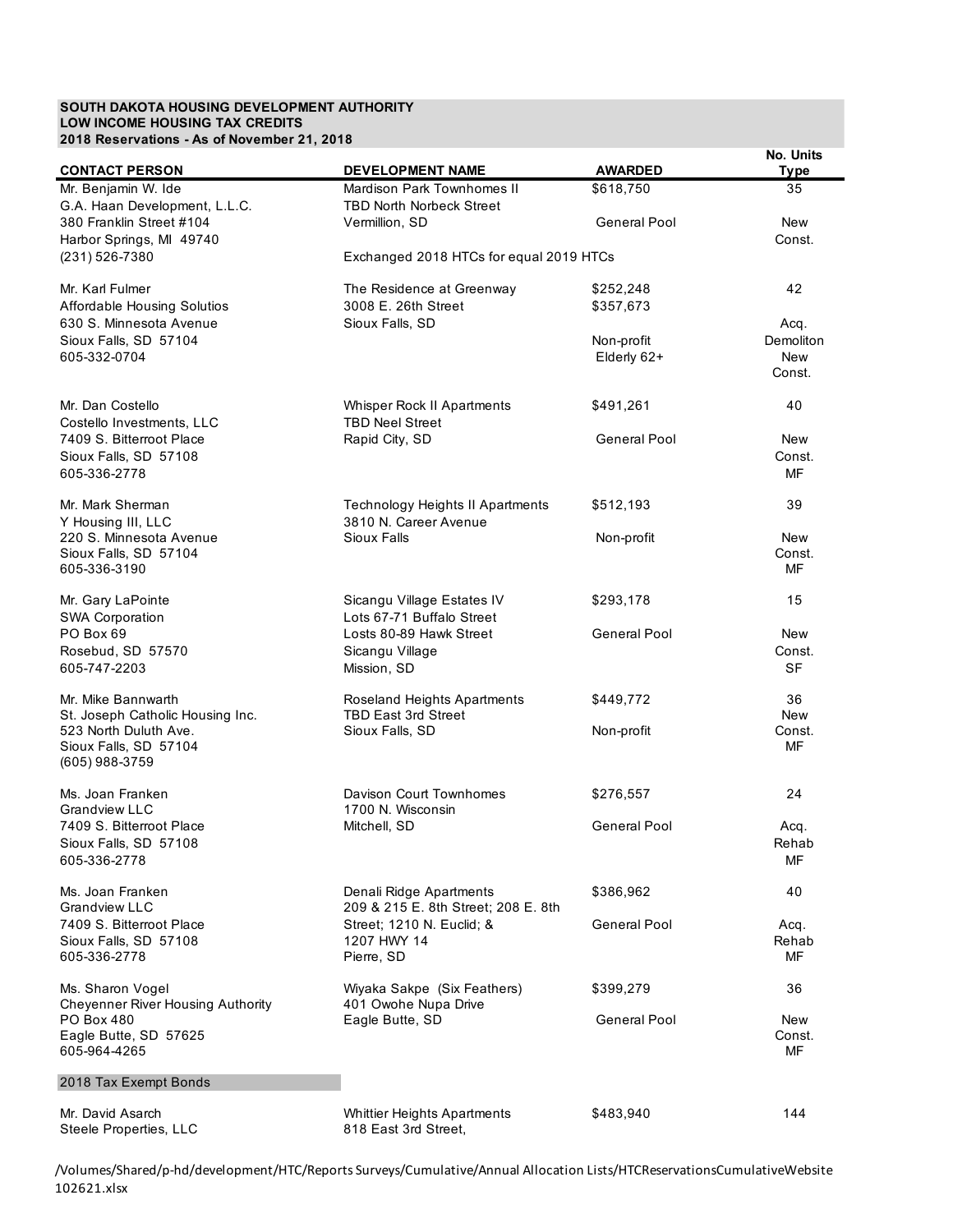6875 E. Evans Ave 614, 616, 705, 709 N. Lewis Bond Amount: Acq. 1804, 1809 E. 5th Street \$9,654,500 Reha<br>Sioux Falls, SD 57103 MF 303-322-8888 Sioux Falls, SD 57103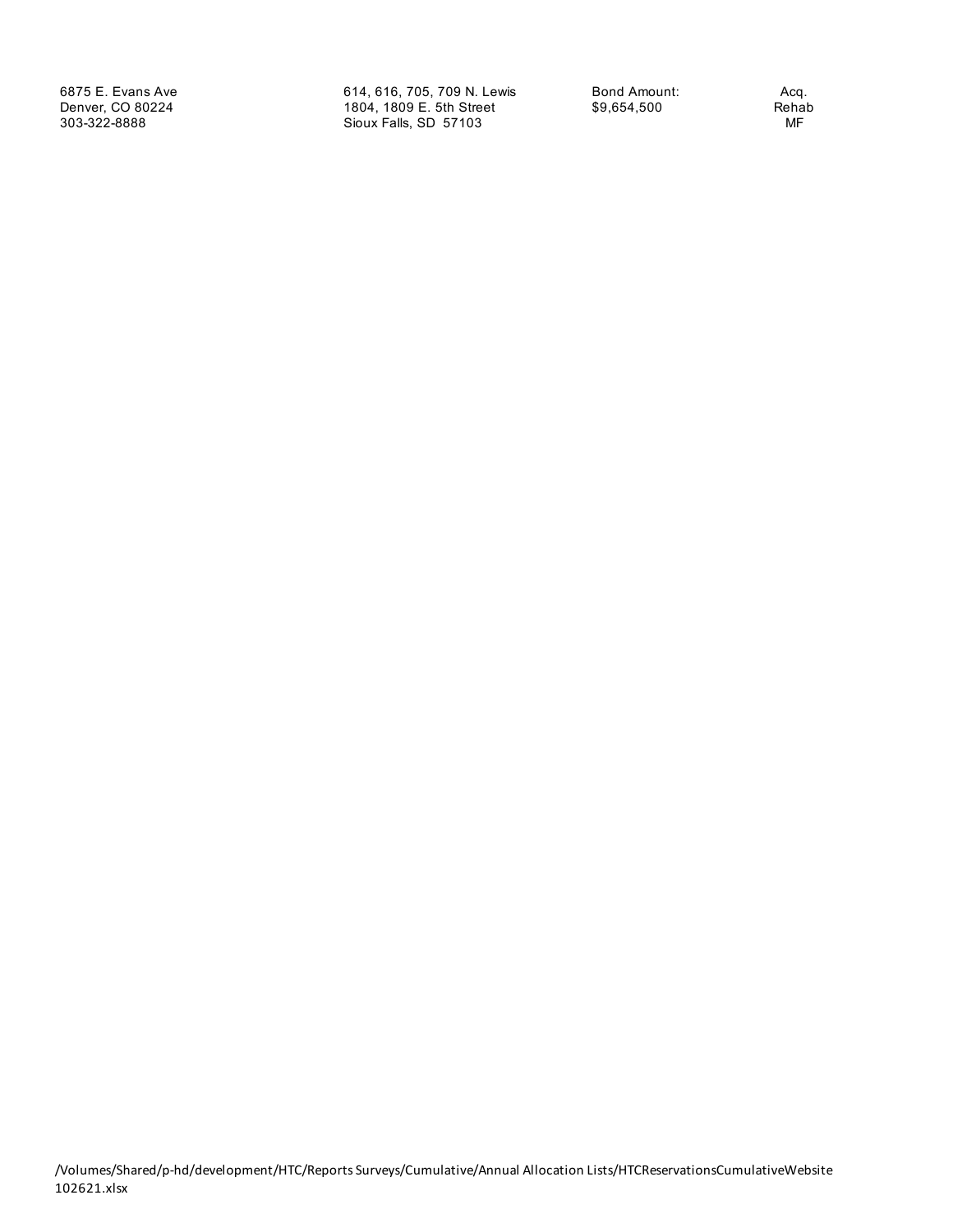### **SOUTH DAKOTA HOUSING DEVELOPMENT AUTHORITY LOW INCOME HOUSING TAX CREDITS 2019 Reservations - As of December 19, 2019**

(206) 512-8902

| <b>CONTACT PERSON</b>                                                                      | <b>DEVELOPMENT NAME</b>                                                                | <b>AWARDED</b>                    | No. Units<br><b>Type</b>   |
|--------------------------------------------------------------------------------------------|----------------------------------------------------------------------------------------|-----------------------------------|----------------------------|
| Mr. Benjamin W. Ide<br>G.A. Haan Development, L.L.C.<br>380 Franklin Street #104           | <b>Mardison Park Townhomes II</b><br><b>TBD North Norbeck Street</b><br>Vermillion, SD | \$618,750<br>\$100,000            | 31<br><b>New</b><br>Const. |
| Harbor Springs, MI 49740<br>(231) 526-7380                                                 |                                                                                        | General Pool                      | MF                         |
| Ms. Sharon Vogel<br><b>Cheyenner River Housing Authority</b><br><b>PO Box 480</b>          | Wiyaka Sakpe (Six Feathers)<br>401 Owohe Nupa Drive<br>Eagle Butte, SD                 | \$408,385<br>\$204,239            |                            |
| Eagle Butte, SD 57625<br>605-964-4265                                                      |                                                                                        | General Pool                      |                            |
| Ms. Cindy Dannenbring<br>Inter-Lakes Community Action Partnership<br>111 N. Van Eps Avenue | Lacey Village Townhomes<br>East 6th St. & North Bahnson Ave.<br>Sioux Falls, SD 57103  | \$593,675                         | 46<br><b>New</b><br>Const. |
| Madison, SD 57042<br>$(605)$ 256-6518                                                      |                                                                                        | Non-profit                        | MF                         |
| Mr. Jason Boal<br>BlueLine Development Inc.<br>1004 South Avenue West                      | Discovery Village Apartments<br><b>TBD Anamosa Street</b><br>Rapid Ctiy, SD 57701      | \$639,779                         | 36<br><b>New</b><br>Const. |
| Missoula, MT 59801<br>(406) 214-4788                                                       |                                                                                        | General Pool                      | MF                         |
| Mr.Mike Murphy<br>Y Housing IV, LLC<br>220 S. Minnesota Avenue                             | <b>Irving Center Apartments</b><br>430 West 11th Street<br>Sioux Falls, SD 57104       | \$551,297                         | 35<br><b>New</b><br>Const. |
| Sioux Falls, SD 57104<br>(605) 336-3190                                                    |                                                                                        | Non-profit                        | MF                         |
| Mr. Tom Kleve<br>TRK Development, Inc.<br>PO Box 27167                                     | Arbor Ridge Senior Aparments II<br>9?? South Foss Avenue<br>Sioux Falls, SD 57110      | \$640,000                         | 61<br><b>New</b><br>Const. |
| Golden Valley, MN 55427<br>(763) 47806328                                                  |                                                                                        | General Pool                      | $MF (55+)$                 |
| 2019 Tax Exempt Bonds                                                                      |                                                                                        |                                   |                            |
| Mr. Chris Porter<br>Integra Property Group                                                 | <b>Meadowland Apartments</b><br>3601 South Marion Road                                 | \$413,478                         | 120<br>Acq.                |
| Sioux Falls LIHTC, LP<br>520 Pike Street<br>Seattle, WA 98102                              | Siuox Falls, SD 57106                                                                  | <b>Bond Amount</b><br>\$9,090,000 | Rehab<br><b>MF</b>         |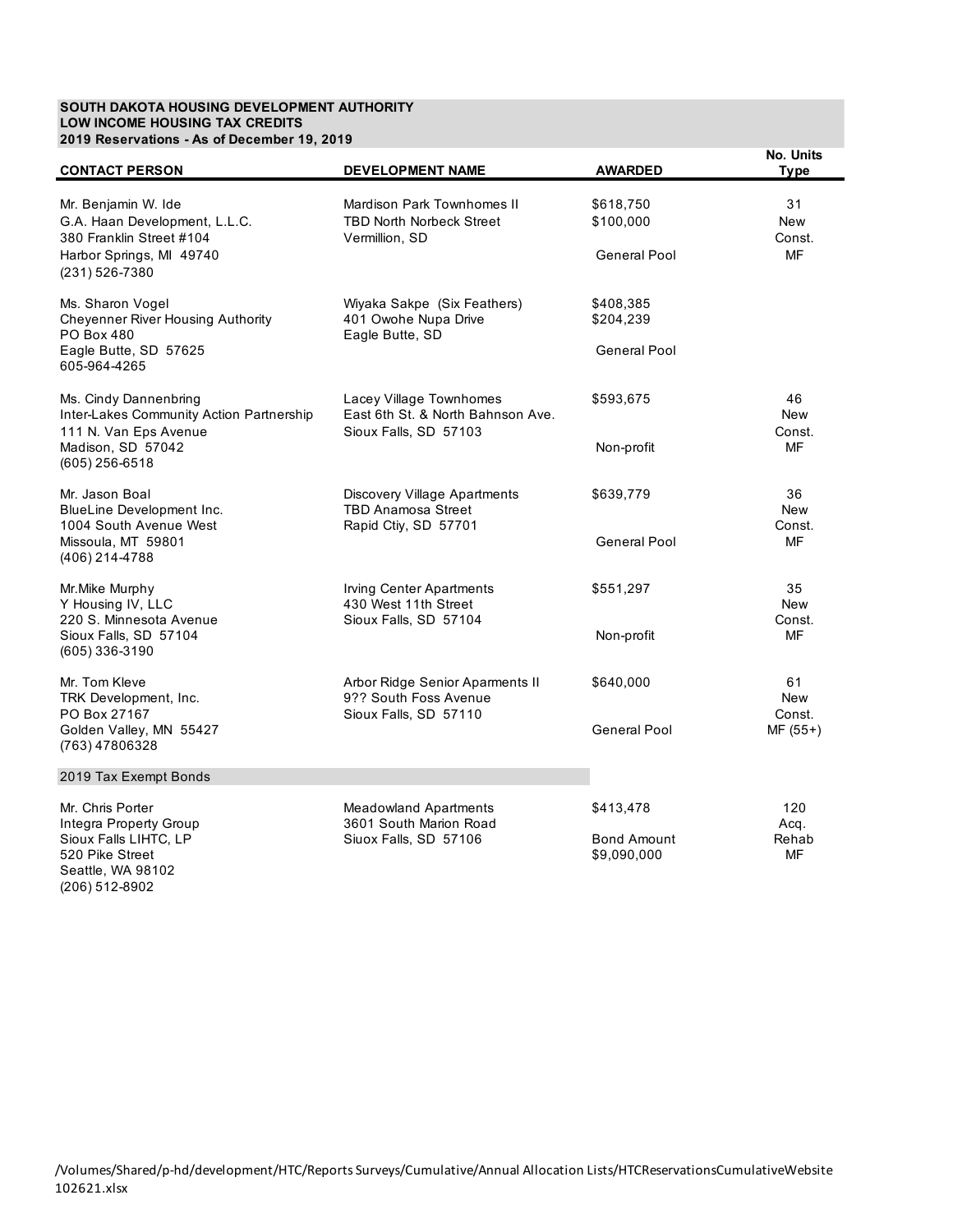## **SOUTH DAKOTA HOUSING DEVELOPMENT AUTHORITY LOW INCOME HOUSING TAX CREDITS 2020 Reservations - As of November 20, 2020**

|                                                  |                                  |                     | No. Units          |
|--------------------------------------------------|----------------------------------|---------------------|--------------------|
| <b>CONTACT PERSON</b>                            | <b>DEVELOPMENT NAME</b>          | <b>AWARDED</b>      | Type               |
| Mr. Dan Costello                                 | Pennbrook Apartmetns             | \$499,073           | 62                 |
| Costello Investments, LLC                        | TBD 34th Street                  | \$250,927           | New                |
| 7409 S. Bitterroot Place                         | Spearfish, SD 57783              |                     | Construction       |
| Sioux Falls, SD 57108                            |                                  |                     | MF                 |
| 605-336-2778                                     | Lawrence County                  | <b>General Pool</b> |                    |
|                                                  |                                  |                     |                    |
| Mr. Mike Bannwarth                               | Vineyard Heights Apartments      | \$750,000           | 62                 |
| St. Joseph Catholic Housing Inc.                 | <b>TBD South Vineyard Avenue</b> |                     | <b>New</b>         |
| 523 North Duluth Ave.                            | Sioux Falls, SD 57108            |                     | Construction       |
| Sioux Falls, SD 57104                            |                                  |                     | MF                 |
| 605-988-3759                                     | Lincoln County                   | Non-profit          |                    |
| Mr. Benjamin W. Ide                              | <b>Edgebrook Townhomes</b>       | \$678,181           | 40                 |
| G.A. Haan Development, L.L.C.                    | <b>TBD Ace Avenue</b>            |                     | New                |
| 380 Franklin Street #104                         | Brookings, SD 57006              |                     | Construction       |
| Harbor Springs, MI 49740                         |                                  |                     | MF                 |
| 231-526-7380                                     | <b>Brookings County</b>          | <b>General Pool</b> |                    |
|                                                  |                                  |                     |                    |
| Ms. Joan Franken                                 | <b>Aubum Apartments</b>          | \$478,485           | 30                 |
| <b>Grandview LLC</b>                             | 815 East Prescott Street         |                     | New                |
| 7409 S. Bitterroot Place                         | Tea. SD                          |                     | Construction       |
| Sioux Falls, SD 57108                            |                                  |                     | MF                 |
| 605-336-2778                                     | Lincoln County                   | <b>General Pool</b> |                    |
| Mr. Douglass Hermann                             | Heartland Heights Apartments     | \$587,336           | 41                 |
| Heartland Heights, LLC                           | <b>TBD DeGeest Drive</b>         |                     | <b>New</b>         |
| Rapid City Club for Boys                         | Rapid City, SD 57701             |                     | Construction       |
| 320 N. 4th Street                                |                                  |                     | MF                 |
| Rapid City, SD 57701                             | <b>Pennington County</b>         | Non-proft           |                    |
| 605-343-3500                                     |                                  |                     |                    |
|                                                  |                                  |                     |                    |
| Mr. Mike Murphy                                  | Jefferson Village Apartments     | \$413,815           | 29                 |
| Y Housing V, LLC                                 | 4101 West Innovation Street      |                     | New                |
| 220 S. Minnesota Avenue<br>Sioux Falls, SD 57104 | Sioux Falls, SD 57106            |                     | Construction<br>MF |
| 605-336-3190                                     | Minnehaha County                 | Non-profit          |                    |
|                                                  |                                  |                     |                    |
|                                                  | Totals                           | \$3,657,817         | 264                |
|                                                  |                                  |                     |                    |
| 2020 Tax Exempt Bonds                            |                                  |                     |                    |
| Ms. Sue Lund                                     | Sunnycresst Village South        | \$                  | 60                 |
| Sunnycrest Village                               | 3900 S. Terry Avenue             | Bond Amount:        | <b>New</b>         |
| 3900 S. Terry Avenue                             | Sioux Falls, SD 57106            | \$8,500,000         | Construction       |
| Sioux Falls, SD 57106                            |                                  |                     | Elderly 62+        |
| 605-361-1422                                     | Minnehaha County                 | Non-profit          |                    |